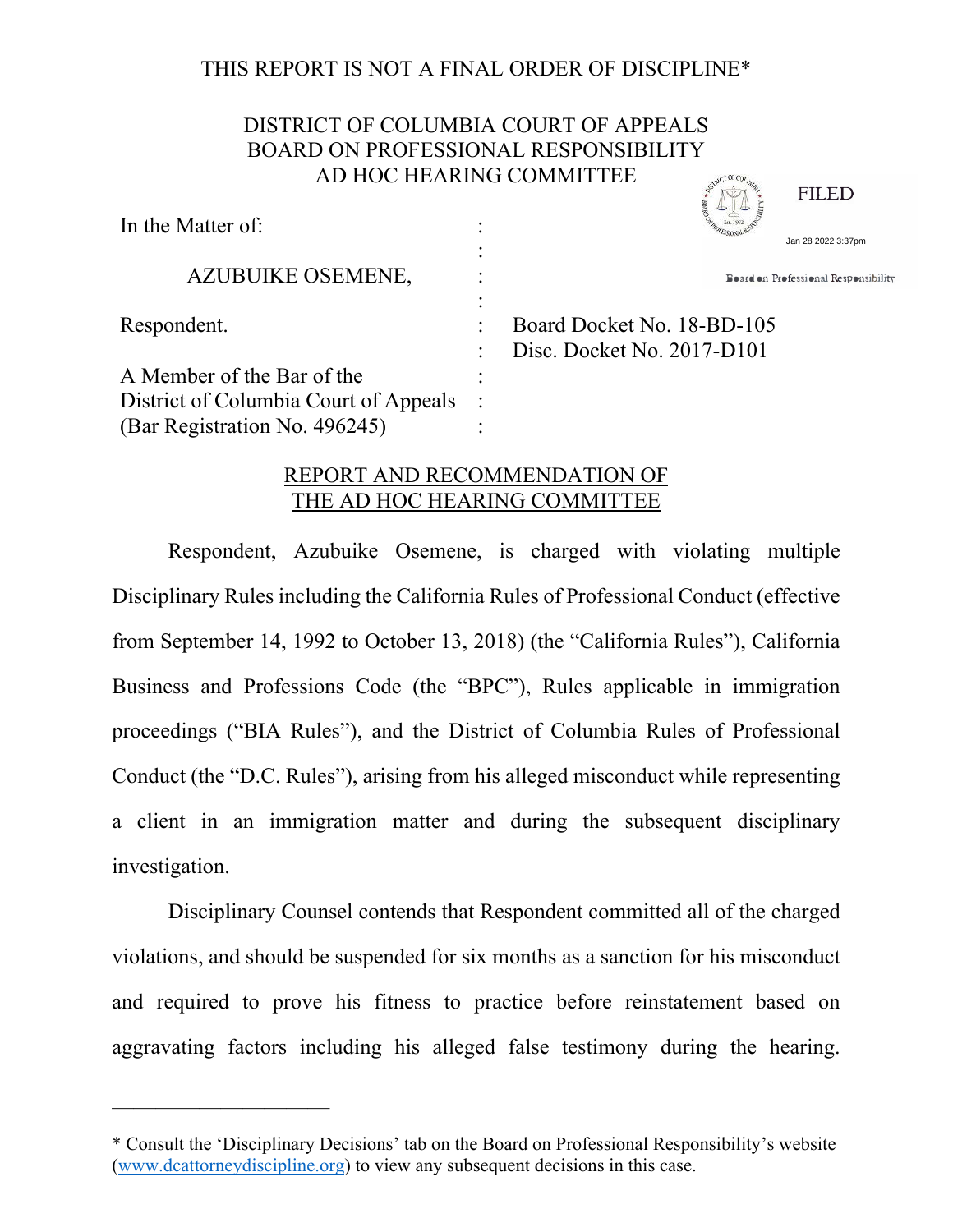Respondent argues that this matter should be dismissed on the grounds that the District of Columbia Court of Appeals lacks jurisdiction in this matter because under D.C. Rule  $8.5(b)(1)$  and  $(2)(ii)$ , the Rules of the Executive Office of Immigration Review as set forth in 8 C.F.R. § 1003.102 apply to his representation of the client. Alternatively, Respondent contends that the Specification of Charges should be dismissed because he did not violate any of the Rules.

As set forth below, the Hearing Committee finds that Disciplinary Counsel has proven by clear and convincing evidence that Respondent violated D.C. Rule 1.5(b), in that Respondent failed to provide the client with a written document setting forth the basis or rate of his fee or the scope of the representation. The Hearing Committee also finds that Respondent violated D.C. Rule l.6(a), in that Respondent knowingly revealed a secret of his client. The Hearing Committee finds that the remaining charges have not been proven by clear and convincing evidence. The Hearing Committee recommends that Respondent receive a public censure. D.C. Bar Rule XI, § 3(a)(5).

#### I. PROCEDURAL HISTORY

On January 9, 2019, Disciplinary Counsel served Respondent with a Specification of Charges ("Specification").

The Specification alleges that related to the representation of Erwin Jimenez Montepeque in removal proceedings pending before the Immigration Court in Los Angeles, California, Respondent violated the following rules:

> California Rule 3-500 and/or 8 C.F.R. § 1003.102(r) and/or D.C. Rule 1.4(a), in that Respondent failed to keep his client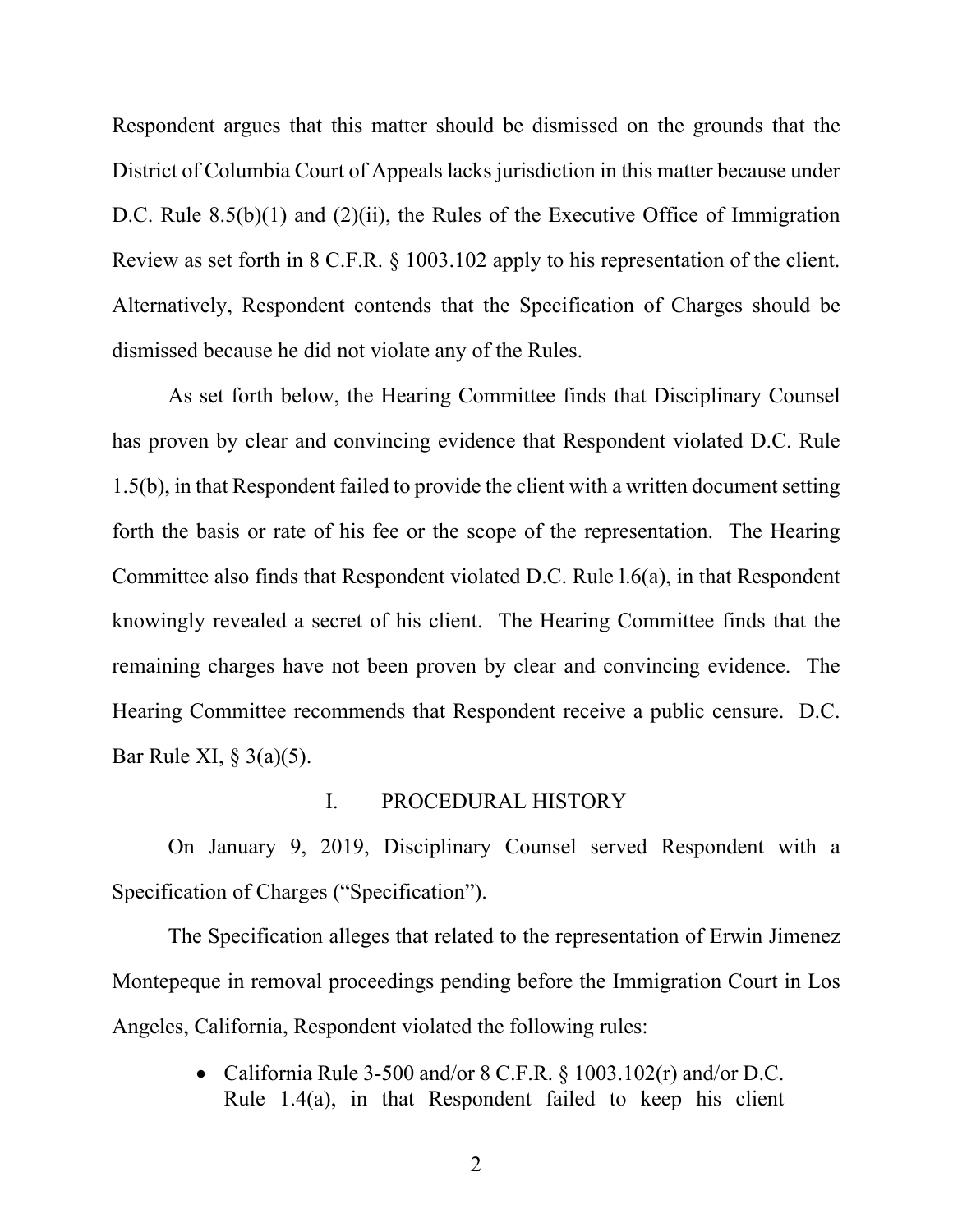reasonably informed about the status of their matter and promptly comply with reasonable requests for information;

- California Rule 3-500 and/or D.C. Rule l.4(b), in that Respondent failed to explain a matter to the extent reasonably necessary to permit his client to make informed decisions regarding the representation;
- California Code, Business and Professions Code, BPC  $\S$  6148 and/or D.C. Rule 1.5(b), in that Respondent failed to provide the client with a written document setting forth the basis or rate of his fee or the scope of the representation;
- California Rule 3-100 and/or D.C. Rule  $1.6(a)$ , in that Respondent knowingly revealed a secret of his client without authorization; "secret" refers to other information gained in the professional relationship, the disclosure of which would be embarrassing, or would likely be detrimental to the client;
- California Rule 3-700 and/or D.C. Rule 1.16(d), in that Respondent, in connection with the termination of representation, failed to take timely steps to the extent reasonably practicable to protect his client's interests, including surrendering papers and property to which his client was entitled; and
- California Code, Business and Professions Code, BPC § 6106 and/or D.C. Rule 8.4(c), in that Respondent engaged in conduct involving dishonesty, deceit, or misrepresentation.

DX 2, Specification  $\P$  32(a)-(f).

Respondent filed an answer on January 29, 2019. Respondent included a motion to dismiss in his post-hearing brief, and we include a recommended disposition of Respondent's motion below.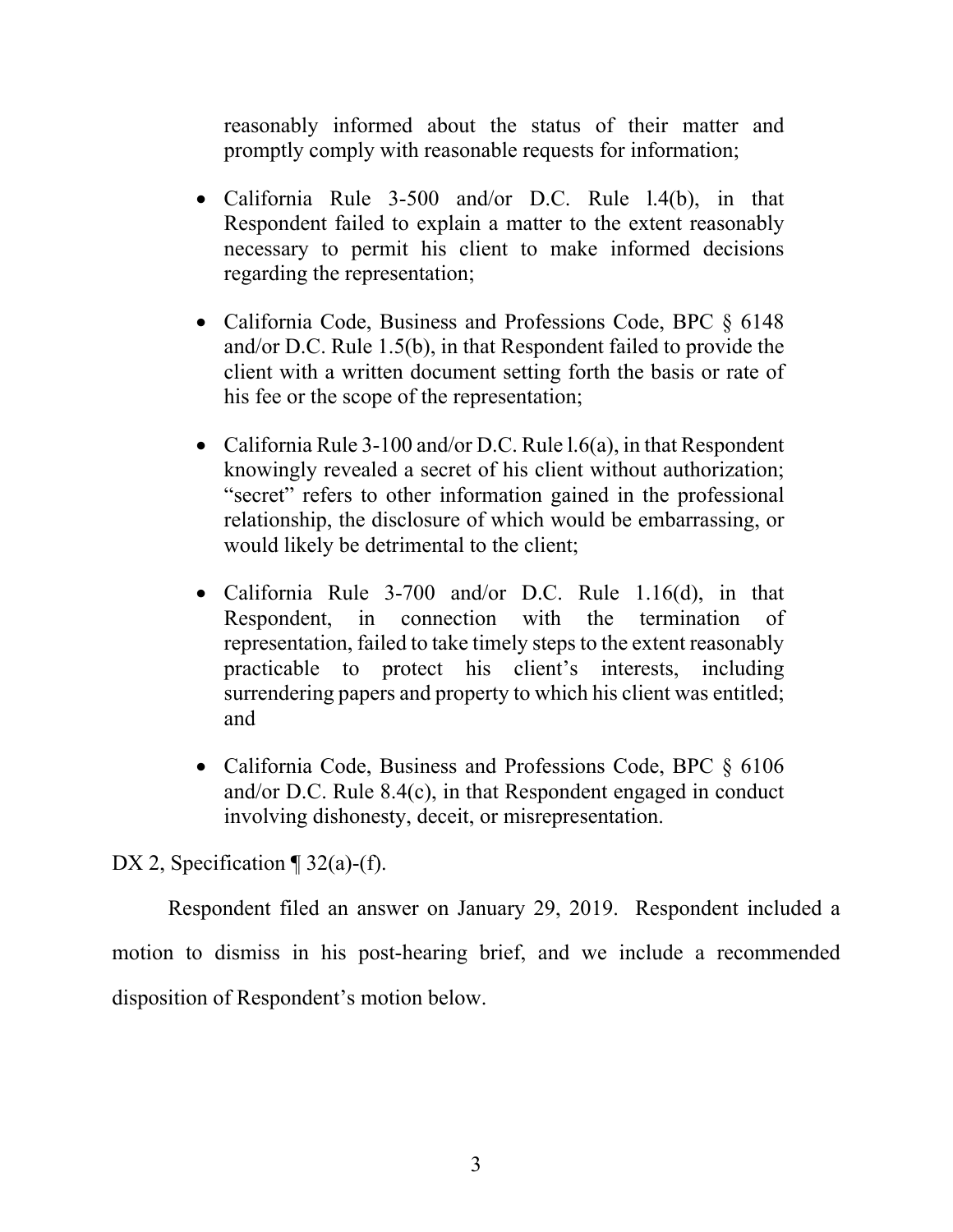A hearing was held on July 17-18, 2019, before this Ad Hoc Hearing Committee (the "Hearing Committee").<sup>1</sup> Disciplinary Counsel was represented at the hearing by Assistant Disciplinary Counsel Caroll Donayre Somoza, Esquire. Respondent was present during the hearing and represented himself *pro se*.

An additional hearing day was held on October 9, 2019, to address an unsworn letter submitted by Respondent's witness, Moshe Bibiyan, seeking to correct his hearing testimony.

#### II. FINDINGS OF FACT

The following findings of fact are based on the testimony and documentary evidence admitted at the hearing, and these findings of facts are established by clear and convincing evidence. *See* Board Rule 11.6; *In re Cater*, 887 A.2d 1, 24 (D.C. 2005) ("clear and convincing evidence" is more than a preponderance of the evidence, it is "evidence that will produce in the mind of the trier of fact a firm belief or conviction as to the facts sought to be established") (internal quotations and citation omitted).

#### A. Background

 1. Respondent is a member of the Bar of the District of Columbia Court of Appeals, having been admitted by motion on February 3, 2006, and assigned Bar

<sup>&</sup>lt;sup>1</sup> The transcript for the July 18 hearing date was initially filed with incorrect pagination that was nonconsecutive with the July 17 transcript. On October 10, 2019, a corrected transcript was filed, revising the pagination such that the transcripts from all three hearing days are consecutively paginated. Because the corrected transcript was filed after the majority of the post-hearing briefing was complete, it was not cited in the parties' briefs. Nevertheless, for ease of review, we cite to the corrected July 18 transcript throughout and recognize such as the official transcript of record.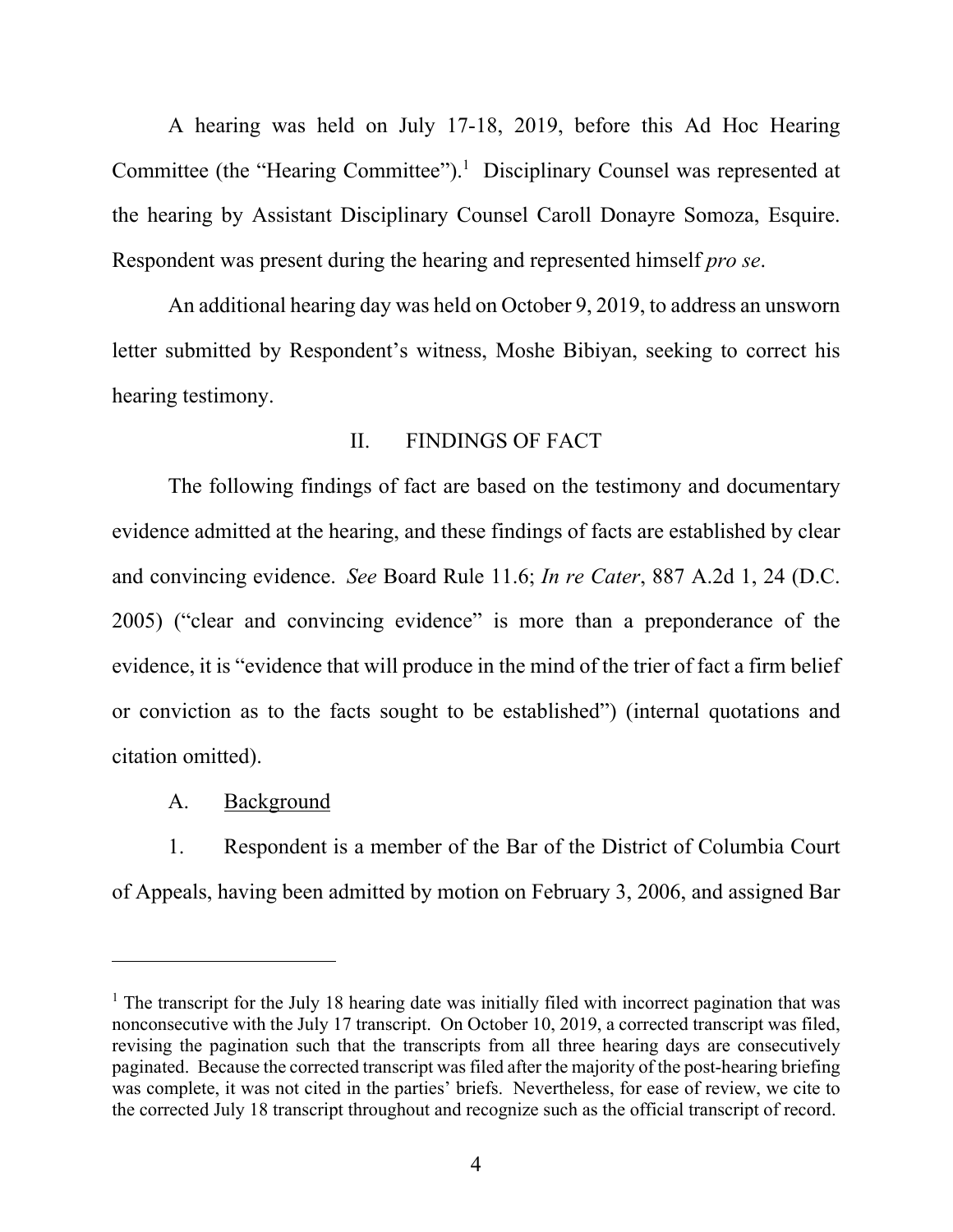number 496245. DX 1; Tr. 191-92 (Respondent). He is also licensed in Maryland. Tr. 191 (Respondent).

 2. Respondent is an immigration attorney who practices in California. Tr. 191 (Respondent). At one time he also had an immigration law practice in the District of Columbia, but he closed that office in 2013. Tr. 195-96 (Respondent). From 2015 to the present, Respondent has had an arrangement with the "Legal Clinic," a California based law firm, pursuant to which the firm would accept new clients and outsource the clients' immigration matters to Respondent, with the legal fees divided 50/50 between Respondent and the Legal Clinic. Tr. 199-202, 297, 353-57 (Respondent); Tr. 463-65 (Bibiyan). Respondent's arrangement with Legal Clinic was based on an oral understanding and was not memorialized in writing. Tr. 353-57 (Respondent). Respondent explained that he "worked the file" for Legal Clinic's clients, but he did not consider himself to be the client's attorney, even in cases where he entered his appearance and was listed as attorney-of-record. Tr. 237- 39 (Respondent). Respondent also maintains a separate legal practice of his own, known as the East-West Law Center. Tr. 195 (Respondent).

#### B. Jimenez Montepeque Representation

3. Mr. Jimenez Montepeque is a native of Guatemala. RX 21; Tr. 27 (Montepeque). At the time of his July 2019 hearing testimony, he resided at 8810 Memorial Park Avenue, Apartment 112, Northridge, California 91343, where he had lived for the past two years. Tr. 27 (Montepeque). He previously resided at 19344 Wyandotte Street, Apartment 227, Northeast, Reseda, California. Tr. 27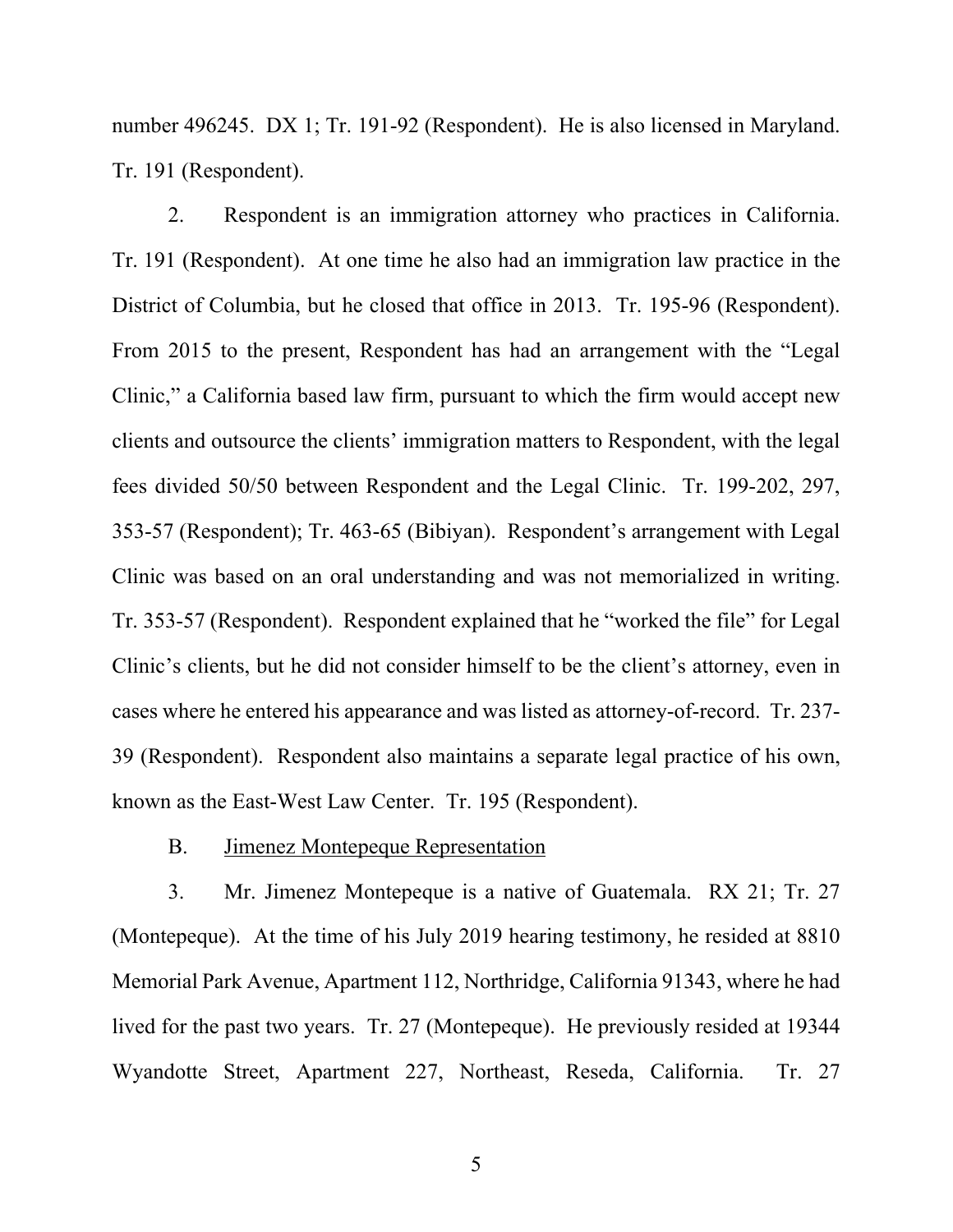(Montepeque). Immigration Court records, however, show him living at 8024 Zelzah Avenue, Reseda, California, 91335, until approximately March 8, 2017, even though he testified that he left that address in or before 2013 and moved to 8604 Corbin Avenue, Northridge, California. DX 14 at 33; Tr. 80-81 (Montepeque).

4. In May of 2013, Mr. Jimenez Montepeque was arrested in California for a violation of the California Penal Code and a violation of the California Vehicle Code for which he subsequently was convicted. RX 21. In response, the Office of Immigration and Customs Enforcement (ICE) initiated deportation proceedings against Mr. Jimenez Montepeque. *See* RX 21. Beginning in 2013, he had to remain under ICE supervision until his removal case could be resolved, which required that he regularly report to ICE. Tr. 34 (Montepeque); Tr. 358-59 (Respondent).

5. In late 2015, Mr. Jimenez Montepeque sought the assistance of an immigration attorney. He had a court date for his removal case, although it kept being rescheduled. Tr. 28 (Montepeque). An acquaintance referred Mr. Jimenez Montepeque to the Legal Clinic. Tr. 29 (Montepeque). On November 24, 2015, Mr. Jimenez Montepeque visited the Legal Clinic and met Blanca Ortega. Tr. 447 (Ortega). Ms. Ortega worked as a Spanish interpreter at the law firm. Tr. 444-45 (Ortega).

 6. Mr. Jimenez Montepeque explained to Ms. Ortega that he needed legal representation for his immigration removal case. Tr. 30, 177 (Montepeque). Mr. Jimenez Montepeque does not speak English, but Ms. Ortega was able to translate for him. Tr. 27, 29 (Montepeque); *see* Tr. 423-24 (Ortega). She explained that this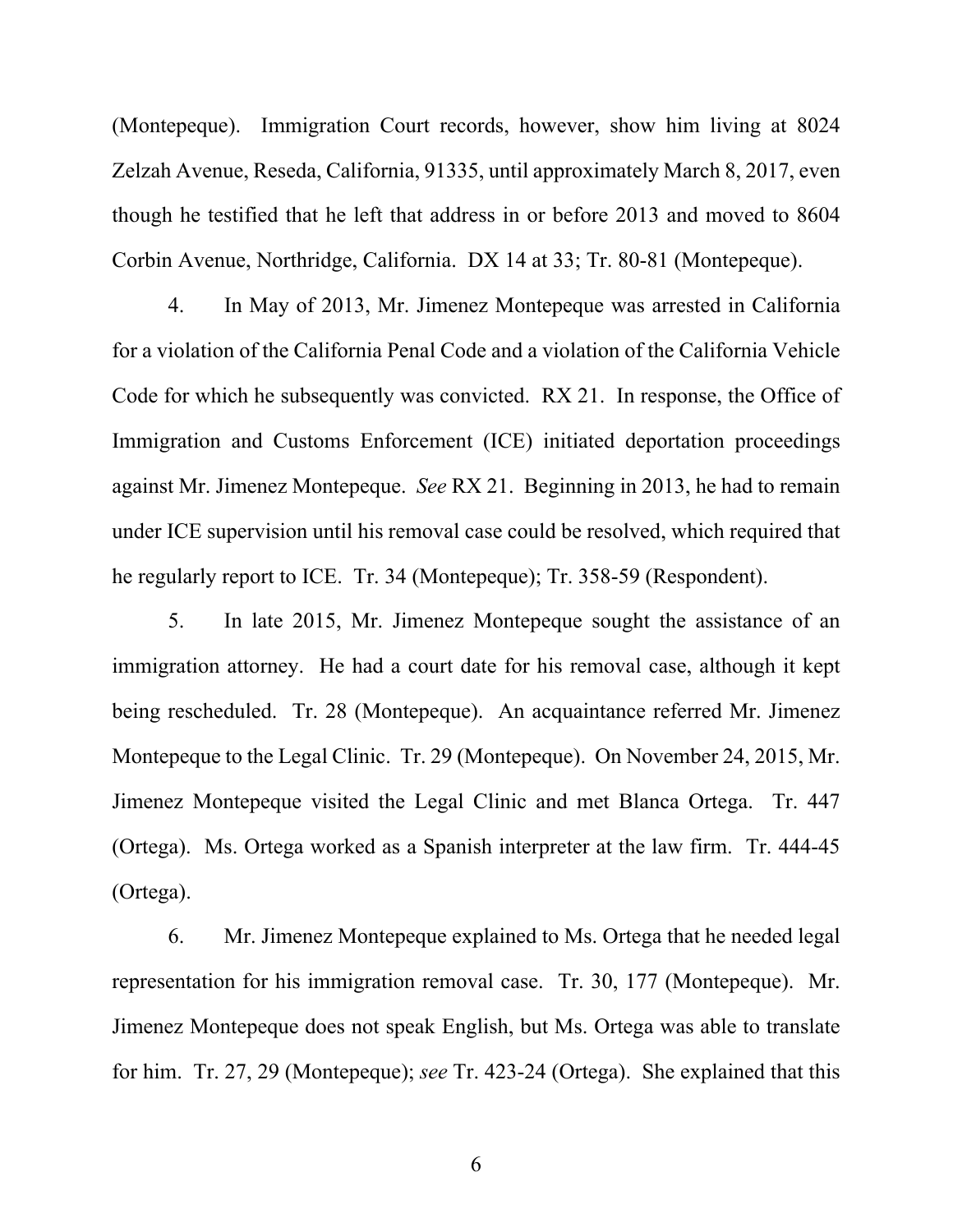case would be handled by Respondent, who was not in the office at that time. Tr. 29- 30 (Montepeque). She also told Mr. Jimenez Montepeque that Respondent would represent him in his removal case in Immigration Court in California for a flat fee of \$5,000, and that he could pay in \$350 monthly installments. Tr. 30-31 (Montepeque); Tr. 447-48, 452 (Ortega); Tr. 465 (Bibiyan).

 7. The agreement that Mr. Jimenez Montepeque would pay \$5,000 for representation was between Mr. Jimenez Montepeque and the Legal Clinic. Tr. 35, 61-63 (Montepeque). Respondent was not present at the November 24, 2015 meeting, and Mr. Jimenez Montepeque and Respondent did not directly agree to any terms of the representation. Tr. 35-36 (Montepeque). However, Respondent had advised Legal Clinic of the amount of the legal fee that the Legal Clinic should charge for a representation of this nature. Tr. 452 (Ortega); Tr. 465 (Bibiyan).

8. At the meeting with Ms. Ortega on November 24, 2015, Mr. Jimenez Montepeque agreed to make an initial \$1,000 payment and then pay additional monthly installments of \$350 until the \$5,000 was paid in full. DX 14 at 14; Tr. 31- 32 (Montepeque). He paid \$50 at the initial meeting and returned the next day to pay an additional \$950, for a total of \$1,000. DX 14 at 14; *see* Tr. 31-32 (Montepeque). These payments were made to Legal Clinic; Mr. Jimenez Montepeque did not make any payments directly to Respondent. Tr. 109 (Montepeque). Mr. Jimenez Montepeque understood that, in return for his payments to the Legal Clinic, "Attorney Osemene would represent me in court hearings,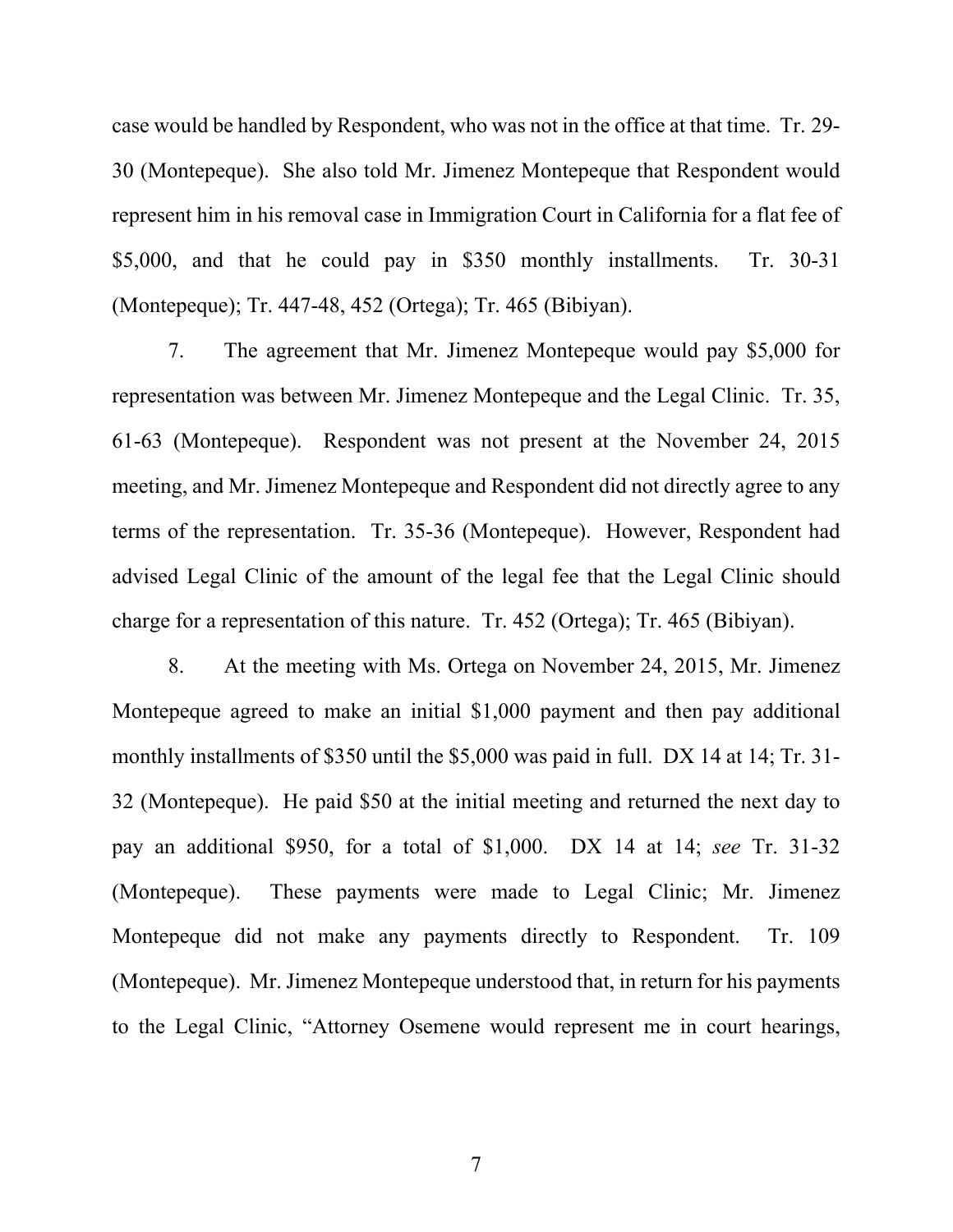inform me of what was happening with my immigration case and in the future, provide me with an immigration document such as a work permit." DX 5 at 3.

9. For the cases he receives through the Legal Clinic, Respondent relies on the Legal Clinic to perform the client intake functions. Tr. 355 (Respondent). The Legal Clinic maintains its own file for its client and provides a copy to Respondent when it assigns the case to him. Tr. 227 (Respondent). During the November 24, 2015 meeting, an unidentified person at the Legal Clinic completed an intake sheet that identified Mr. Jimenez Montepeque's current address as "19344 Wyandotte [Street,] Apt 27[, Northeast,] Reseda 91335." DX 4 at 8; *see* Tr. 64-65 (Montepeque); Tr. 448-49 (Ortega). In fact, this address was incorrect in a key detail: Mr. Jimenez Montepeque's actual apartment number was "227," not "27." Tr. 27, 64-65, 174 (Montepeque).

10. The Legal Clinic and Respondent failed to provide Mr. Jimenez Montepeque with a written retainer agreement at intake or any other time. Tr. 32 (Montepeque); Tr. 240-41 (Respondent). It is the normal practice of the Legal Clinic to provide its clients with a retainer agreement. Tr. 464, 472-74 (Bibiyan). Respondent relied on Legal Clinic to provide retainer agreements for the clients it referred to him, and he did not complete a separate retainer agreement with those persons. Tr. 228-29, 237, 239-241, 355-56 (Respondent). Respondent saw a version of the retainer agreement that Legal Clinic typically used in 2015, but he never saw a retainer agreement between Legal Clinic and Mr. Jimenez Montepeque. Tr. 355- 57 (Respondent). Mr. Jimenez Montepeque testified that he requested a retainer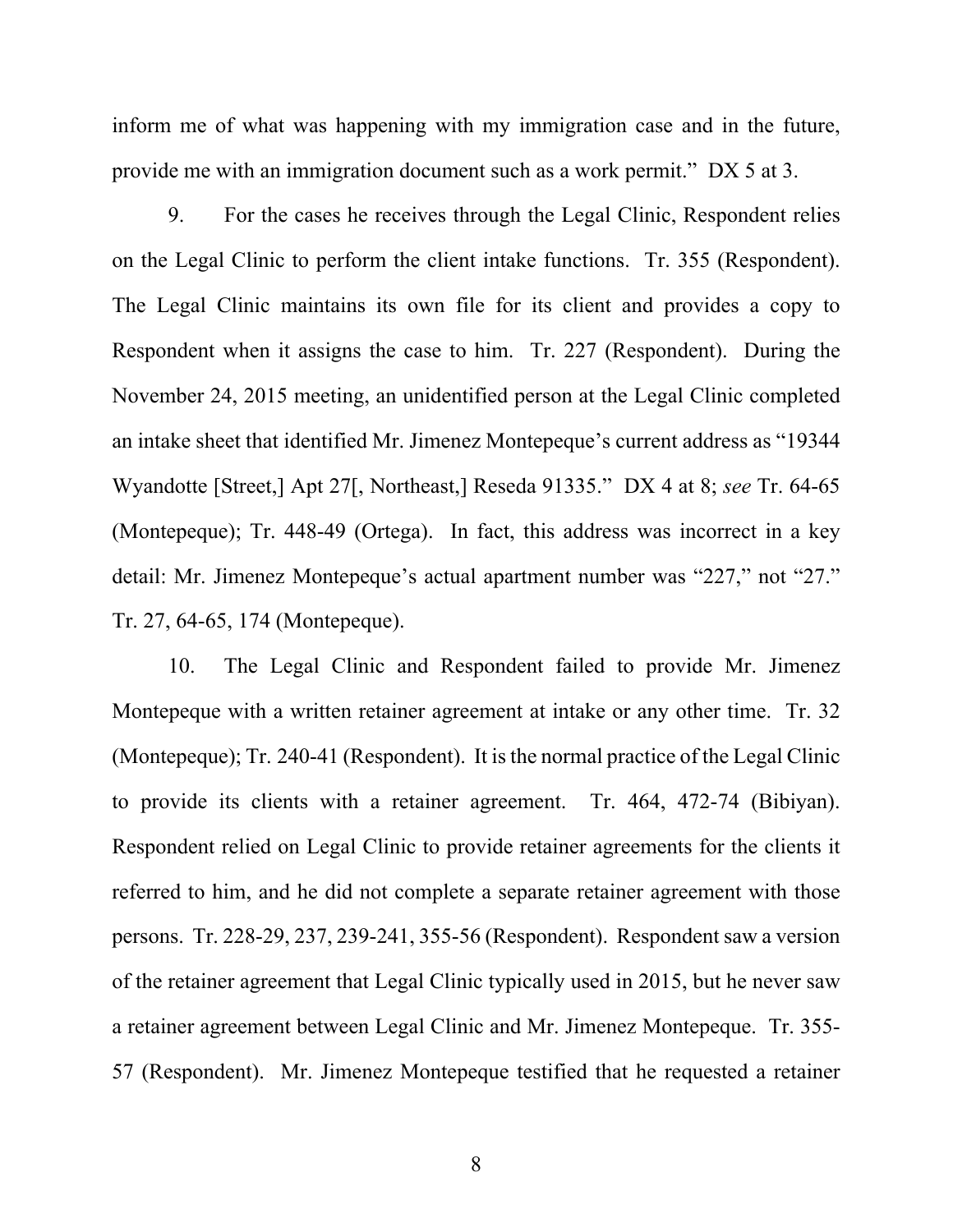agreement from Respondent at least twice but Respondent did not provide him with one. Tr. 32-33 (Montepeque). During the hearing, the Hearing Committee Chair requested a copy of the retainer agreement pertaining to the representation of Mr. Jimenez Montepeque and asked Respondent to submit it, if it existed. Tr. 475 (HC Chair). Neither Respondent nor the Legal Clinic has been able to produce a copy of a retainer agreement that Legal Clinic actually provided to Mr. Jimenez Montepeque or produce witness testimony to confirm that any written agreement ever actually existed for his case. The Hearing Committee therefore credits Mr. Jimenez Montepeque's testimony that no such written agreement was provided, despite his requests.

11. Respondent only began collaborating with Legal Clinic approximately one month before Mr. Jimenez Montepeque's case, and Mr. Jimenez Montepeque was only the second client Respondent represented through the Legal Clinic. Tr. 278-79, 352-53 (Respondent). Following the evidentiary hearing in this matter, Respondent filed a supplemental exhibit purporting to be an example of the Attorney-Client Retainer Agreement that Legal Clinic was utilizing with its clients in November 2015. RX 22. That one-page document states that the "Firm" (defined as the Legal Clinic) will represent the client and that the Firm "retains the exclusive right to determine which of its attorneys will participate in the Client<sup>['s]</sup> representation," but makes no mention of the use of outside or associated counsel on its cases or to the division of responsibilities and fees with such counsel. *See* RX 22.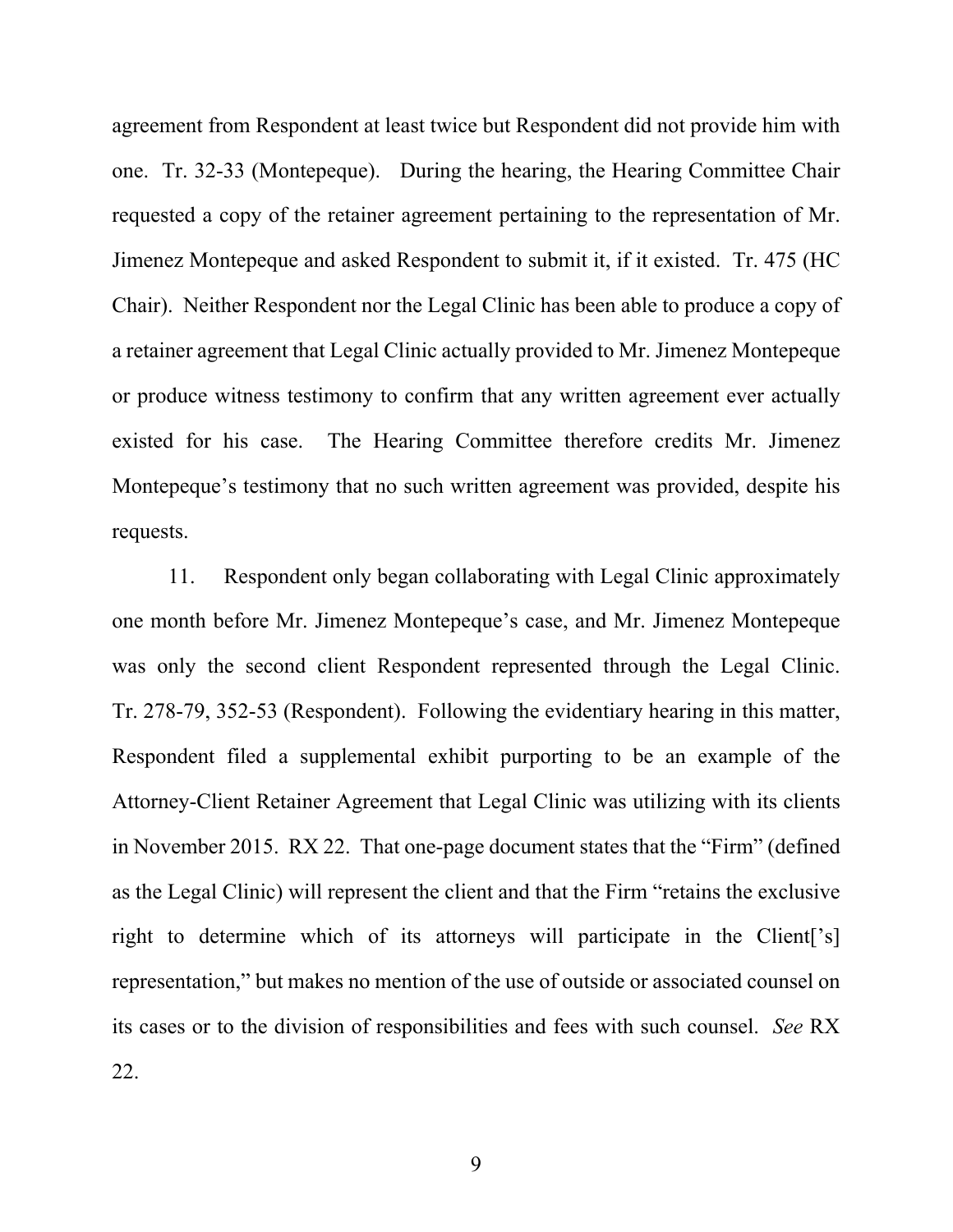12. In January 2016, Mr. Jimenez Montepeque met Respondent for the first time on his third visit to the Legal Clinic office. Tr. 33 (Montepeque); DX 5 at 4. Respondent did not speak Spanish, so Ms. Ortega translated for Mr. Jimenez Montepeque. Tr. 29, 32-33 (Montepeque); Tr. 450-51 (Ortega). Following the first in-person meeting, Respondent called the Immigration Court and learned that Mr. Jimenez Montepeque's removal case had not yet been scheduled for a hearing. Tr. 271-73 (Respondent). Respondent told Mr. Jimenez Montepeque that he was "safe" for now but that he should write down his "story" explaining when and why he came to the United States so that Respondent could evaluate his case. Tr. 273- 75, 359-361, 529 (Respondent). Respondent needed this information to determine whether Mr. Jimenez Montepeque could make a claim for asylum, taking into account his failure to raise such a claim within the mandatory one-year period following his entry into the United States. Tr. 360-63 (Respondent). Respondent testified that he and Ms. Ortega asked Mr. Jimenez Montepeque to provide additional documents several times, although he acknowledges that those requests were not put in writing. Tr. 274-79 (Respondent). Mr. Jimenez Montepeque, however, denied that either Respondent or Ms. Ortega asked him for any documents or a declaration. Tr. 156-57 (Montepeque). Thus, we have conflicting testimony from Respondent and Mr. Jimenez Montepeque. We have identified significant credibility issues with both individuals. *See* FOFs 24, 37, 48-49, 52, 54-59. Ms. Ortega, whose testimony we find credible, testified that Respondent's practice is to request relevant documents and a declaration from his clients, that this practice was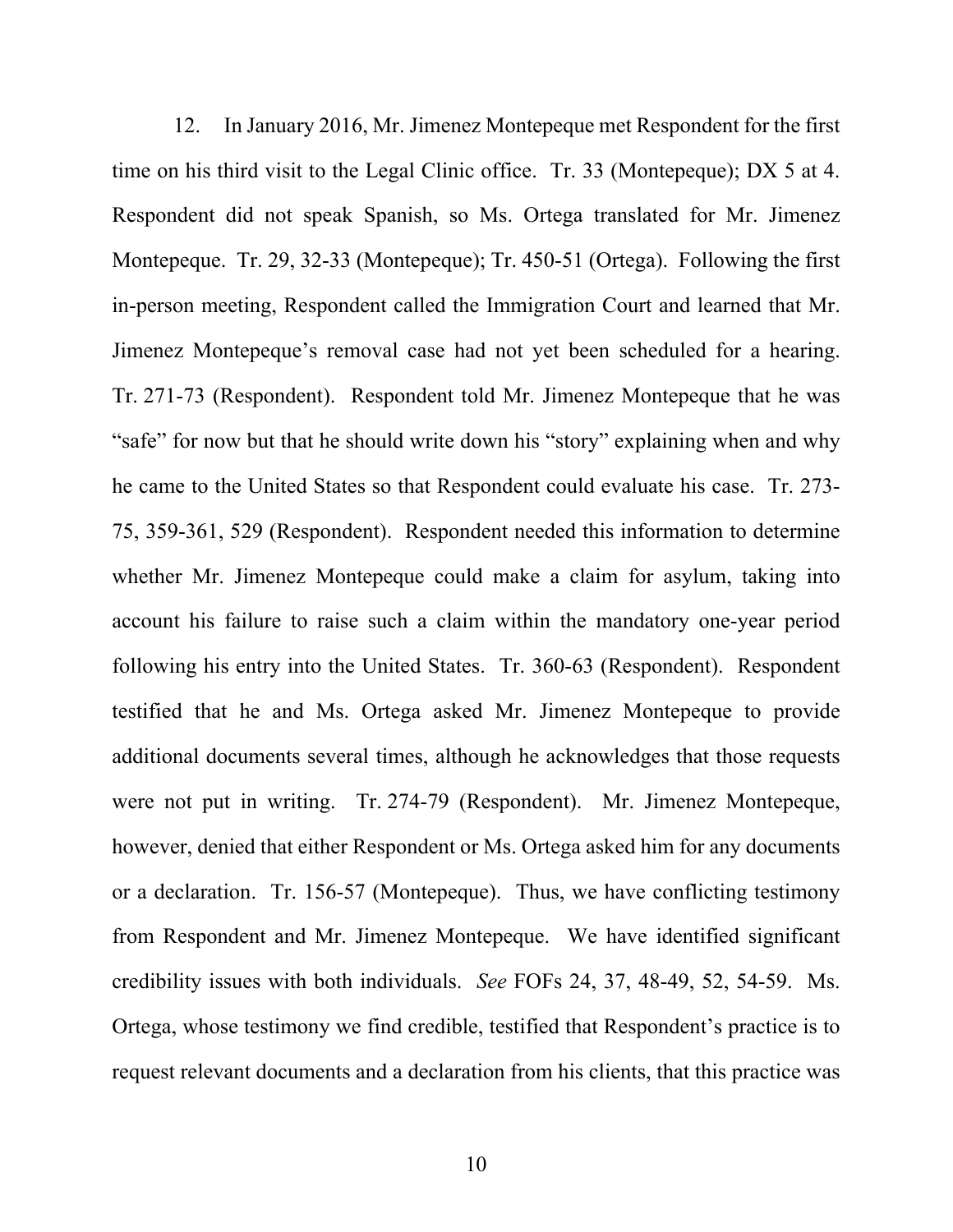followed in Mr. Jimenez Montepeque's case, and that Mr. Jimenez Montepeque failed to provide the requested materials. Tr. 422-23 (Ortega). We therefore accept Respondent's testimony on this issue.

13. During their first in-person meeting Respondent requested a copy of Mr. Jimenez Montepeque's driver's license and birth certificate, which he provided. Tr. 35 (Montepeque); *see also* Tr. 65 (Montepeque); Tr. 203-04 (Respondent). Respondent made copies and returned the original documents to Mr. Jimenez Montepeque. Tr. 35, 66-67 (Montepeque). Mr. Jimenez Montepeque made another payment during this visit. Tr. 32-34 (Montepeque).

14. The driver's license that Mr. Jimenez Montepeque provided to Respondent was issued on May 19, 2015. DX 4 at 9; Tr. 65-68 (Montepeque). The address on the driver's license is "8510 Columbus Ave, Apt 212, North Hills, California 91343." DX 4 at 9; *see* Tr. 66-68 (Montepeque). In fact, Mr. Jimenez Montepeque was no longer living at the address shown on his license when the license was issued; he left that address in 2014. Tr. 69-70 (Montepeque). He told Respondent that he was not living at the address shown on the license and to send all correspondence to him at the 19344 Wyandotte Street address. Tr. 70 (Montepeque).

15. Mr. Jimenez Montepeque gave the outdated address on his driver's license to the State of California in 2015 so that the license could be mailed to that address. His friend was still living there, and he was confident his friend would give him the license when it arrived, which the friend in fact did. Tr. 69-70, 176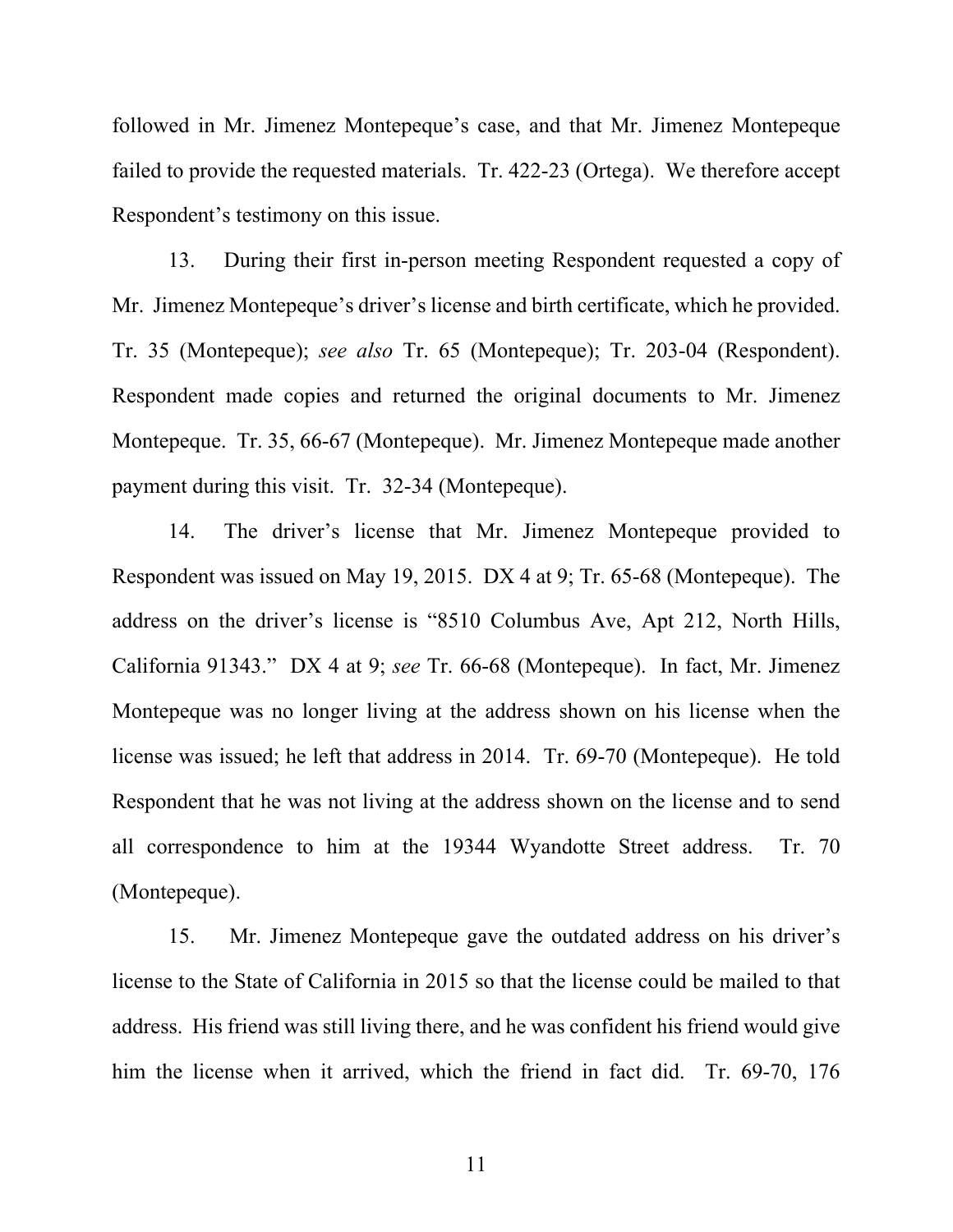(Montepeque). The friend still lived at that address in 2016, and the friend would have notified Mr. Jimenez Montepeque of any mail he received that was addressed to Mr. Jimenez Montepeque. Tr. 71-72, 176-77, 180 (Montepeque).

16. During his initial visit to the Legal Clinic, Mr. Jimenez Montepeque was told that an appointment was necessary to meet with Respondent. Tr. 104 (Montepeque). In February 2016, Mr. Jimenez Montepeque went to the Legal Clinic's office to make a payment. Tr. 208-211 (Respondent); DX 5 at 4. He had not made an appointment, but he waited several hours to talk to Respondent. DX 5 at 4; *see* Tr. 37, 107 (Montepeque). When Respondent arrived, he assured Mr. Jimenez Montepeque that his case was going well and that it would take time. *See*  Tr. 36-37, 79 (Montepeque); DX 5 at 4. Ms. Ortega translated for Mr. Jimenez Montepeque. DX 5 at 4; *see* Tr. 79 (Montepeque); Tr. 450-51 (Ortega).

17. On or about February 22, 2016, approximately three months after being retained on November 24, 2015, Respondent entered his appearance in the removal case, as Mr. Jimenez Montepeque's "attorney or representative." Tr. 285 (Respondent); DX 14 at 30.

18. In total, Mr. Jimenez Montepeque paid about \$2,050 to the Legal Clinic for representation. Tr. 36 (Montepeque).

19. Apart from the two face-to-face meetings described in FOFs 12 and 16, *supra*, Respondent did not personally provide Mr. Jimenez Montepeque with any updates about his case during the pendency of his representation. *See* Tr. 37-39 (Montepeque). Respondent himself never initiated a call, wrote a letter, or sent a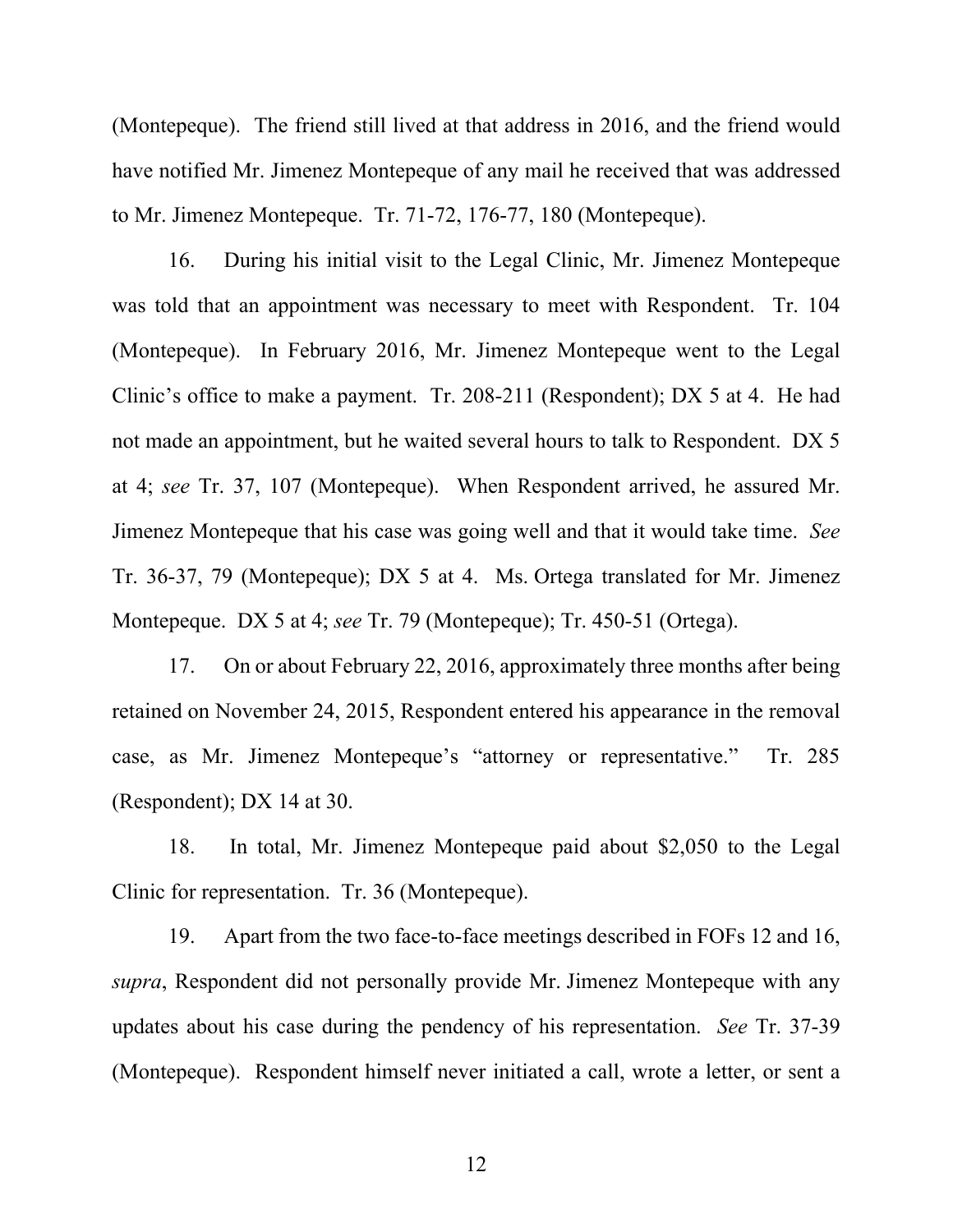text to Mr. Jimenez Montepeque until Respondent sent Mr. Jimenez Montepeque a copy of his motion to withdraw. Tr. 37-39, 47-49 (Montepeque); Tr. 230-31, 235- 36 (Respondent); *see* FOF 26. Instead, Respondent relied on the office interpreter for the Legal Clinic, Ms. Ortega, to communicate with Mr. Jimenez Montepeque. Tr. 230-36, 276-79, 291-92 (Respondent). Ms. Ortega communicated with Mr. Jimenez Montepeque by text message. Tr. 38 (Montepeque).

20. Prior to the termination of the representation, apart from the two faceto-face meetings referenced above, Respondent's actions on behalf of Mr. Jimenez Montepeque consisted of just two things: calling the Immigration Court to ascertain the status of Mr. Jimenez Montepeque's case and filing a notice of appearance in that case. Tr. 201-211, 215, 272-74 (Respondent). Respondent generally takes notes when he meets with a client or reviews a client's documents, but in Mr. Jimenez Montepeque's case he either took no notes or very few notes because the client provided no documents for him to review. Tr. 205-07, 210, 224-26 (Respondent).

21. In addition to wanting the Legal Clinic's help with his immigration case, Mr. Jimenez Montepeque also wanted help in obtaining a work permit and anticipated that would be part of the representation as well. Tr. 178 (Montepeque). At some point, Ms. Ortega told him there would be an additional \$1,000 fee for that service, but Mr. Jimenez Montepeque decided not to go forward with that service because by that time he did not trust the Legal Clinic. Tr. 178 (Montepeque).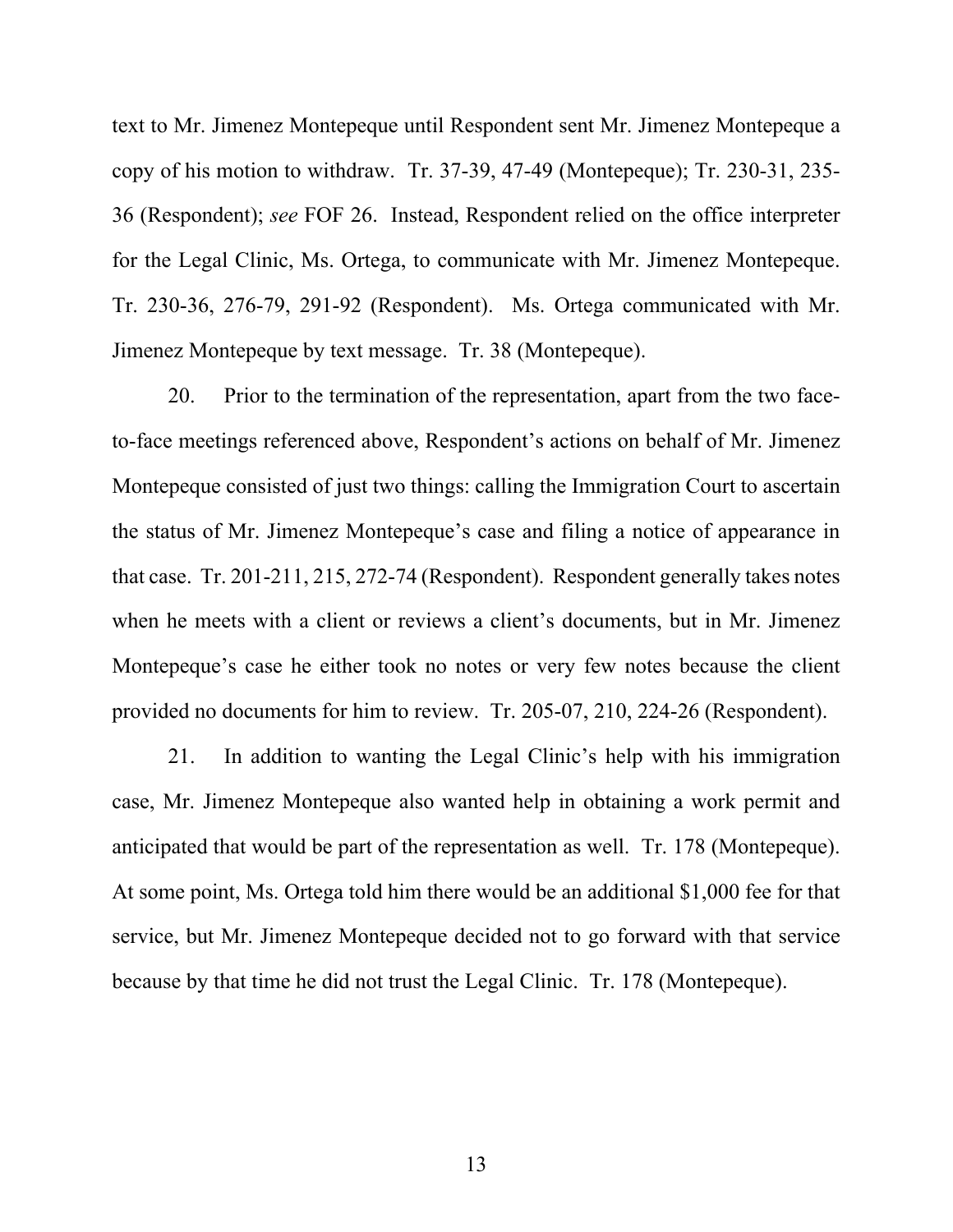### C. Termination of the Representation

22. Toward the end of July 2016, probably on July 24 or 25, Mr. Jimenez Montepeque went to meet with Respondent with a female friend, Ms. Cepeda, who Mr. Jimenez Montepeque was paying to translate for him. Tr. 42-43, 105, 128-29, 171 (Montepeque); Tr. 292-94 (Respondent); Tr. 413-15 (Bibiyan). Mr. Jimenez Montepeque wanted to know what exactly Respondent was doing on his case. Tr. 37, 42-43 (Montepeque); Tr. 292-94 (Respondent). In addition to Respondent, Moishe Bibiyan, the office manager for Legal Clinic, was also present. Tr. 413, 460- 61, 466 (Bibiyan). Ms. Cepeda translated for Mr. Jimenez Montepeque and also asked questions of Respondent. Tr. 43 (Montepeque); Tr. 292-94 (Respondent). She asked Respondent what he had done. Respondent showed her a piece of paper, to which she responded that she could have done that herself. Tr. 42-45 (Montepeque). There is no evidence as to what was on the piece of paper.

23. Mr. Jimenez Montepeque told Respondent that if he was not going to work on the case, he wanted a full refund of the \$2,050 he had paid. Tr. 37, 44-45 (Montepeque); Tr. 296 (Respondent); Tr. 414 (Bibiyan). During the meeting, Mr. Jimenez Montepeque expressed his displeasure with Respondent's handling of the case. Tr. 43-44 (Montepeque). Mr. Jimenez Montepeque decided to terminate the representation at this time. He and Respondent discussed a refund of the fee. Tr. 42- 45, 185-86 (Montepeque). Mr. Jimenez Montepeque ceased making any further payments for Respondent's services after the meeting. Tr. 47, 121-22 (Montepeque).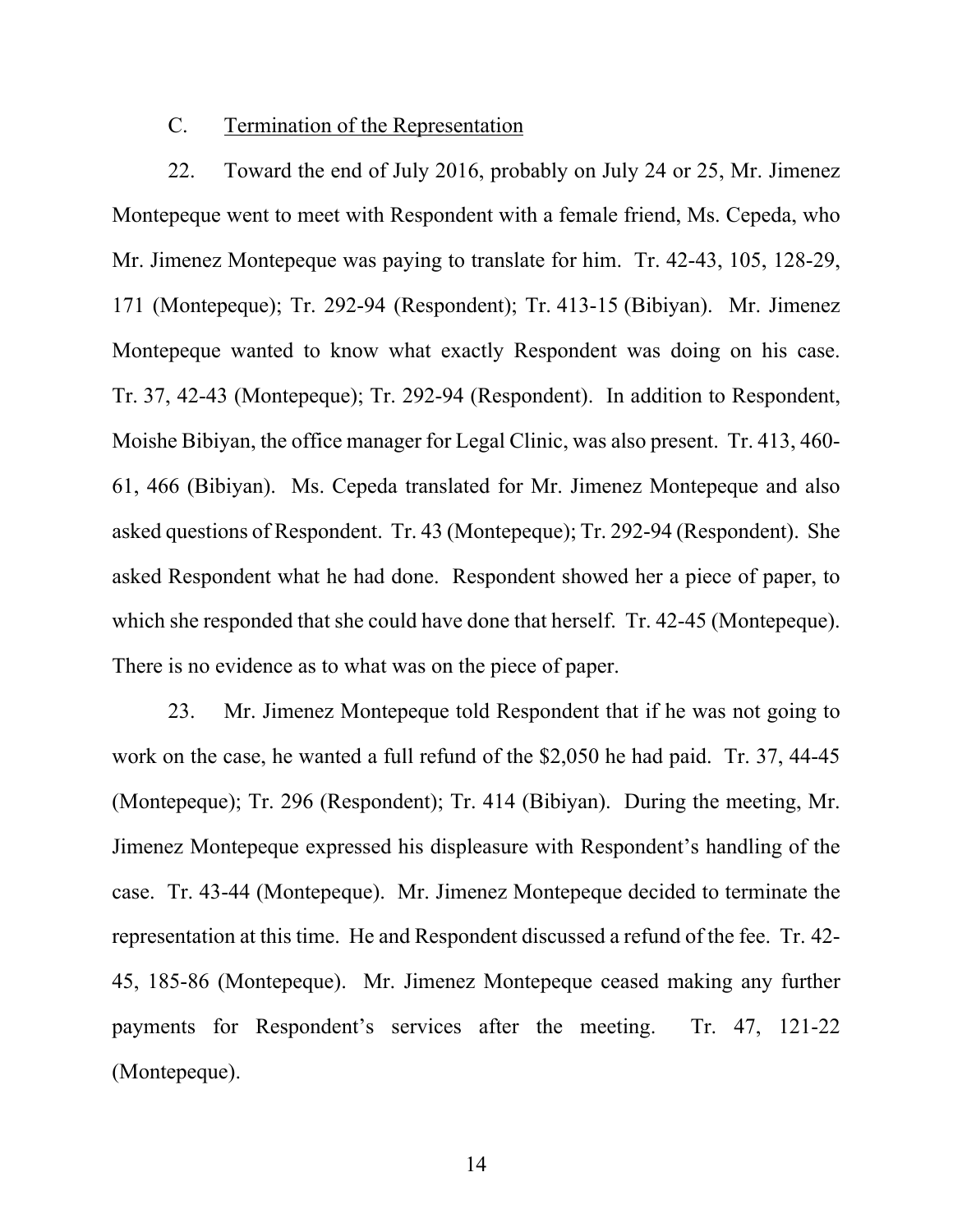24. Respondent agreed to refund \$1,700 to Mr. Jimenez Montepeque. Tr. 46 (Montepeque); Tr. 467 (Bibiyan). Although Respondent suggested through his testimony and questioning of witnesses that he played no role in negotiating the refund, Mr. Bibiyan, the Legal Clinic's office manager called as a witness by Respondent, credibly testified that Respondent agreed that the Legal Clinic should refund \$1,700 to Mr. Jimenez Montepeque. Tr. 108, 186 (Montepeque); Tr. 294-97, 312-13 (Respondent); Tr. 464-65, 467 (Bibiyan). We therefore find credible Mr. Jimenez Montepeque's testimony that Respondent was present for at least part of the negotiations over the refund. Tr. 44, 185-86 (Montepeque). Moreover, we cannot ascribe the conflicts in the testimony on this issue to a mere difference of recollection between Respondent and Mr. Jimenez Montepeque. Given the testimony of Mr. Bibiyan, we find that Respondent testified falsely when he refused to acknowledge his role in determining the refund to support his claim in these disciplinary proceedings that he merely "worked the file" for the Legal Clinic and had no attorney/client relationship with Mr. Jimenez Montepeque. *See* FOF 2.

25. On July 27, 2016, the Legal Clinic issued a check to Mr. Jimenez Montepeque in the amount of \$1,700. DX 5 at 15. These funds were returned from the Legal Clinic's coffers, as Respondent had not yet received his share of Mr. Jimenez Montepeque's payment. *See* Tr. 598-604 (Bibiyan's testimony from October 9, 2019, correcting his testimony from July 18, 2019 (Tr. 842-849) that Respondent had in fact been paid his share and contributed half of the refund). Mr. Bibiyan provided inconsistent testimony on this point, but his testimony, as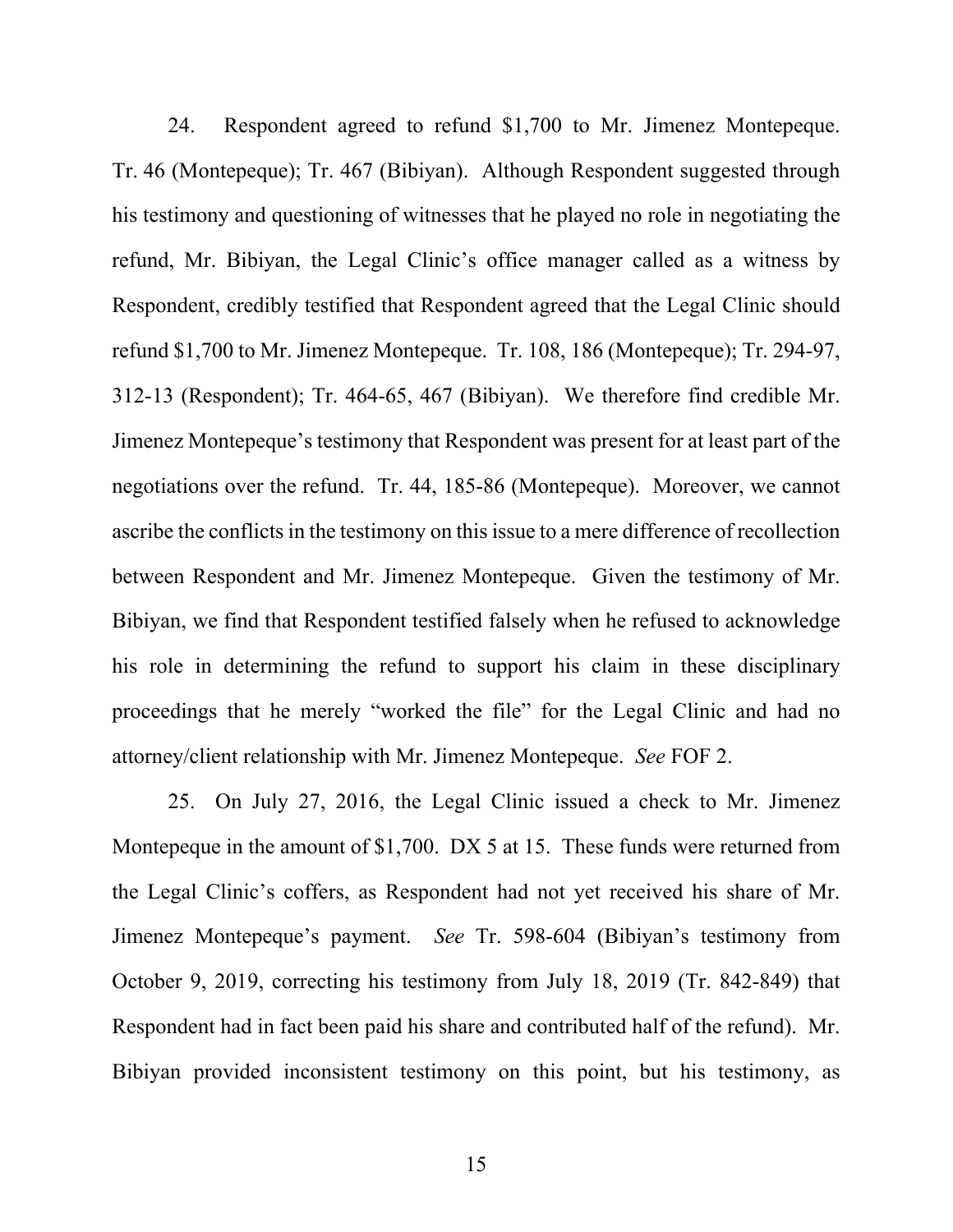corrected, stands without contradiction. On July 27, 2016, Mr. Jimenez Montepeque's friend, Ms. Cepeda, visited the Legal Clinic office to pick up the check. Tr. 46, 171 (Montepeque). During that visit, Ms. Cepeda signed a document that was intended to be signed by Mr. Jimenez Montepeque acknowledging receipt of the \$1,700 refund and receipt of "all the documents from my file from the Law Offices of Marc a [sic] Biederman<sup>2</sup> and The Legal Clinic." DX 4 at 6. The record does not reflect to what extent the Legal Clinic provided Ms. Cepeda with originals versus copies of documents in its file, but the Legal Clinic retained at least a copy of its file, as Ms. Ortega subsequently offered to provide a copy of that file to Mr. Jimenez Montepeque's successor counsel. *See* FOF 38. Respondent has his own file that he did not provide to Ms. Cepeda or Mr. Jimenez Montepeque, but it contained substantially the same documents as the file maintained by the Legal Clinic. Tr. 300-01 (Respondent); *see* FOF 9. Mr. Jimenez Montepeque cashed the refund check that Ms. Cepeda picked up from the Legal Clinic and provided to him. Tr. 46 (Montepeque). He testified that he did not receive any of the accompanying documents from his file. Tr. 173 (Montepeque). We believe it more likely, however, that Ms. Cepeda would also have given him the documents she received from the Legal Clinic at the same time she gave him the check. No reason has been suggested to the Committee why she would not have done so.

 $2^2$  Mr. Biederman apparently owned The Legal Clinic at the time of the events at issue. Tr. 212 (Respondent).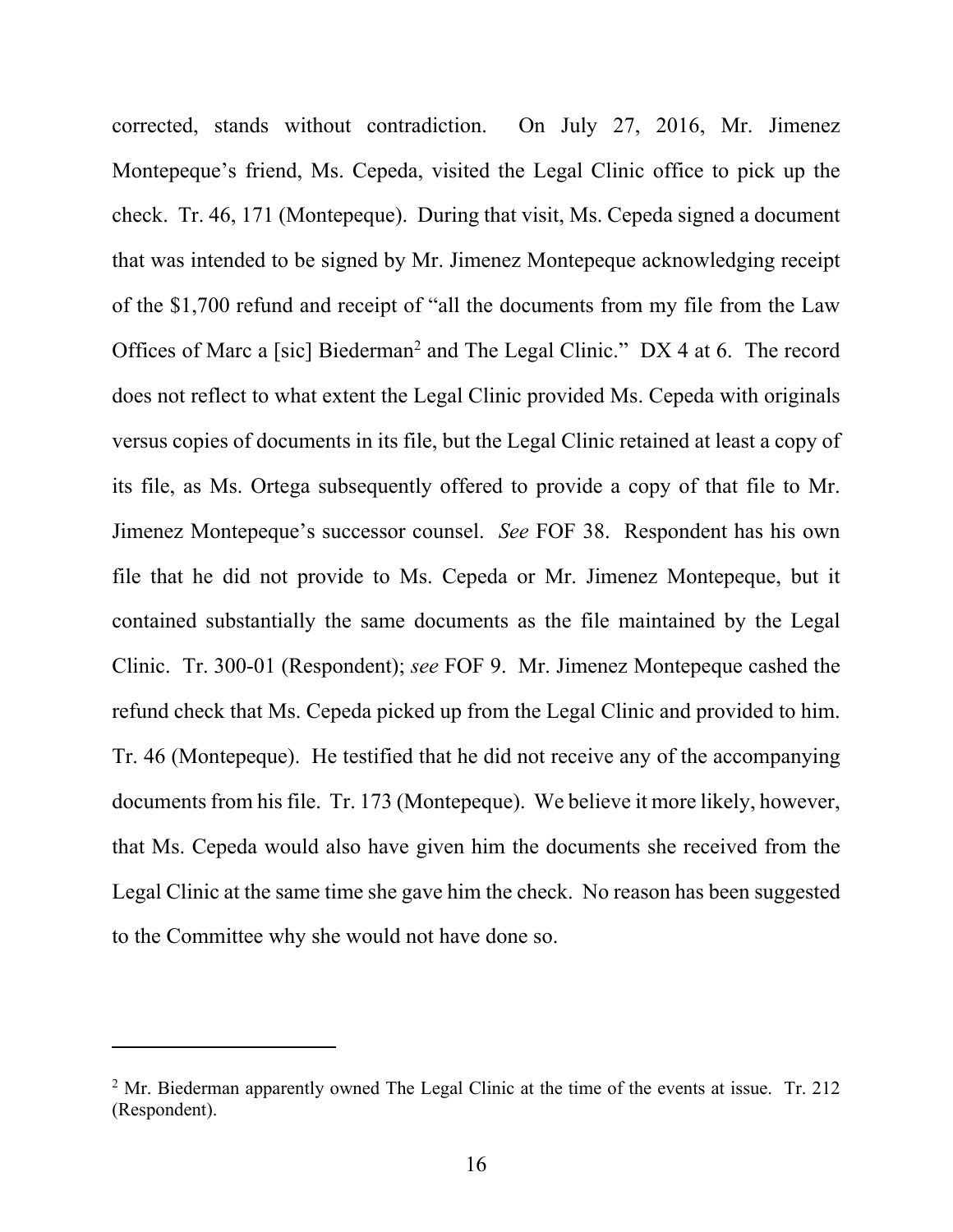#### D. The Motion to Withdraw

26. On or about August 23, 2016, Respondent filed with the Immigration Court a motion to withdraw and be relieved as counsel for Mr. Jimenez Montepeque ("Motion to Withdraw"). DX 6 at 13-15. Respondent testified that he did not file the Motion to Withdraw immediately after the July meeting because in his experience sometimes the client changes his mind. Tr. 305 (Respondent). Instead, Respondent mailed a copy of the as yet unfiled Motion to Mr. Jimenez Montepeque on or about August 15, 2016. Tr. 305-07 (Respondent). Respondent only sent an English language version of the Motion, even though Respondent knew Mr. Jimenez Montepeque did not speak English. Tr. 344-45 (Respondent). When he did not hear anything further from Mr. Jimenez Montepeque, and after receiving notice that the Immigration Court had scheduled a hearing for November 1, 2016 in Mr. Jimenez Montepeque's case, Respondent filed the Motion to Withdraw with the court on or about August 23, 2016. Tr. 289, 302-07 (Respondent).

27. The Motion to Withdraw, signed by Respondent, states that it was served on Mr. Jimenez Montepeque at "his last known address of record" which it identifies as both "19344 Wyandotte Street, Apt 27, Reseda, CA 91335," listing the wrong apartment number for Mr. Jimenez Montepeque, and "8510 Columbus Ave, Apt 212, North Hills, CA 91343," listing the address from Mr. Jimenez Montepeque's driver's license. DX 6 at 15; *see* FOFs 9, 14. Mr. Jimenez Montepeque denied ever receiving a copy of Respondent's Motion to Withdraw from Respondent or the Legal Clinic. Tr. 47-48 (Montepeque).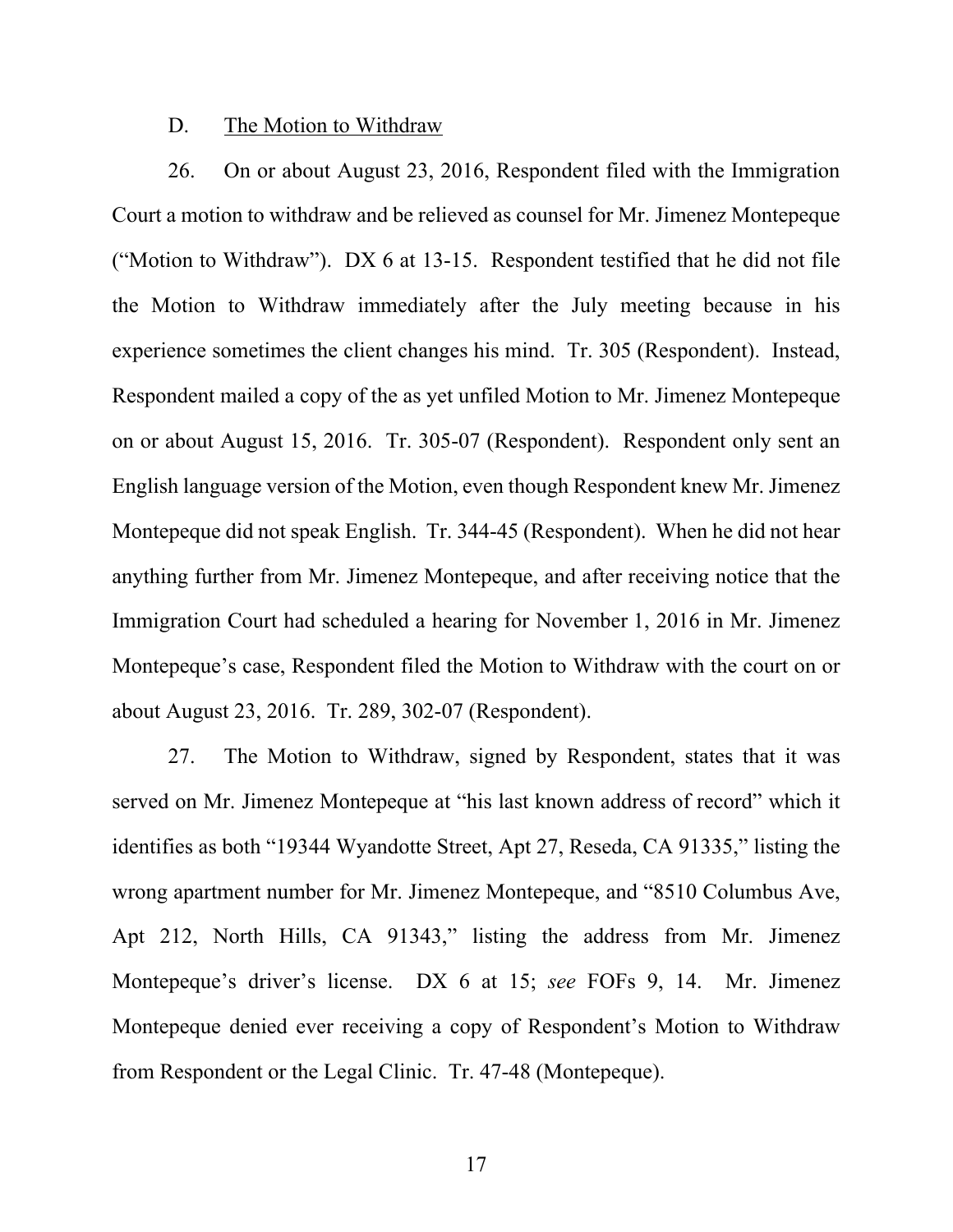28. The Immigration Court did not grant the Motion to Withdraw until the November 1, 2016, hearing. DX 6 at 9; DX 11 at 10; Tr. 289, 336 (Respondent). Therefore, Respondent continued to be counsel of record for Mr. Jimenez Montepeque until that date and would have received any notices the Immigration Court sent in Mr. Jimenez Montepeque's case. Tr. 289, 336 (Respondent).

29. In the Motion to Withdraw, Respondent stated that Mr. Jimenez Montepeque "has failed to cooperate with counsel and has failed to comply with requests making it difficult for counsel to continue representing [him]." DX 6 at 14. Respondent also stated that Mr. Jimenez Montepeque "showed up at counsel's office in a rude and abusive manner creating disruption in counsel's office and demanded that he did not want to be represented anymore." DX 6 at 14; Tr. 340-42 (Respondent).

30. In a Declaration accompanying the Motion to Withdraw, Respondent stated that Mr. Jimenez Montepeque

came to counsel's office in a rude, belligerent and absolutely uncooperative manner. He showed up with a woman he said was his girlfriend. Both were loud and unruly. [Mr. Jimenez Montepeque] declared he did not require the services of counsel and counsel agreed and told him it was his right to choose who represents him. Counsel then admonished him that whether he retains other counsel or not, he must appear at all scheduled court [sic] until his case is concluded. He said he did not need any advise [sic] or counsel, collected his deposit and left and this counsel has not heard from or seen him since nor does counsel expect to. [Mr. Jimenez Montepeque] has neither provided the information requested nor cooperated with counsel. [Mr. Jimenez Montepeque] has failed to cooperate making it doubly, doubly difficult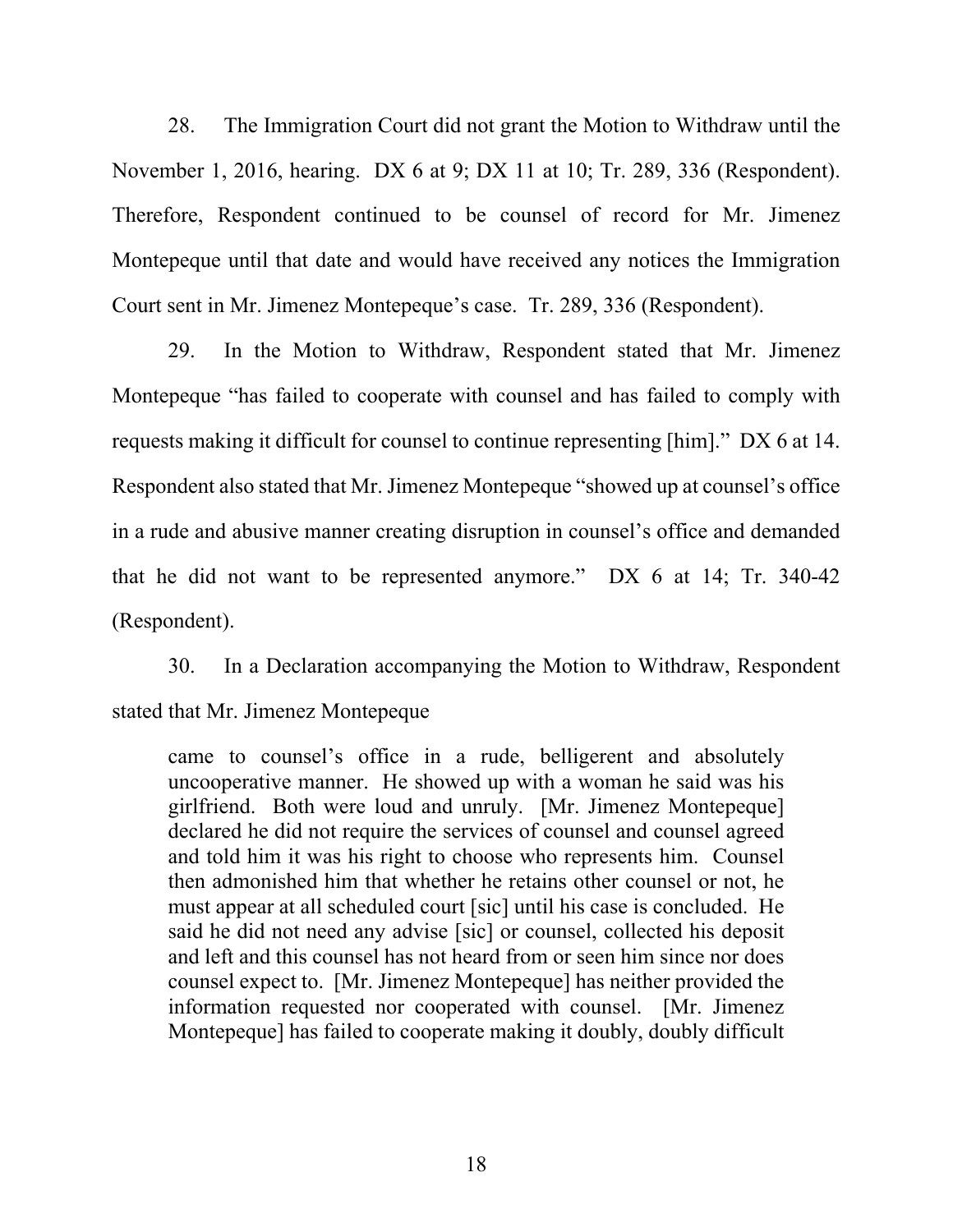if not impossible to prepare his defense and according to [Mr. Jimenez Montepeque], he does not need the services of this or other counsel.

DX 6 at 17; Tr. 343-44 (Respondent).

31. Respondent asserts that nothing in his Motion to Withdraw or supporting Declaration constituted a client "secret" or was otherwise improper to disclose because "[i]t was the truth" and Respondent "stated it as diplomatically as possible." Tr. 341, 399, 483 (Respondent). Respondent also asserts that Mr. Jimenez Montepeque "found nothing objectionable or embarrassing" in those filings because Mr. Jimenez Montepeque did not alert Respondent to any objections between the August 15, 2016 date on which Respondent mailed the proposed motion to Mr. Jimenez Montepeque and the August 23, 2016 date on which Respondent filed it. Respondent's Post-Hearing Brief ("Resp. Br.") at 11. However, as noted above, Respondent's proposed Motion to Withdraw was not sent to Mr. Jimenez Montepeque's correct address, and Mr. Jimenez Montepeque testified that he did not receive a copy of it until several months later, when it was provided by his new attorney. DX 6 at 15; Tr. 46-48 (Montepeque); FOF 45. Respondent also never spoke with Mr. Jimenez Montepeque in any detail about the content of Respondent's Motion to Withdraw. Tr. 50 (Montepeque); Tr. 341-42 (Respondent).

E. The November 1, 2016 Hearing Notice

32. On or about August 15, 2016, Respondent received notice that a hearing had been scheduled in Mr. Jimenez Montepeque's case for November 1, 2016. Tr. 289, 303 (Respondent); DX 5 at 19.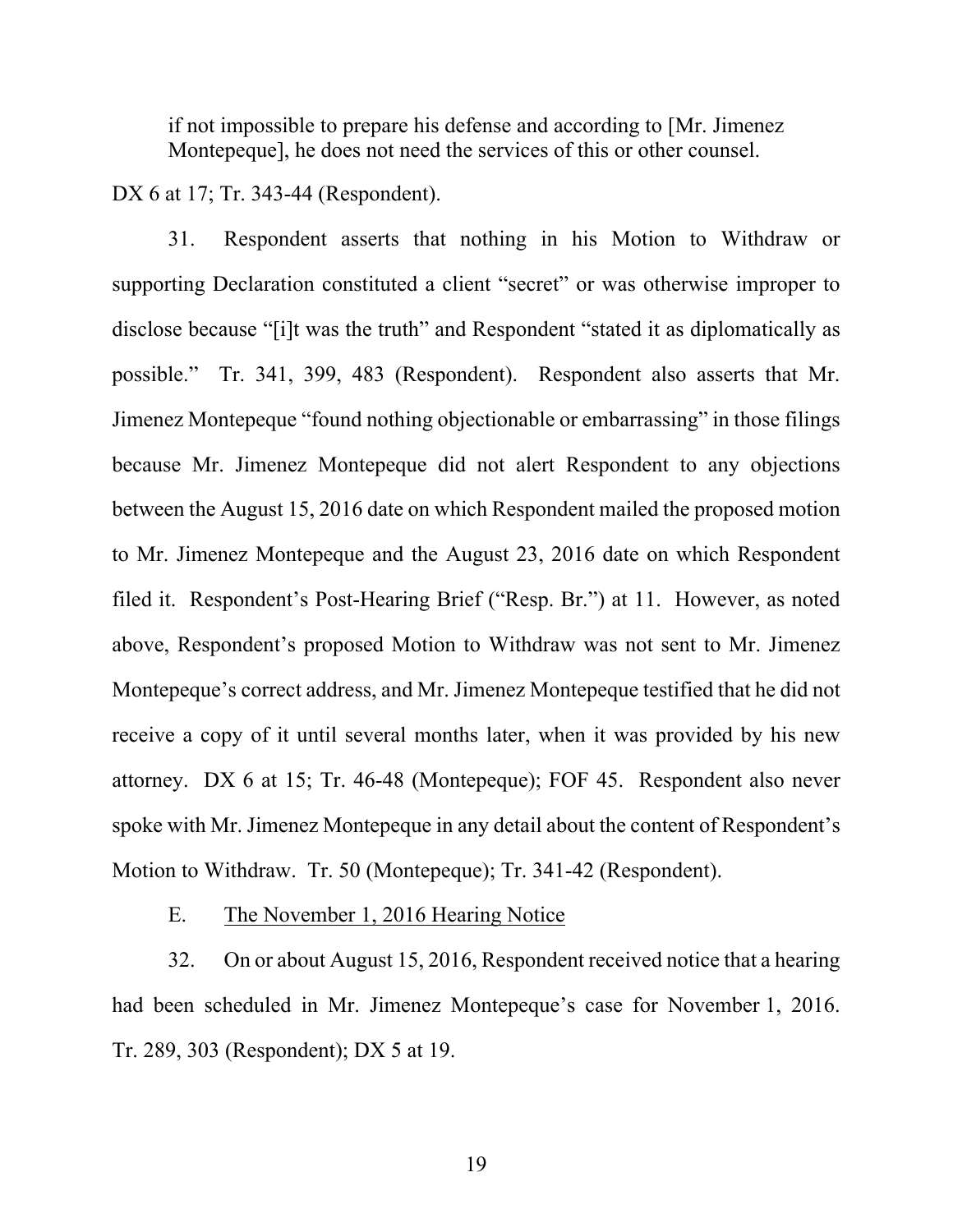33. The November 1, 2016 hearing was a master calendar hearing at which a foreign national must appear to be informed of the charges against him and answer questions from the Immigration Court related to the government's request for removal. Tr. 365-66 (Respondent). If the foreign national appears for the first master calendar hearing, he will not be deported at that time and a second master calendar hearing will be scheduled to address any defenses. Tr. 365-66, 368-70 (Respondent). But if he does not appear, an order of removal will be entered against him in absentia if the Department of Homeland Security establishes by clear, unequivocal and convincing evidence that he or his attorney has been provided the notice of hearing and he is removable. DX 5 at 19.

34. At the first master calendar hearing, the foreign national identifies the charges he admits and those he contests. Tr. 365-66, 368-69 (Respondent). At the second master calendar hearing, the foreign national must produce the documents he intends to rely on at the trial on the merits, including a declaration from the foreign national if he is seeking asylum. Tr. 369 (Respondent). The Immigration Court will not accept a statement from the lawyer; the court expects a declaration from the person seeking asylum. Tr. 369-70 (Respondent).

35. Respondent did not send the hearing notice to Mr. Jimenez Montepeque until September 20, 2016, approximately one month after he received it. DX 4 at 10; Tr. 307-08 (Respondent). According to Respondent, he did not send the notice earlier because it was not an emergency, since the November 1, 2016 hearing was several months away. Tr. 307 (Respondent). As with Respondent's prior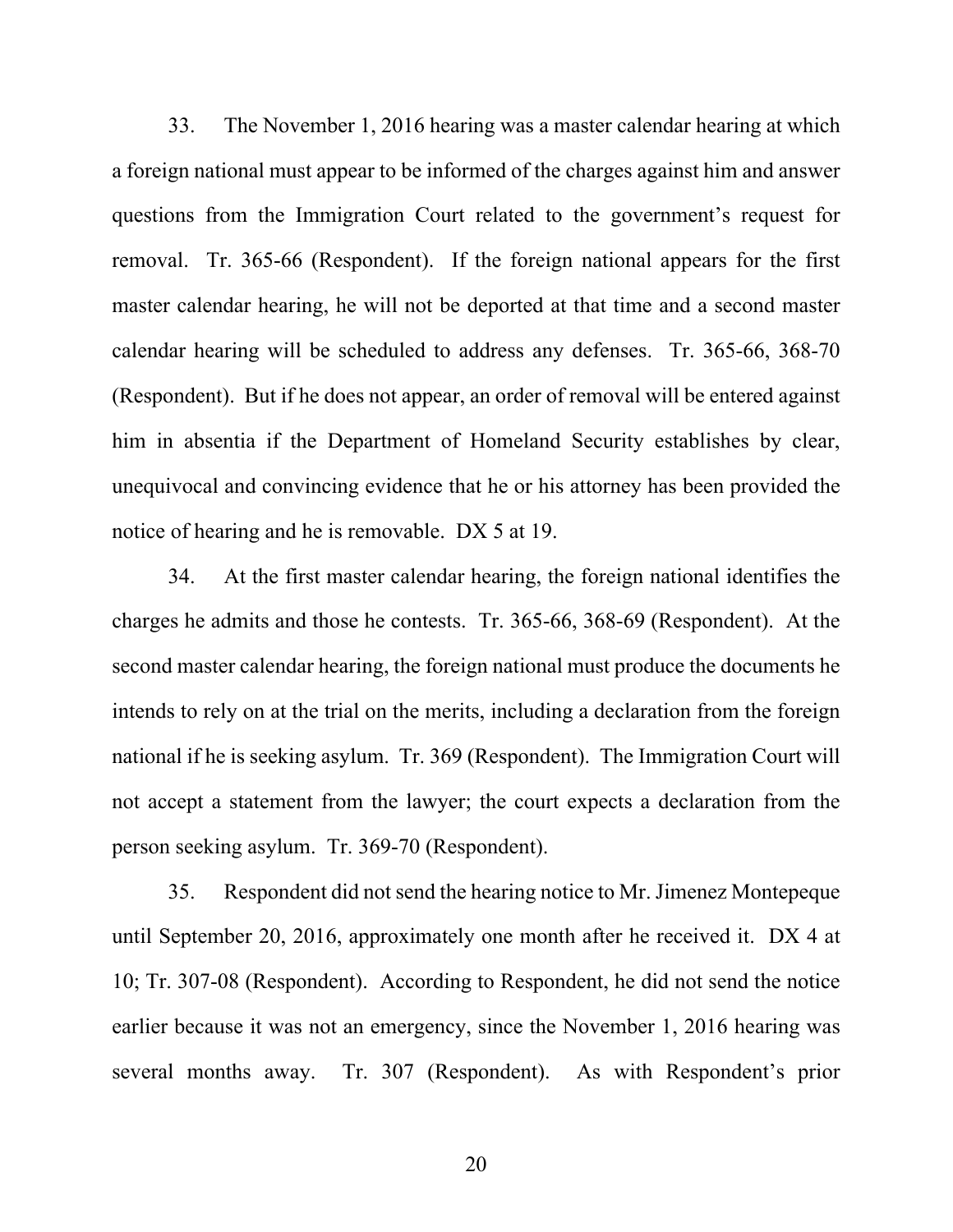correspondence, Respondent mailed his September 20, 2016 cover letter with the hearing notice to "Erwin Montepeque Jimenez" (rather than Erwin Jimenez Montepeque) at two addresses, with the wrong apartment number listed for Mr. Jimenez Montepeque's Wyandotte Street address and the second copy sent to the Columbus Avenue address from Mr. Jimenez Montepeque's driver's license. DX 4 at 10; *see also* DX 6 at 16.

36. Respondent also reports, based on information he received from an unknown source, that on an unspecified date sometime after "early September 2016," Mr. Jimenez Montepeque came to the Legal Clinic office when Respondent was not present and picked up an envelope that contained a copy of the hearing notice. Tr. 396-98 (Respondent); RX 9. According to Respondent, Mr. Jimenez Montepeque refused to sign an acknowledgment of receipt that had been drafted by Respondent and included certain additional acknowledgements. *Id.* Nonetheless, an unidentified Legal Clinic employee gave Mr. Jimenez Montepeque the envelope containing the hearing notice, notwithstanding Respondent's written instructions that "Montepeque must sign note inside here before you hand him the other envelope." Tr. 396-98; RX 9. The Hearing Committee does not find this reported incident to be credible, both because it rests on untested and unverifiable hearsay and because it conflicts with Mr. Jimenez Montepeque's testimony that the only notice he received of the November 1, 2016 hearing date was through text messages from Ms. Ortega. *See* FOF 37.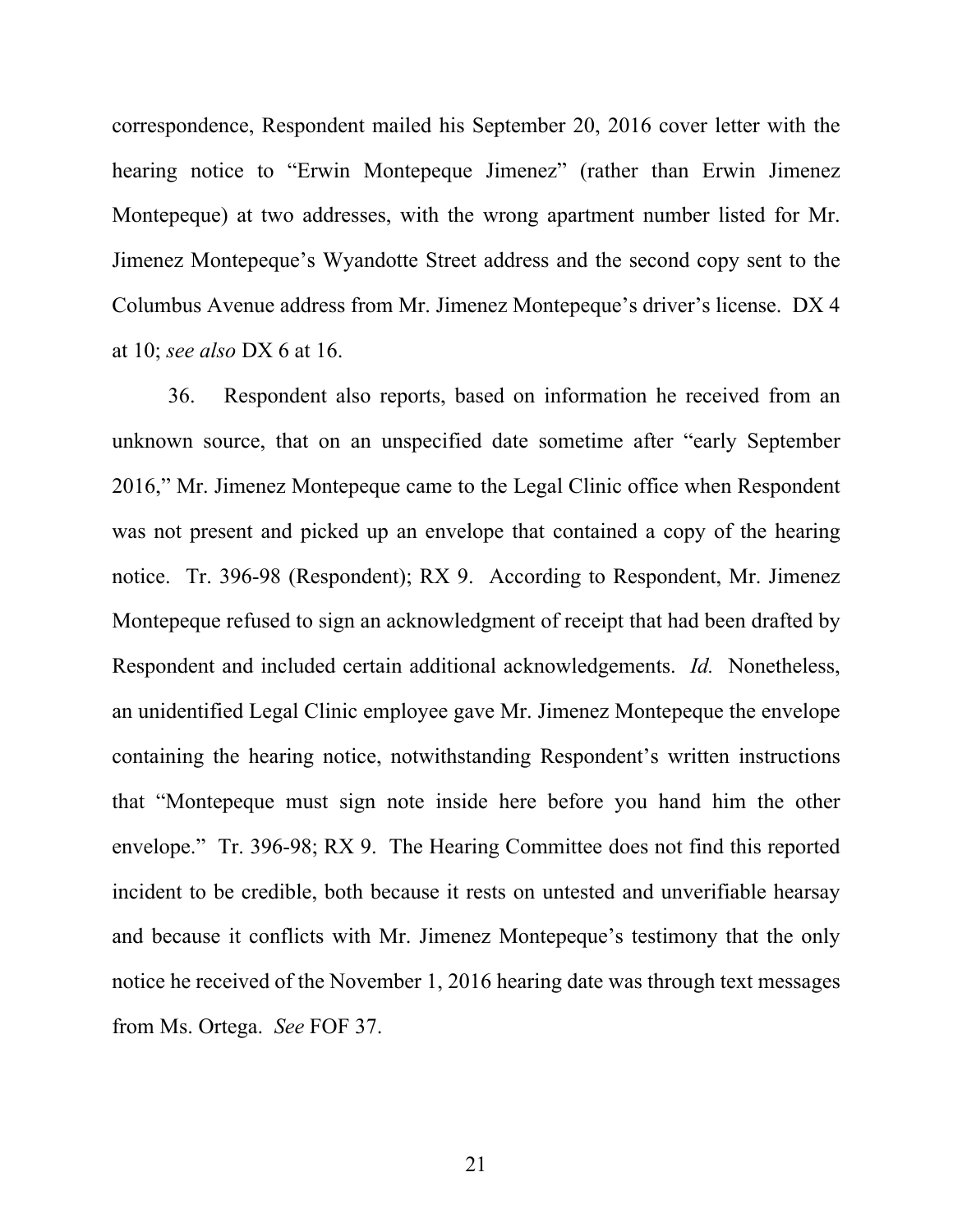37. Mr. Jimenez Montepeque testified that he never received written notice from Respondent or the Legal Clinic of the November 1, 2016 hearing date. Tr. 48, 160-61 (Montepeque). He admitted, however, that prior to the November 1, 2016 master calendar hearing, Ms. Ortega sent him a text message about a probable or possible court date, but he did not take it seriously "because they themselves did not take their word seriously." Tr. 117-18 (Montepeque). Despite receiving this information from Ms. Ortega, Mr. Jimenez Montepeque did not call the court to determine whether in fact a hearing date had been scheduled in his case. Tr. 118 (Montepeque). Instead, he wrote back to Ms. Ortega saying, "I don't believe it." Tr. 121 (Montepeque). Although he may not have received written notice of the November 1, 2016 hearing date, under the circumstances, Mr. Jimenez Montepeque's claim that he did not receive *any* notice of the hearing is not credible.

38. Ms. Ortega also credibly testified that, at Respondent's request, she contacted Mr. Jimenez Montepeque by phone a few days before the November 1, 2016 hearing to remind him of the court date. Tr. 430-32 (Ortega). Mr. Jimenez Montepeque responded that he now had a different attorney and his court date was not until the following year (*i.e.*, 2017). Tr. 431-32 (Ortega). When Ms. Ortega asked for the phone number of the new attorney so that she could forward copies of the documents in the Legal Clinic file, Mr. Jimenez Montepeque stated that she had no need for the phone number because the Legal Clinic had nothing further to do with his case. Tr. 430-32 (Ortega).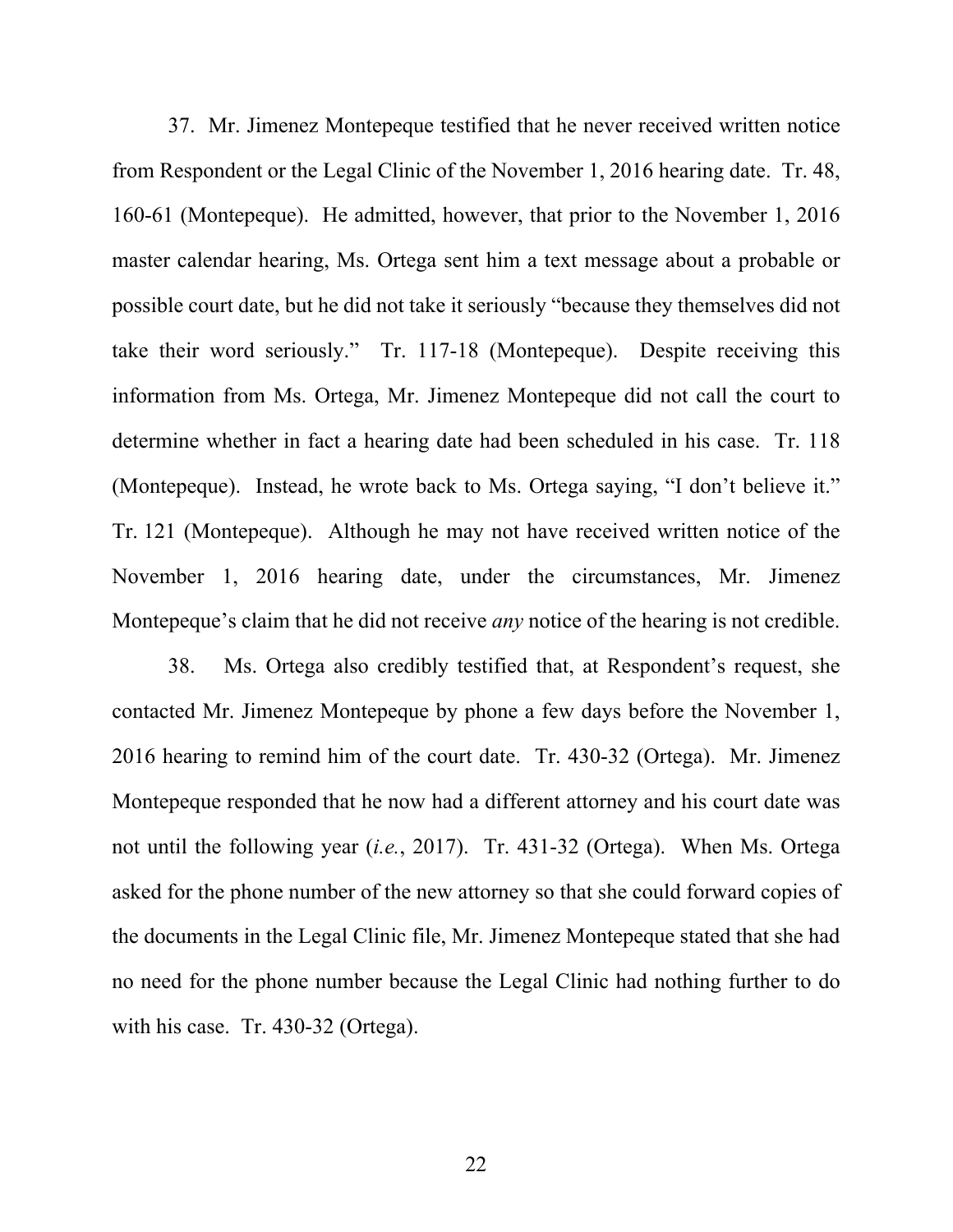#### F. The November 1, 2016 Hearing

39. Mr. Jimenez Montepeque was notified by Ms. Ortega that his hearing was scheduled for November 1, 2016, but he did not appear in court on that date. Tr. 48 (Montepeque). As a result, the Immigration Court ordered that he be removed from the United States. DX 6 at 6-7.

40. Although he admits receiving a text message from Ms. Ortega about the hearing, Mr. Jimenez Montepeque denied receiving the September 20, 2016 letter from Respondent that enclosed the notice of the November 1, 2016 hearing. Tr. 117-18, 181 (Montepeque). As noted above, the letter was mailed to "Erwin Montepeque Jimenez" (rather than Erwin Jimenez Montepeque) at two addresses: "19344 Wyandotte Street, #27, Reseda, CA 91335" (rather than Apartment 227), and "8510 Columbus Ave, #212, North Hills, CA 91343" (the address from Mr. Jimenez Montepeque's driver's license). DX 4 at 10; *see* FOF 9. With respect to the first address, the incorrect apartment number was the result of a clerical error made by an unidentified employee of the Legal Clinic during the client intake process. FOF 9. No letters from Respondent to Mr. Jimenez Montepeque were returned as undeliverable by the United States Postal Service. Tr. 388-89 (Respondent). Thus, Respondent was not alerted to the error with respect to the apartment number. With respect to the second address, Mr. Jimenez Montepeque does not know whether his friend who lived at the Columbus Avenue address received the September 20, 2016 letter. Tr. 181 (Montepeque). But he is confident that if his friend received the letter he would have given it to him. Tr. 176, 180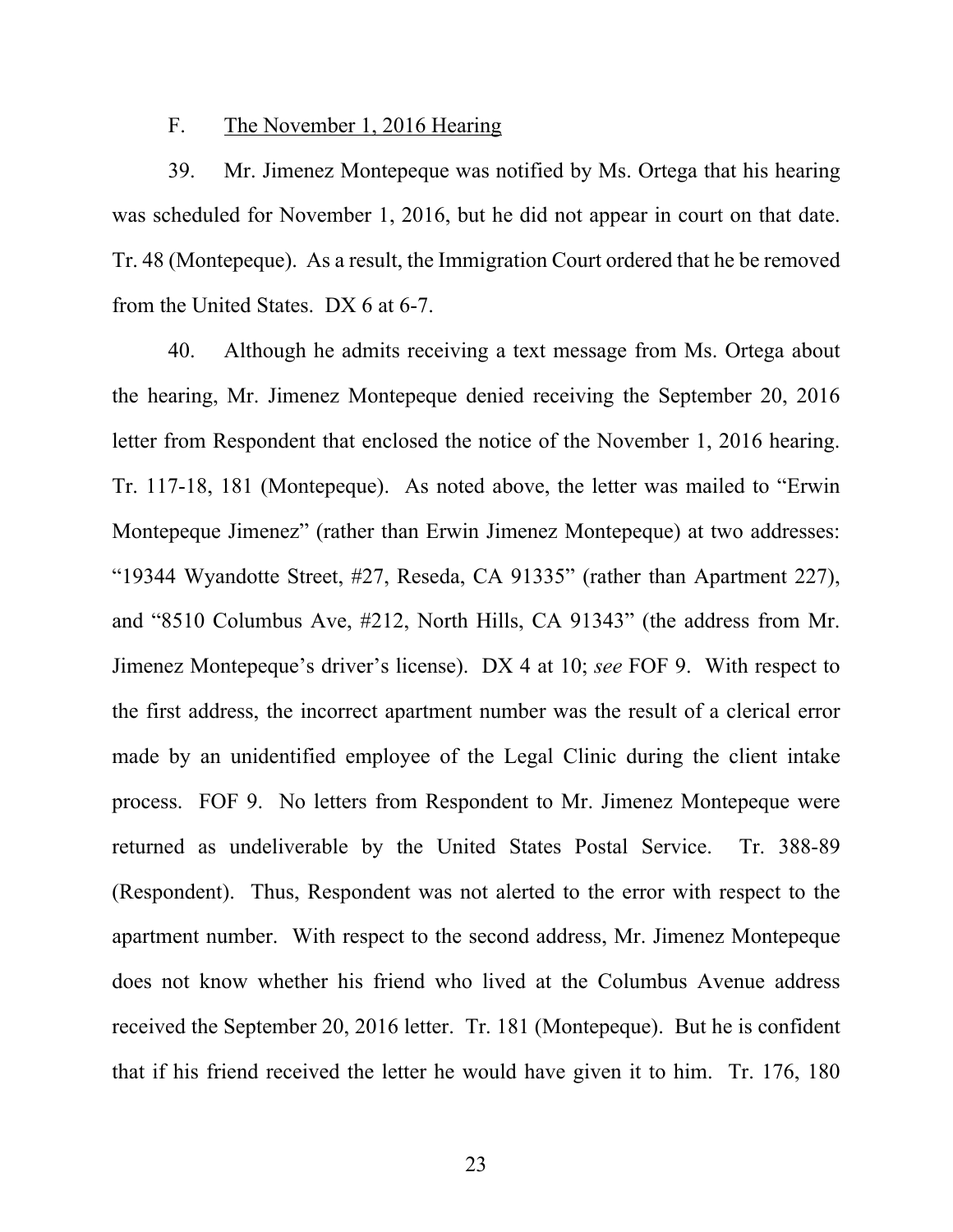(Montepeque). Because Mr. Jimenez Montepeque's friend still resided at the Columbus Avenue address in 2016 and would have given him any mail he received, it is likely that Mr. Jimenez Montepeque's friend notified him that he received Respondent's September 20, 2016 letter. There is no evidence in the record contradicting Respondent's claim that he mailed the September 20, 2016 letter to the Columbus Avenue address.

41. Although Respondent remained Mr. Jimenez Montepeque's attorney of record until the November 1, 2016 hearing, Respondent did not appear for the hearing or contact the court about his absence. DX 11 at 10. Nonetheless, at the hearing, the Immigration Court granted Respondent's Motion to Withdraw as counsel for Mr. Jimenez Montepeque, subject to the requirement that he "will remain the Attorney of Record for the limited purpose of service of any in absentia order an Immigration Judge might issue." DX 14 at 29.

G. The Motion to Rescind the Immigration Court's Removal Order

42. In November 2016, Mr. Jimenez Montepeque received a text message from Ms. Ortega with a screenshot of a court notice reflecting or referring to the order of deportation in his case. Tr. 48, 160-61 (Montepeque); Tr. 336-38 (Respondent).

43. On or about November 4, 2016, Respondent sent a letter to Mr. Jimenez Montepeque enclosing the removal order issued by the Immigration Court. DX 7 at 16-17; Tr. 336-38 (Respondent). The letter was sent only in English, not Spanish. Tr. 338 (Respondent). As with prior correspondence, the letter was mailed to "Erwin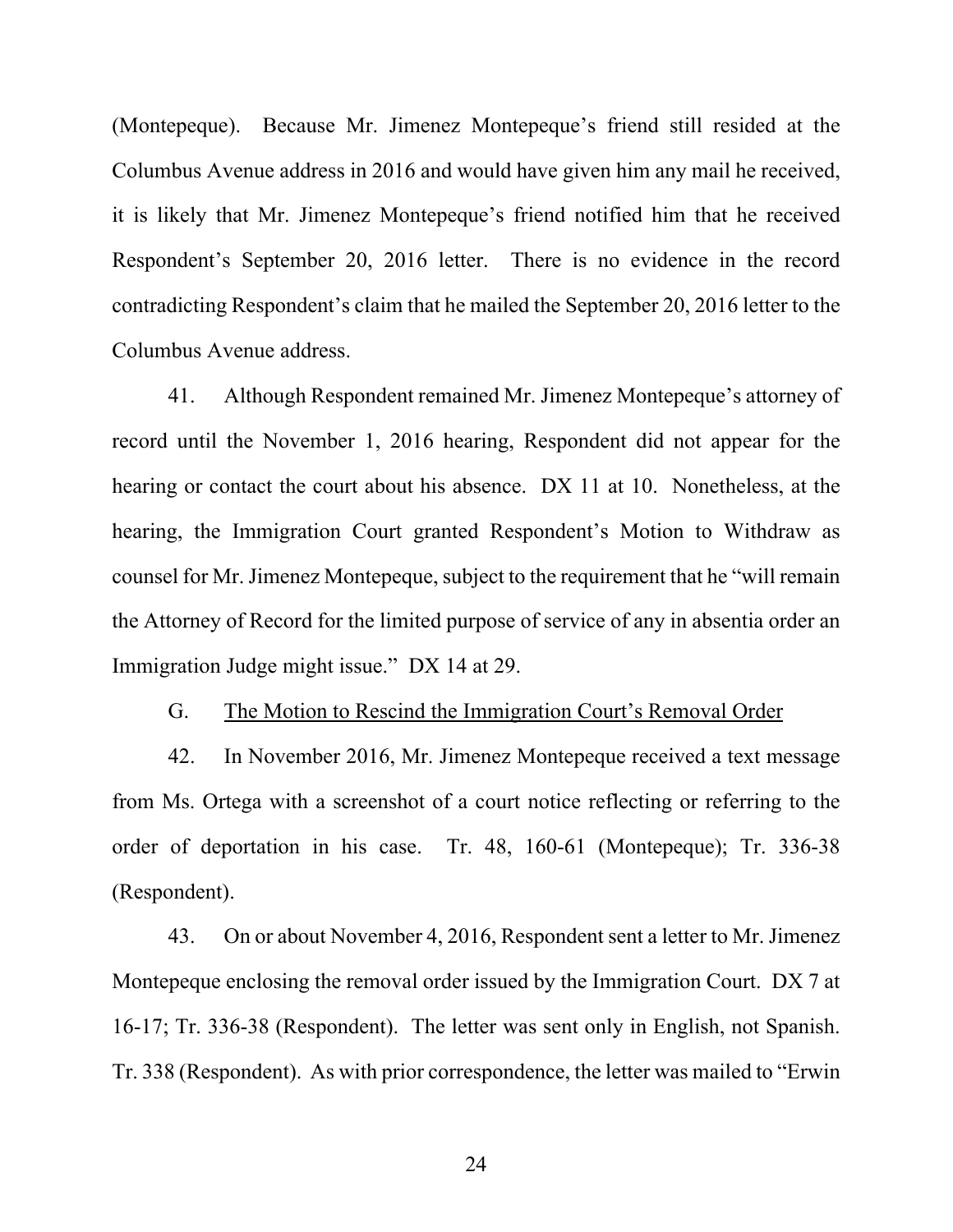Montepeque Jimenez" (transposing his names) at "19344 Wyandotte Street, #27, Reseda, California 91335" (listing the wrong apartment number) and "8510 Columbus Ave, #212, North Hills, CA 91343" (the address of Mr. Jimenez Montepeque's friend). DX 7 at 16. As with other correspondence from Respondent, Mr. Jimenez Montepeque denied receiving the November 4, 2016 letter from Respondent that enclosed the copy of the removal order. Tr. 48-49 (Montepeque).

44. In December 2016, Mr. Jimenez Montepeque hired successor counsel for his immigration case. Tr. 47, 161 (Montepeque).

45. After successor counsel obtained information from the Immigration Court, she advised Mr. Jimenez Montepeque of the events that had happened after his last meeting with Respondent in July 2016, including that Respondent had filed a Motion to Withdraw. Tr. 47, 50-51 (Montepeque).

46. On or about March 8, 2017, with the assistance of his successor counsel, Mr. Jimenez Montepeque filed a complaint against Respondent with the District of Columbia Office of Disciplinary Counsel. DX 5.

47. On March 10, 2017, Mr. Jimenez Montepeque's successor counsel filed with the Immigration Court a Motion to Rescind *In Absentia* Removal Order and Reopen Proceedings ("Motion to Rescind"). DX 14; Tr. 161-62 (Montepeque). Mr. Jimenez Montepeque's successor counsel did not serve a copy of the Motion to Rescind on Respondent, which Respondent contends was required. DX 14 at 34; Resp. Br. at 6.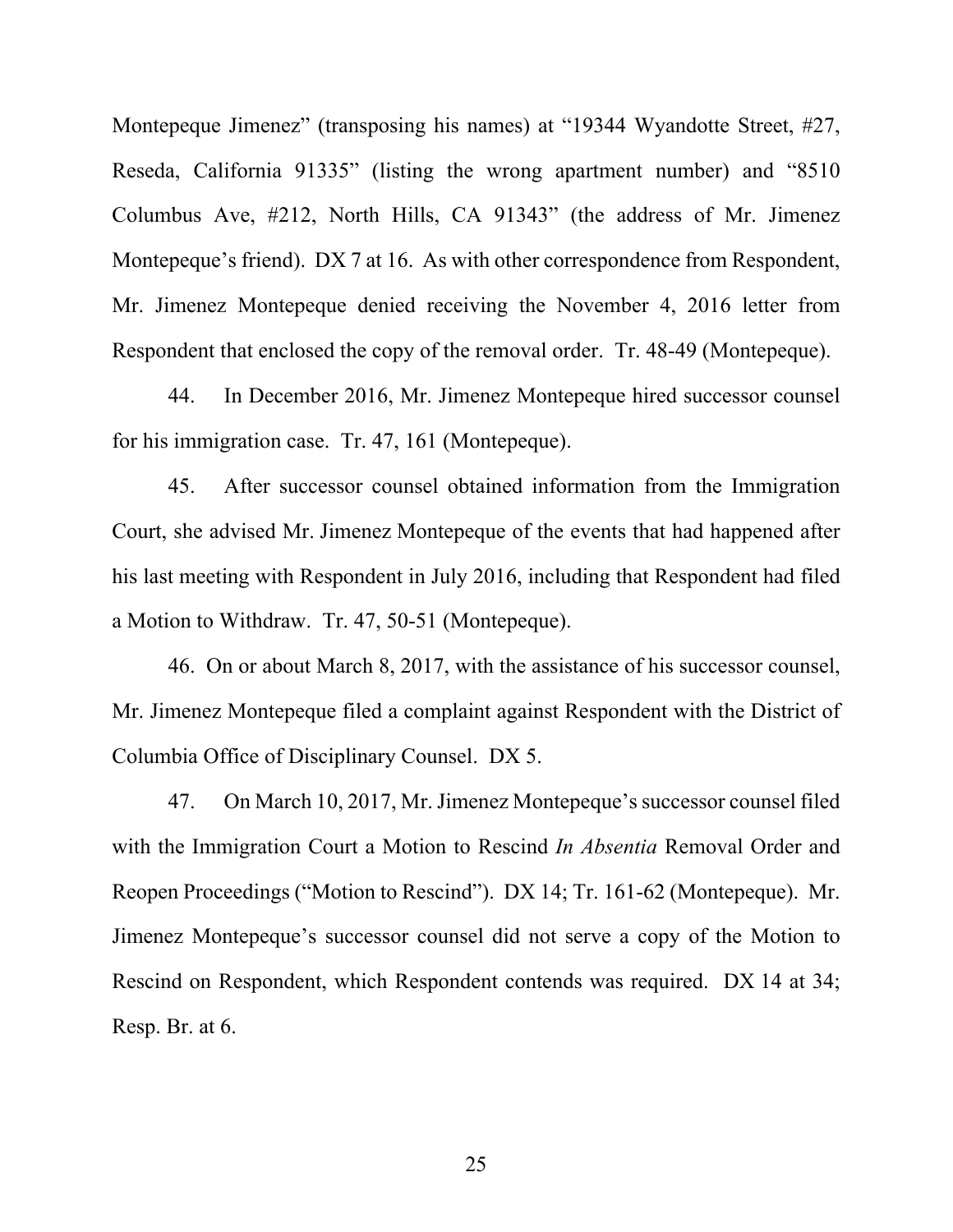48. In support of the Motion to Rescind, Mr. Jimenez Montepeque signed a sworn Declaration stating that he had not received notice of the November 1, 2016 hearing and that Respondent had failed to inform him of the hearing date. DX 14 at 20-21, 23. In his Declaration, Mr. Jimenez Montepeque failed to mention the text message and telephone call he received from Ms. Ortega informing him of the hearing date, or that he disregarded the information she provided. *Id.*; *see* FOFs 37- 38*.* Instead, he claimed that Ms. Ortega "told me that they had no obligation to inform me of the court date since they had returned some of my money and I did not want them to continue with my case." DX 14 at 20.

49. In the same Declaration, Mr. Jimenez Montepeque also stated that he had not resided at the Columbus Avenue address "in years," and that he was "not even sure how Attorney Osemene got this prior address of mine since I never gave it to him." DX 14 at 19. In fact, according to his hearing testimony, Mr. Jimenez Montepeque himself provided the driver's license with the outdated address to Respondent and, even though Mr. Jimenez Montepeque no longer lived there, his friend lived at that address in 2016 and would have forwarded any mail he received for Mr. Jimenez Montepeque. FOFs 13-15*.*

50. On March 22, 2017, the Immigration Court granted Mr. Jimenez Montepeque's Motion to Rescind. DX 16; Tr. 162 (Montepeque). On April 10, 2017, Respondent filed an Opposition or Motion to Reconsider that decision of the Immigration Court. DX 15; Tr. 346-47. In his filing, Respondent advocated for the rescission of the relief the Immigration Court had already granted to Mr. Jimenez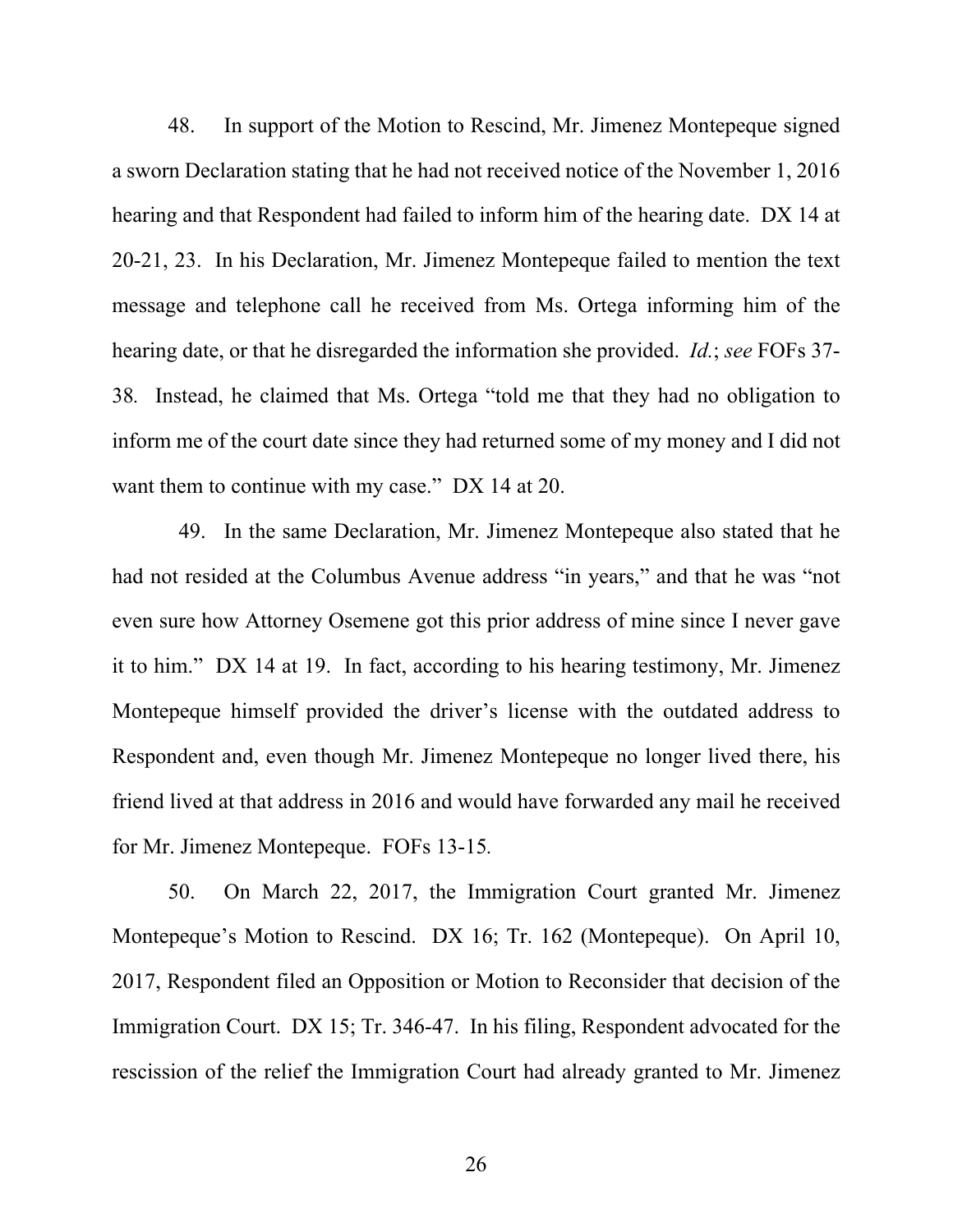Montepeque, claiming that Mr. Jimenez Montepeque "knowingly and intentionally misled and deceived" the Immigration Court and that "a fraud is being perpetrated against the court and the legal system." DX 15 at 3.

51. Respondent also prepared a sworn Declaration dated April 4, 2017, which he submitted to the Office of Disciplinary Counsel and also appears to have been included as part of his April 10, 2017 filing with the Immigration Court. DX 6 at 2-4; DX 15 at 5-7. In his Declaration, Respondent stated that he had timely notified Mr. Jimenez Montepeque of the November 1, 2016 hearing by letter and via phone calls from Ms. Ortega. DX 15 at 6-7, 17. At the end of the Declaration, Respondent asserted that Mr. Jimenez Montepeque had "[made] up false tales" and "perpetrate[d] a fraud on the court" and that he "must be denied any and all immigration relief." DX 15 at 7.

52. In this same Declaration, Respondent claimed to have attended the November 1, 2016 hearing, even though the Immigration Judge stated on the record at the hearing that Respondent was not present and had not contacted the court regarding his absence. DX 11 at 10; DX 15 at 6. Respondent's Declaration included specific details about his purported attendance at the hearing, including that he "arrived [at] the court at about 8:14 a.m., signed in and took a seat"; that he contacted Ms. Ortega while he waited in court and asked her to contact Mr. Jimenez Montepeque to remind him about the hearing; that the court called the case around 10:30 a.m., granted Respondent's Motion to Withdraw, and ordered Mr. Jimenez Montepeque's removal in absentia; and that "[t]he court asked counsel to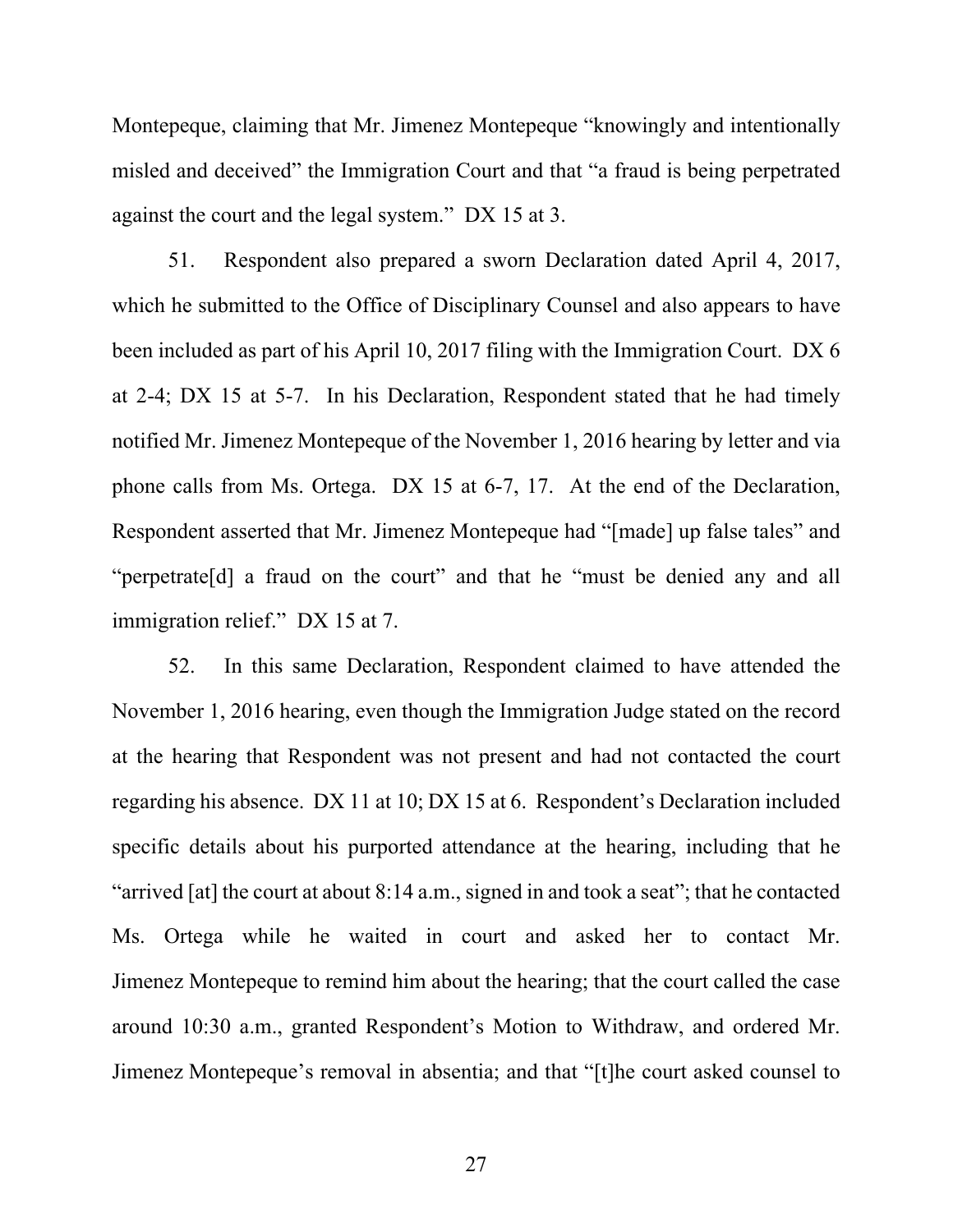do one final thing – serve the removal order on Erwin Montepeque." DX 15 at 6; Tr. 321-31 (Respondent).

53. On April 13, 2017, the Immigration Court denied Respondent's Opposition or Motion to Reconsider, noting that the letters Respondent had sent to Mr. Jimenez Montepeque had listed the incorrect apartment number. RX 12 at 25; Tr. 349-50 (Respondent); Tr. 162-63 (Montepeque).

H. Respondent's Representations to the Office of Disciplinary Counsel

54. After the Office of Disciplinary Counsel received Mr. Jimenez Montepeque's disciplinary complaint and Respondent's April 4, 2017 Declaration in response, the Office of Disciplinary Counsel requested and obtained a copy of the transcript from the Immigration Court's November 1, 2016 hearing. DX 11. The transcript confirmed that Respondent had not been present at the hearing. DX 11 at 10.

55. The Office of Disciplinary Counsel subsequently sent Respondent a copy of its draft charges, which referenced Respondent's failure to appear at the November 1, 2016 hearing. Respondent replied in an October 26, 2018 letter, denying that he had failed to appear for the hearing and insisting the "court record" would support his denial. RX 19.

56. At Respondent's request, on November 30, 2018, the Office of Disciplinary Counsel emailed and mailed Respondent a copy of the transcript from the November 1, 2016 hearing. DX 12; DX 13. That same day, Respondent sent a letter to the Immigration Court requesting permission to review the Immigration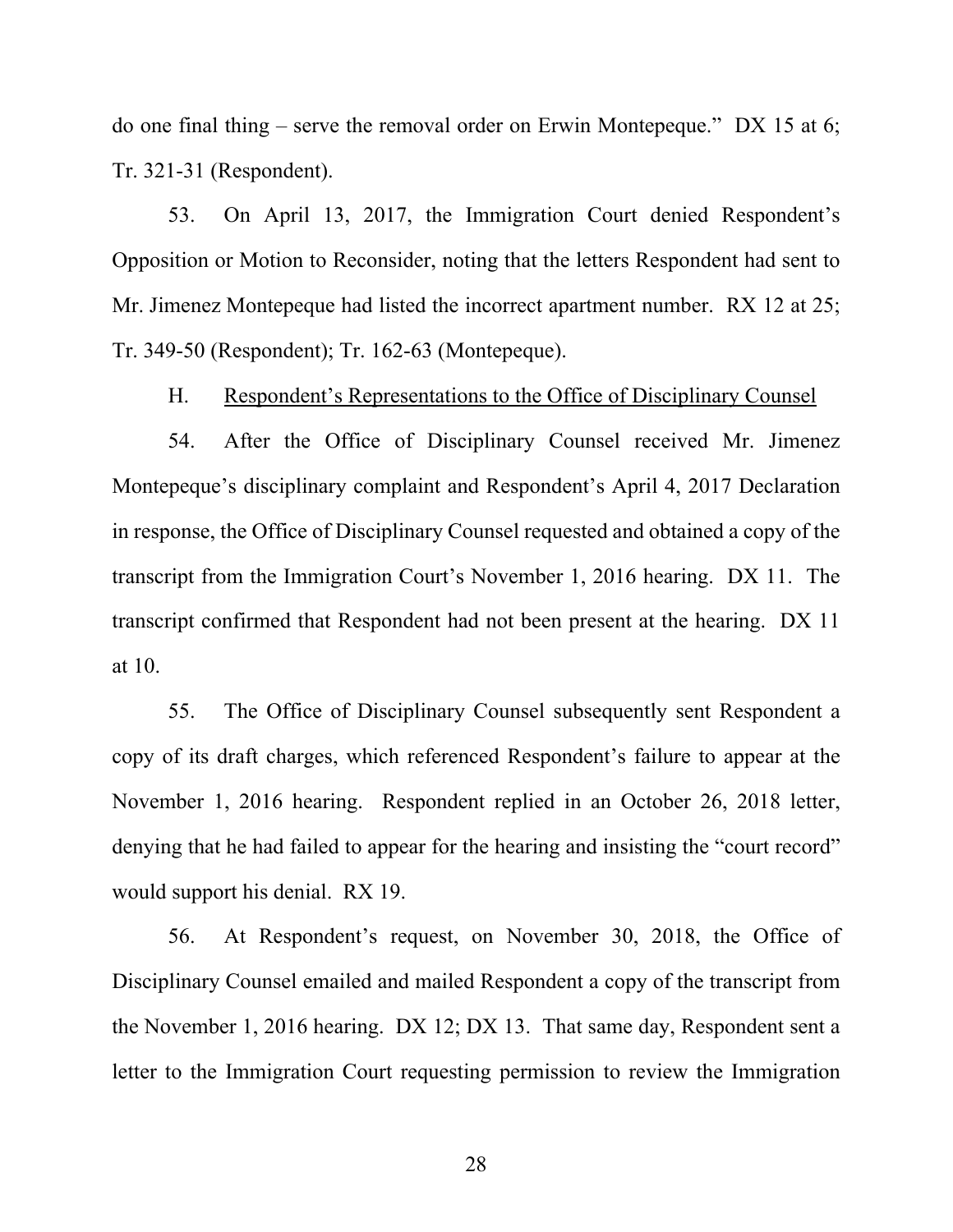Court's file for Mr. Jimenez Montepeque's case. RX 18; Tr. 318-19, 331-32, 376- 77 (Respondent).

57. Respondent testified that his recollection was that he had been present at the November 1, 2016 hearing, and the Immigration Court's file did not indicate otherwise. Tr. 319, 331-32, 376-77 (Respondent). However, when Respondent reviewed the hearing transcript, he recognized that he had not in fact been present. Tr. 319, 331-32, 376-77 (Respondent). Respondent does not dispute the accuracy of the transcript with respect to whether he appeared, even though his own recollection differed. Tr. 319, 327-28, 332, 482 (Respondent).

58. Prior to the evidentiary hearing in this matter, Respondent did not expressly correct his previous statement to Disciplinary Counsel that he had been present at the November 1, 2016 hearing. Tr. 332-34 (Respondent). Instead, in response to the allegation in the Specification that he failed to appear, DX 2 at 4, Respondent stated that "[e]ven assuming Respondent did not appear in keeping with your complainant's wishes, there was no prejudice to him by the alleged nonappearance by Respondent." DX 4 at 3. Respondent also responded "Deny" to the allegations that "[a]fter Mr. Montepeque filed a complaint with Disciplinary Counsel, Respondent falsely stated that he appeared at the November 1, 2016 [hearing] in immigration court, signed in with the clerk, and waited for the case to be called" and that "Respondent falsely claimed that while he was in court he asked his secretary to contact Mr. Montepeque to remind him to appear, but that Mr. Montepeque dismissed the secretary's reminder." DX 2 at 5-6; DX 4 at 4.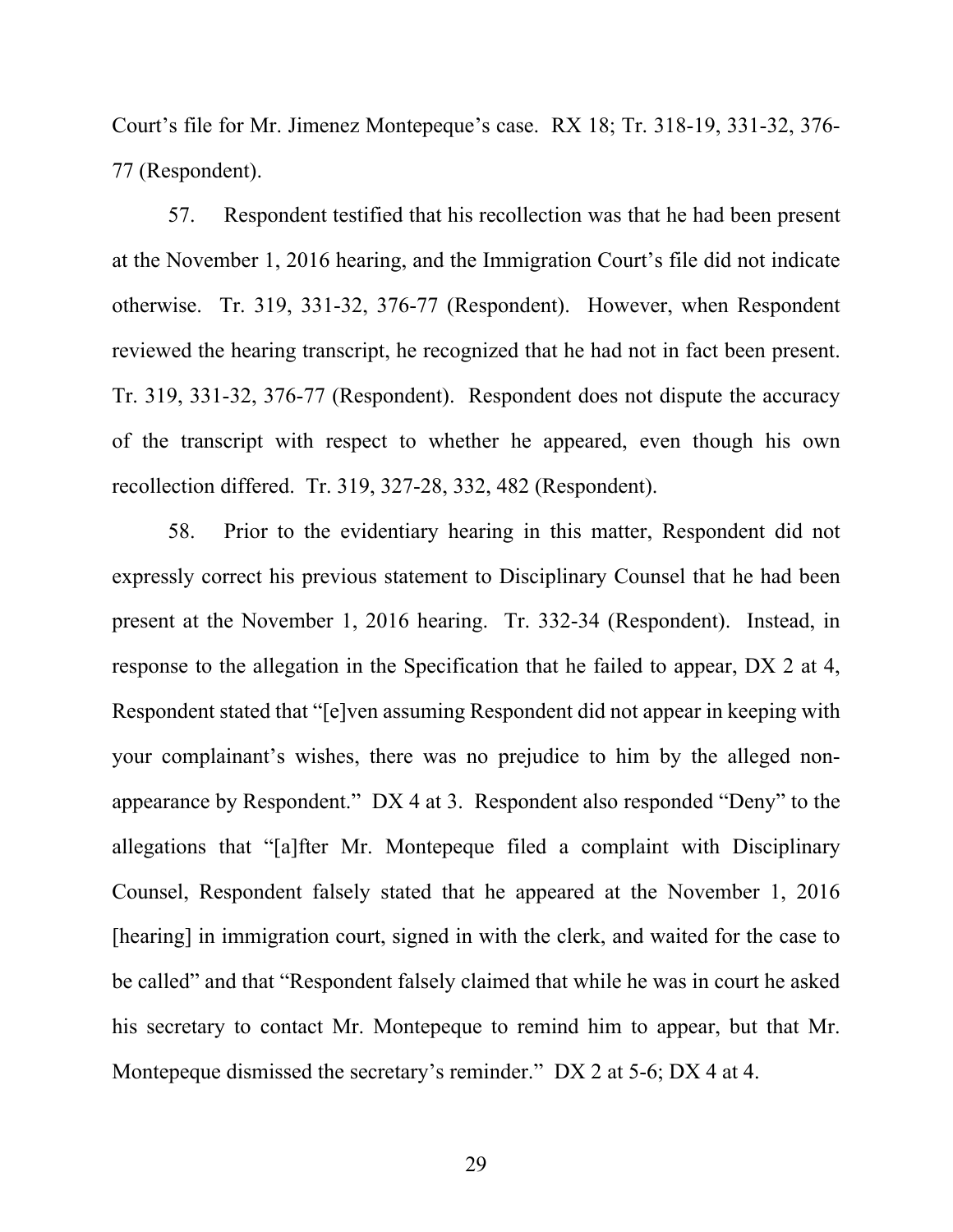59. At the evidentiary hearing, Respondent, relying on the Immigration Court transcript, expressly acknowledged that he was not in fact present at the November 1, 2016 hearing and that his statements to the contrary were not accurate. Tr. 319-28, 335-36 (Respondent). He explained that he may have confused another case he had around the same time that also had a motion to withdraw and that he had relied upon entries on his 2016 calendar, which he can no longer locate, for his initial responses to Disciplinary Counsel's inquiries. Tr. 320-26, 377 (Respondent). He testified that his erroneous representations were due to his "negligen[ce]" in not waiting for and consulting the hearing transcript, but he maintained that he had not deliberately misled or lied to Disciplinary Counsel. Tr. 331-32, 479 (Respondent).

## III. CONCLUSIONS OF LAW

#### A. Motion to Dismiss

Respondent argues that this matter should be dismissed, contending that:

(1) the District of Columbia lacks jurisdiction in this matter because under D.C. Rule 8.5(b)(1) and Rule (2)(ii) the Rules of the Executive Office of Immigration Review as set forth in 8 C.F.R. § 1003.102 apply to his representation of the client; or

(2) the Specification should be dismissed because he did not violate any of the Rules.

# Resp. Br. at 1, 14-16

The Hearing Committee has no authority to dismiss the charges, but only to make recommendations to the Board about the finding of a violation and appropriate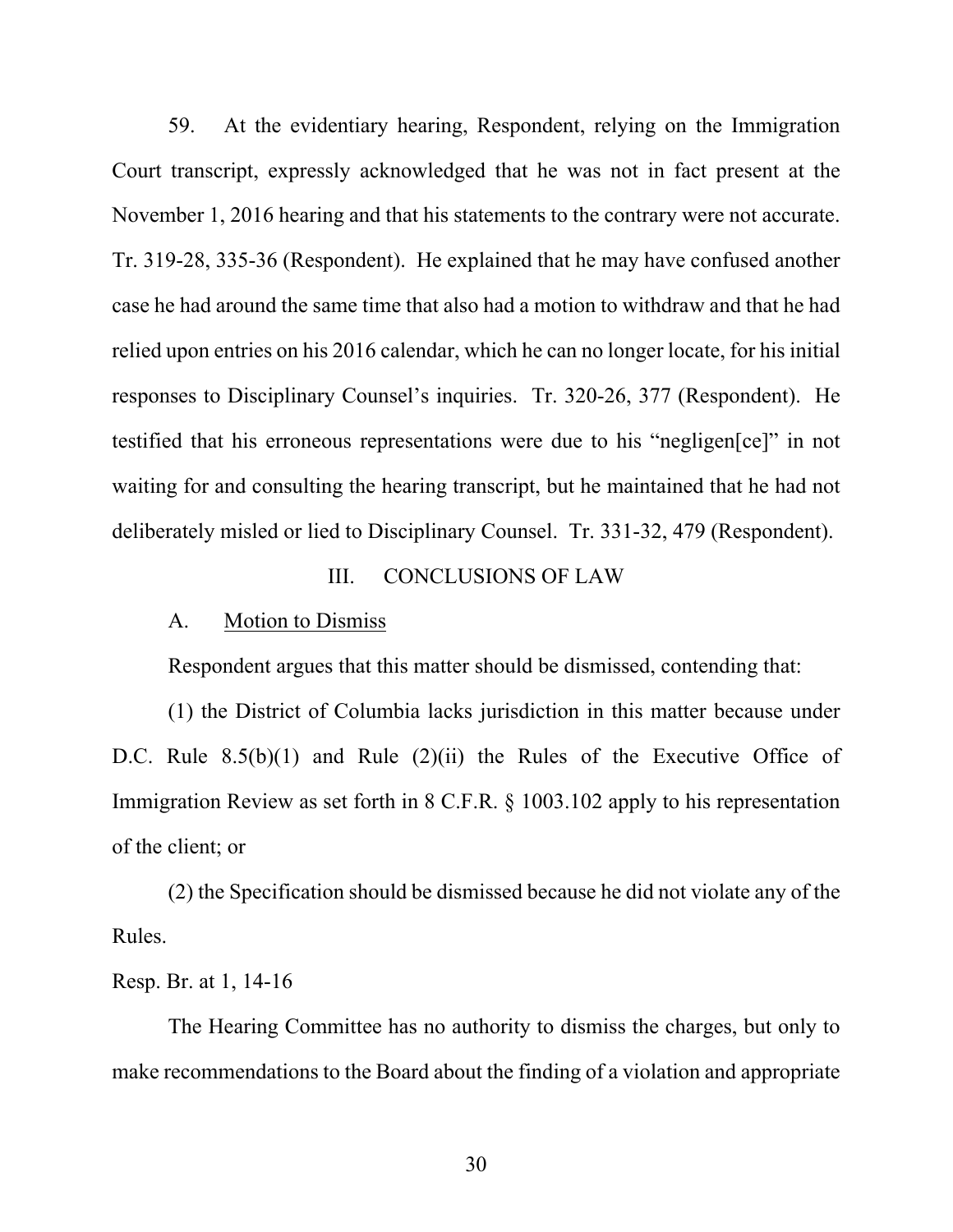sanction. *In re Ontell*, 593 A.2d 1038, 1040 (D.C. 1991) (hearing committees are required "to defer rulings on substantive motions and to include recommendations on such motions in their reports to the Board"); Board Rule 7.16.

The Hearing Committee recommends that the Motion be denied. As explained below in Section III.B, the Committee does not agree with Respondent's choice of law argument. Moreover, as a member of the District of Columbia Bar, Respondent "is subject to the disciplinary authority of this jurisdiction, regardless of where the lawyer's conduct occurs." D.C. Rule 8.5(a).

As to Respondent's argument that the charges should be dismissed because he did not violate any of the Rules, we have found clear and convincing evidence that Respondent violated D.C. Rules 1.5(b) and l.6(a). *See infra* Sections III.C.2 and  $\text{HLC.3.}$ 

## B. Choice of Law

D.C. Rule 8.5(b) provides:

(b) Choice of Law. In any exercise of the disciplinary authority of this jurisdiction, the Rules of Professional Conduct to be applied shall be as follows:

(1) For conduct in connection with a matter pending before a tribunal, the rules to be applied shall be the rules of the jurisdiction in which the tribunal sits, unless the rules of the tribunal provide otherwise, and

(2) For any other conduct,

(i) If the lawyer is licensed to practice only in this jurisdiction, the rules to be applied shall be the rules of this jurisdiction, and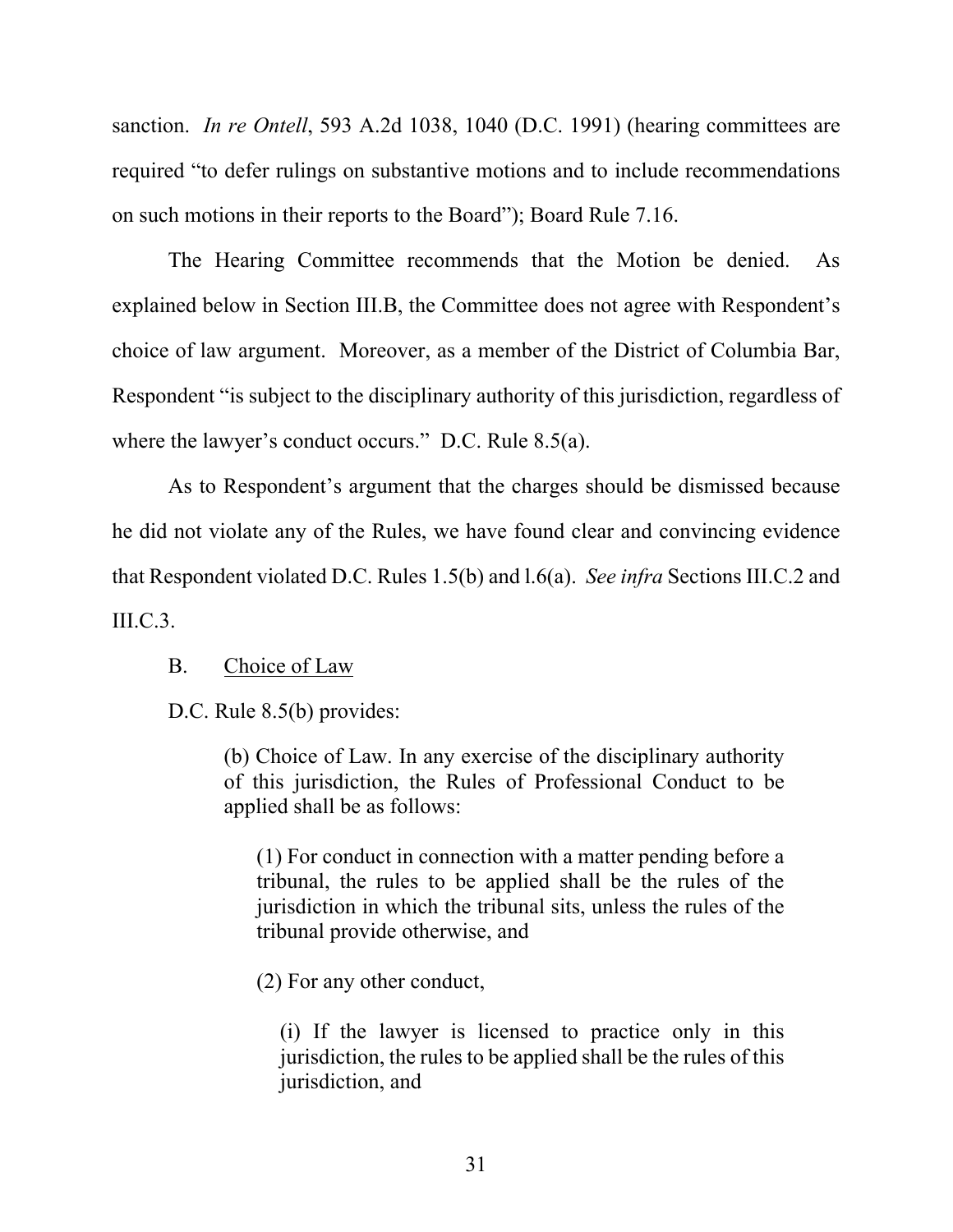(ii) If the lawyer is licensed to practice in this and another jurisdiction, the rules to be applied shall be the rules of the admitting jurisdiction in which the lawyer principally practices; provided, however, that if particular conduct clearly has its predominant effect in another jurisdiction in which the lawyer is licensed to practice, the rules of that jurisdiction shall be applied to that conduct.

Disciplinary Counsel maintains that the D.C. Rules apply to the alleged misconduct of failing to provide a retainer agreement and submitting false information to Disciplinary Counsel (Specification ¶¶ 32.c, 32.f). Pre-Hearing Statement of Disciplinary Counsel on Choice of Law at 3. Disciplinary Counsel maintains, however, that the California Rules apply to all other alleged violations (Specification ¶¶ 32.a, 32.b, 32.d, and 32.e). Pre-Hearing Statement of Disciplinary Counsel on Choice of Law at 2-3. According to Respondent, the alleged misconduct had its predominant effect "in no other jurisdiction but the immigration court," and therefore, under D.C. Rule  $8.5(b)(1)(ii)$ , the rules of the Immigration Court must apply. Resp. Br. at 15.

Respondent is licensed in the District of Columbia and in Maryland. FOF 1. Most of his alleged misconduct in the Jimenez Montepeque matter, however, involved conduct before a tribunal in California, the Immigration Court in Los Angeles. The Los Angeles Immigration Court falls under the jurisdiction of the Office of the Chief Immigration Judge, which is a component of the Department of Justice's Executive Office of Immigration Review ("EOIR"). *See* DCX 11. The Immigration Court is a "tribunal" within the meaning of D.C. Rule 8.5(b)(1). D.C. Rule 1.0(n)*; see In re Koeck*, Board Docket No. 14-BD-061 at 21 n.11 (BPR Aug.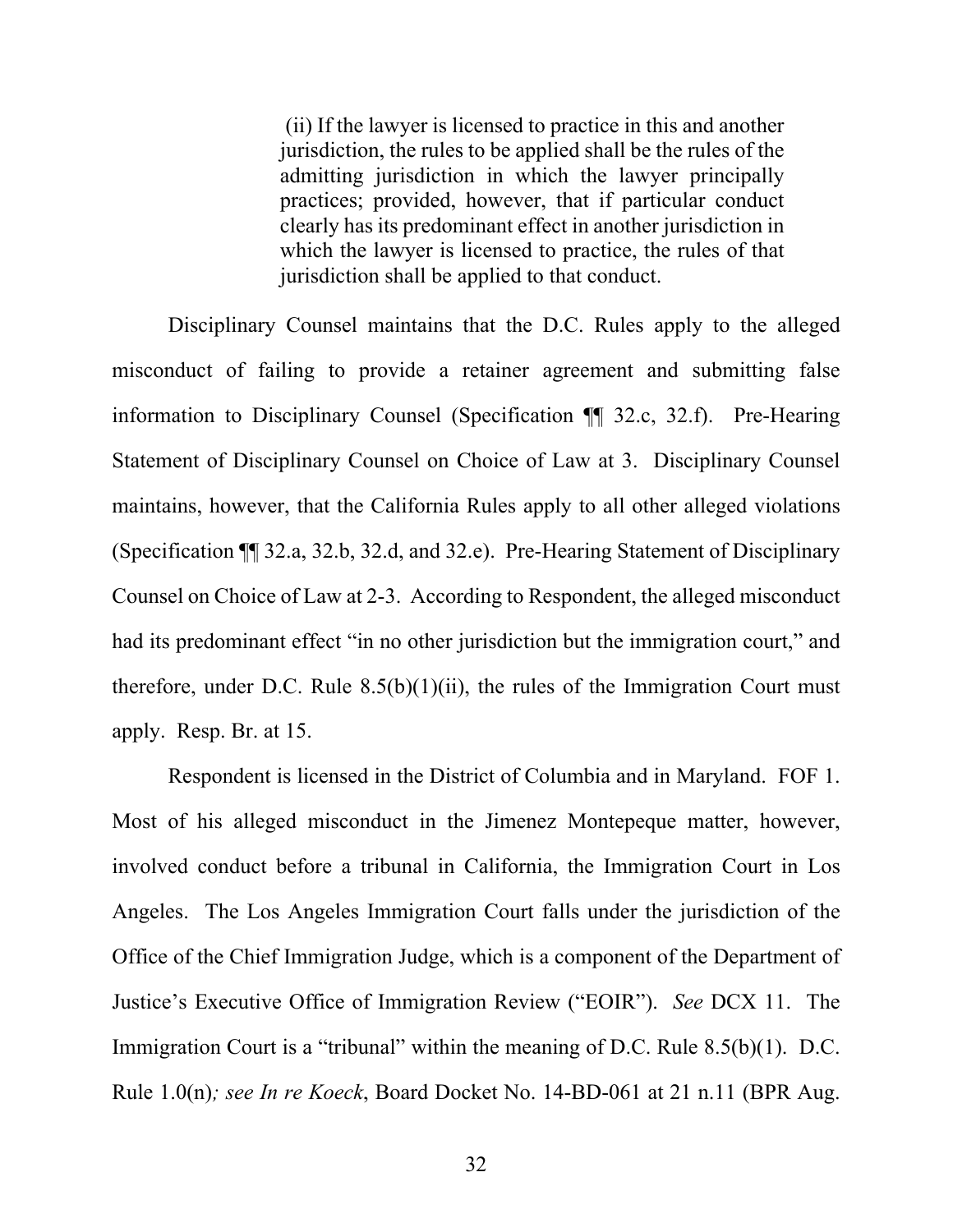30, 2017), *recommendation adopted on other grounds*, 178 A.3d 463 (D.C. 2018) (per curiam). The EOIR has its own Rules of Professional Conduct, 8 C.F.R. § 1003.102, governing attorney conduct before the Immigration Courts. Ultimately sanctions are issued by the Board of Immigration Appeals ("BIA").

The BIA's rules address an attorney's duty to maintain communication with a client, including the duty to consult with the client about the means by which the client's objectives are to be accomplished, to keep the client reasonably informed about the status of the matter, and to promptly comply with reasonable requests for information. 8 C.F.R. § 1003.102(r)(2)-(4). Therefore, under D.C. Rule 8.5(b)(1), Respondent is subject to Section 1003.102(r)(3) and (4) for the alleged failures to keep his client reasonably informed about the status of the Immigration Court proceeding and to promptly comply with reasonable requests for information. Specification  $\P$  32.a. We also conclude that 8 C.F.R. § 1003.102(r)(2) applies to the charge that Respondent violated the duty to explain a matter to the extent reasonably necessary to permit the client to make informed decisions. Specification ¶ 32.b.

Respondent is also charged with dishonesty, deceit, and misrepresentation in connection with responses he provided to D.C. Disciplinary Counsel. Specification ¶ 32.f. That alleged misconduct did not occur before a tribunal, and therefore D.C. Rule  $8.5(b)(1)$  does not apply. D.C. Rule  $8.5(b)(2)(i)$  also does not apply because Respondent is licensed in both D.C. and Maryland. FOF 1. Under the first part of D.C. Rule  $8.5(b)(2)(ii)$ , "the rules to be applied shall be the rules of the admitting jurisdiction in which the lawyer principally practices." However, Respondent does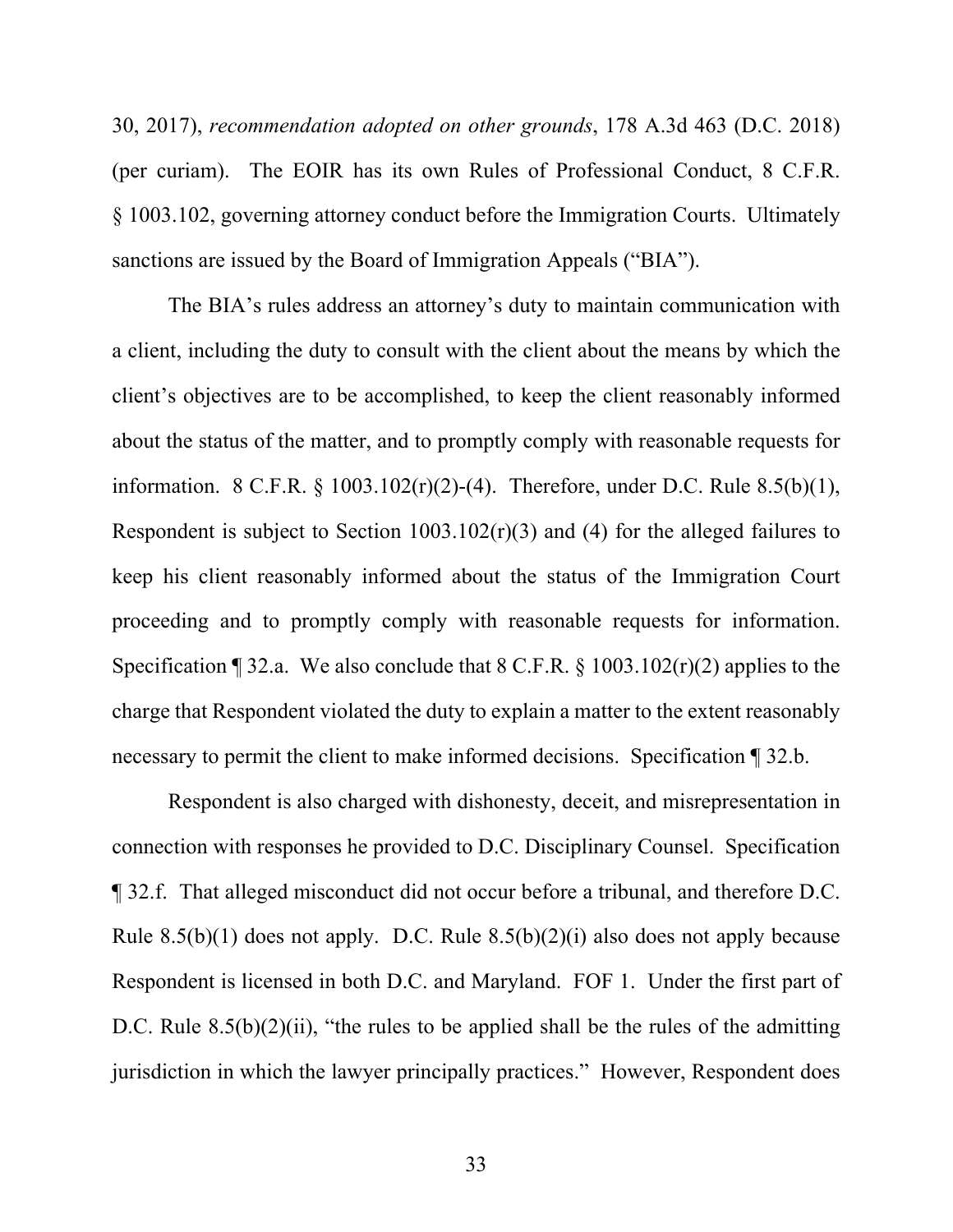not principally practice in either D.C. or Maryland at the present time, having closed his D.C. office in 2013. FOF 2. But he has practiced immigration law in D.C., *id.*, while we have no evidence to suggest that he has ever done so in Maryland. And the principal effect of the alleged dishonesty, deceit, and misrepresentation was in the District of Columbia. We therefore agree with Disciplinary Counsel that the D.C. Rules of Professional Conduct (specifically D.C. Rule 8.4(c)) apply to the allegations of dishonesty, deceit, and misrepresentation.

The Disciplinary Counsel's remaining three allegations concern Respondent's duty to provide a retainer agreement, to protect the client's confidential information, and to avoid prejudice to the client's interests upon the termination of representation. Specification ¶¶ 32.c, 32.d, and 32.e. Those alleged violations occurred in connection with the Los Angeles Immigration Court proceeding. The BIA's rules do not address those specific violations. According to the BIA, however, its rules are not comprehensive and are not intended to replace state disciplinary rules. In *Matter of Rivera-Claros*, 21 I&N Dec. 599, 604 (BIA 1996), the BIA said:

Regulations do exist for the disciplining of attorneys appearing before Immigration Judges. See 8 C.F.R. § 292.3 (1996). But those regulations, in their current form, are not intended to be a comprehensive set of rules governing the practice of law in the immigration field and, indeed, are not as broad as the American Bar Association's Model Rules of Professional Conduct (1995), for example. Moreover, there is no expeditious way for this Board to deal with the more routine attorney-related problems that periodically arise. Instead, for attorneys who may practice before us simply by virtue of their admission into a state bar or the bar of another recognized jurisdiction, we rely on the disciplinary process of the relevant jurisdiction's bar as the first, and ordinarily the fastest, means of identifying and correcting possible misconduct.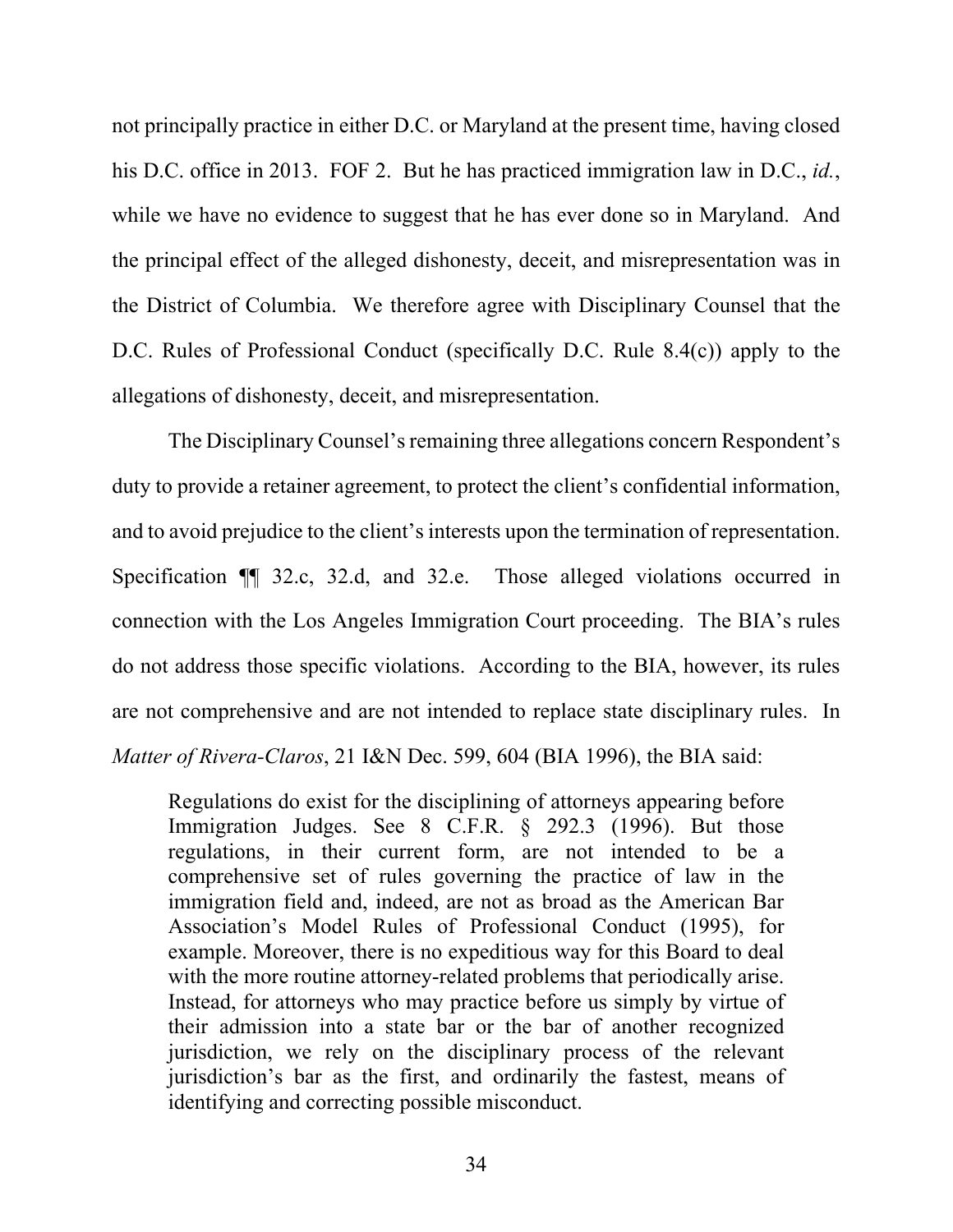Although the BIA rules have been amended since 1996, the BIA's position regarding applicability of state disciplinary law has not changed. *See* Professional Conduct for Practitioners—Rules and Procedures, and Representation and Appearances, 73 Fed. Reg. 76914, 76915 (Dec. 18, 2008) ("Although EOIR does not seek to supplant the disciplinary functions of the various state bars, this rule aims to strengthen the existing rules in light of the apparent gaps in the current regulation."). Thus, federal law does not preempt state laws regulating immigration attorneys practicing before the EOIR, United States Citizenship and Immigration Services, or BIA. *Gadda v. Ashcroft*, 377 F.3d 934, 939 (9thCir. 2004) (finding that the federal immigration regulatory scheme did not preempt California's authority to regulate the conduct of immigration attorneys pursuant to California disciplinary rules).

 Therefore, although the violations alleged in Specification ¶¶ 32.c, 32.d, and 32.e occurred in connection with the Los Angeles Immigration Court proceeding, the BIA intends that state disciplinary rules apply to such violations because they are not covered by the BIA's own disciplinary rules. Moreover, when an attorney is authorized to practice in the Immigration Court by virtue of his membership in a state bar, the intent of the BIA's rules is that "the disciplinary process of the relevant jurisdiction's bar" should apply to the alleged violations.<sup>3</sup> In this case, the "relevant

<sup>3</sup> *Matter of Rivera-Claros*, 21 I&N Dec. at 604.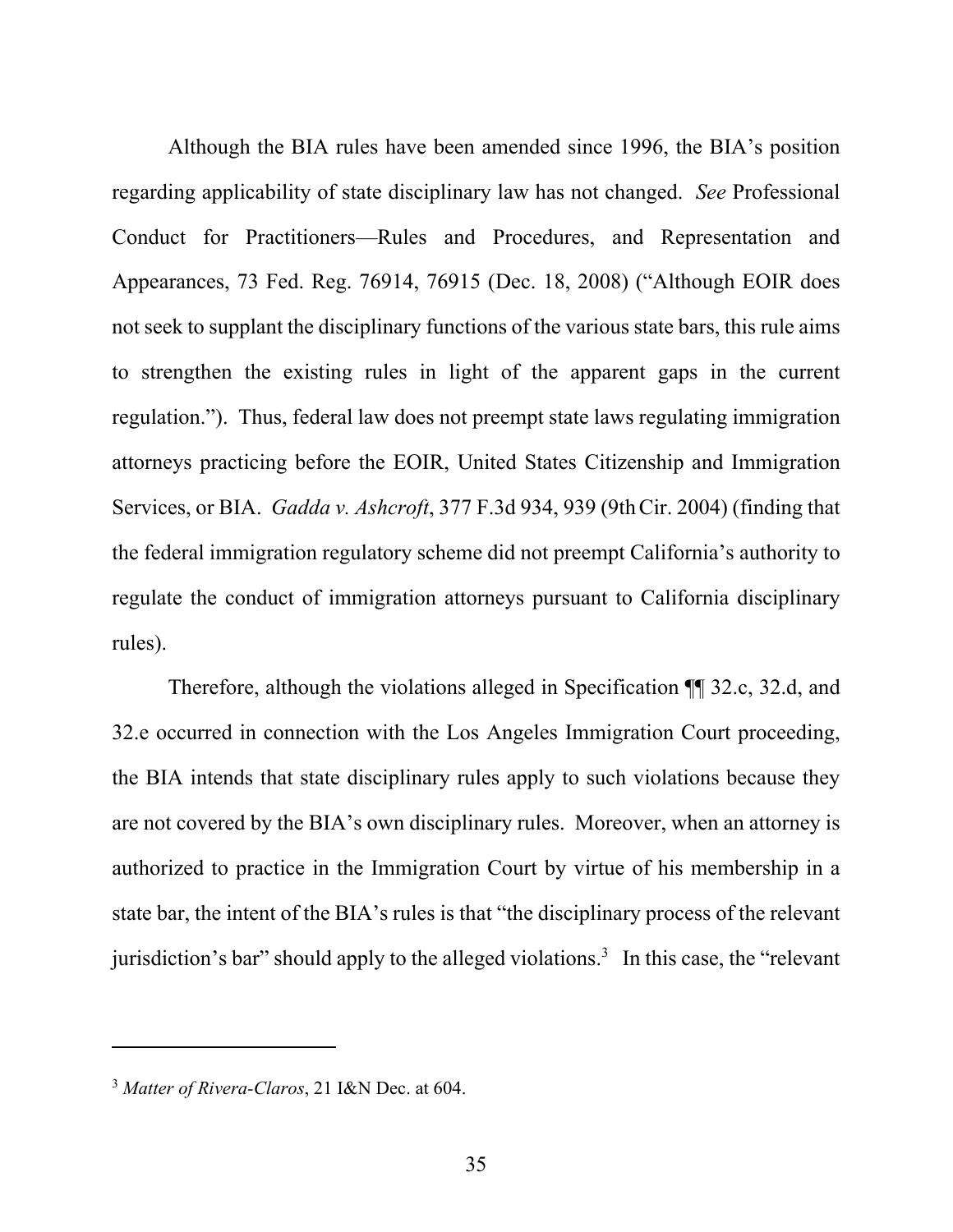jurisdiction's bar" is D.C., since Respondent was admitted to practice before the Immigration Court on the basis of his membership in the D.C. Court of Appeals' Bar.<sup>4</sup> By contrast, Respondent is not licensed in California. *See* FOF 1.

Pursuant to D.C. Rule  $8.5(b)(1)$ , then, "the rules of the tribunal provide otherwise" and direct us to look to the rules of D.C., as Respondent's licensing jurisdiction, rather than the rules of California even though the tribunal (Immigration Court) was sitting in California.

We therefore conclude that, under D.C. Rule 8.5(b)(1), the D.C. Rules of Professional Conduct apply to the violations alleged in Specification ¶¶ 32.c, 32.d, and 32.e.

- C. Violations Charged
- 1. FAILURE TO COMMUNICATE WITH A CLIENT (8 C.F.R.  $§ 1003.102(r))$

Under 8 C.F.R. § 1003.102(r), a practitioner before the Immigration Court

"shall be subject to disciplinary sanctions in the public interest" if he or she

Fails to maintain communication with the client throughout the duration of the client-practitioner relationship. It is the obligation of the practitioner to take reasonable steps to communicate with the client in a language that the client understands. A practitioner is only under the obligation to attempt to communicate with his or her client using addresses or phone numbers known to the practitioner. In order to properly maintain communication, the practitioner should:

<sup>4</sup> *See In re Johnson*, 158 A.3d 913, 915 n.1 (D.C. 2017) ("A lawyer admitted to our bar may be disciplined here for conduct occurring in another jurisdiction, and in appropriate cases, as here, subject to discipline here based on the ethics rules of the other jurisdiction. District of Columbia Rules of Professional Conduct 8.5 (a), (b).").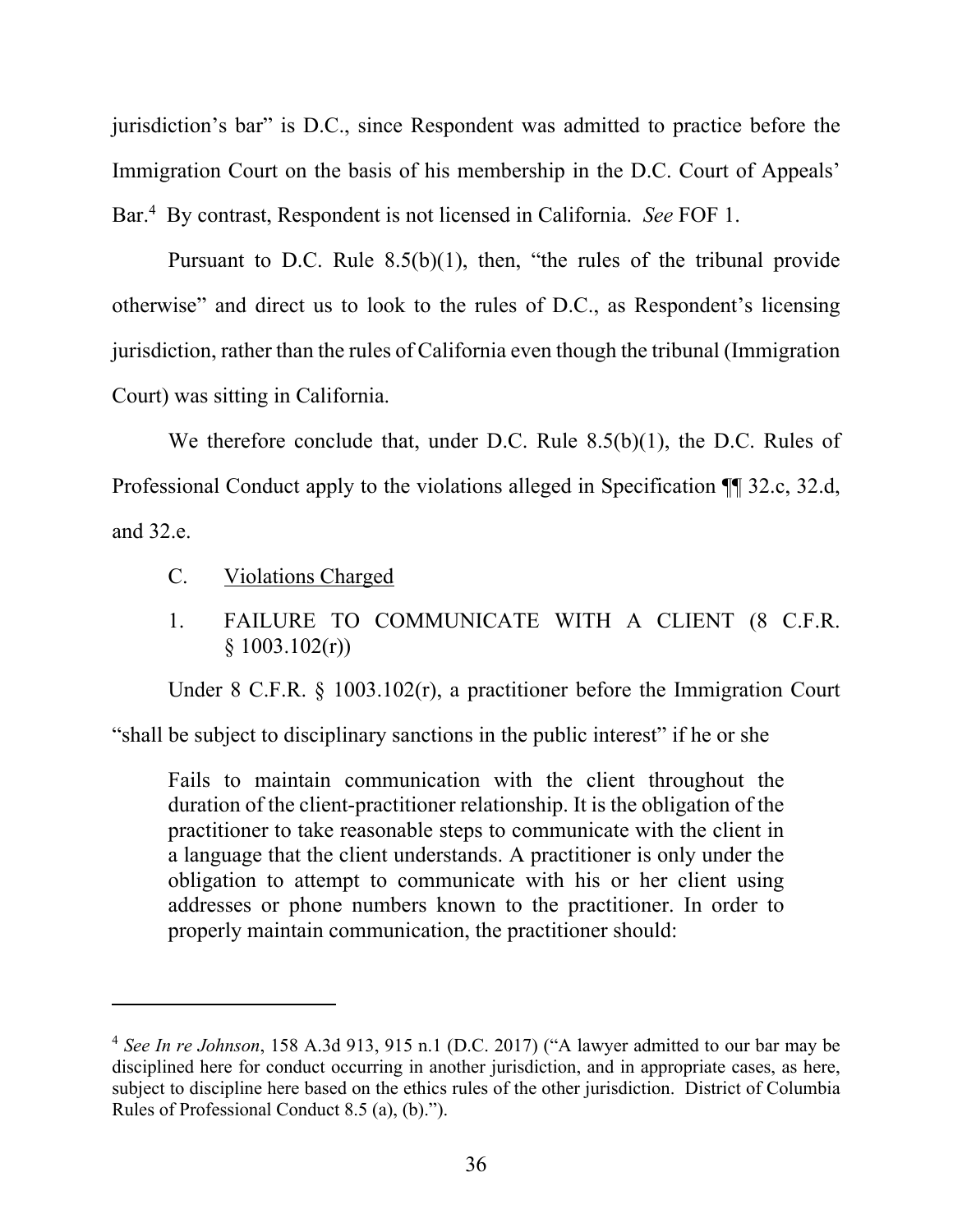(1) Promptly inform and consult with the client concerning any decision or circumstance with respect to which the client's informed consent is reasonably required;

(2) Reasonably consult with the client about the means by which the client's objectives are to be accomplished. Reasonable consultation with the client includes the duty to meet with the client sufficiently in advance of a hearing or other matter to ensure adequate preparation of the client's case and compliance with applicable deadlines;

(3) Keep the client reasonably informed about the status of the matter, such as significant developments affecting the timing or the substance of the representation; and

(4) Promptly comply with reasonable requests for information, except that when a prompt response is not feasible, the practitioner, or a member of the practitioner's staff, should acknowledge receipt of the request and advise the client when a response may be expected;

According to Disciplinary Counsel, Respondent "repeatedly and consistently

failed to communicate adequately with Mr. Jimenez Montepeque about the status of his case." Disciplinary Counsel Post-Hearing Brief ("DC Br.") at 17-18. Disciplinary Counsel alleges, "Respondent failed to discuss strategies for achieving Mr. Jimenez Montepeque's goals, to seek out information and documents Respondent needed (to the extent Mr. Jimenez Montepeque had not already provided them), and most importantly, to inform his client of the scheduling of the merits hearing." *Id.* at 18.

We agree with Disciplinary Counsel that the most important allegation is that Respondent failed to inform Mr. Jimenez Montepeque of the November 1, 2016 Master Calendar hearing. "Master calendar hearings are held for pleadings, scheduling, and other similar matters." Immigration Court Practice Manual, Chapter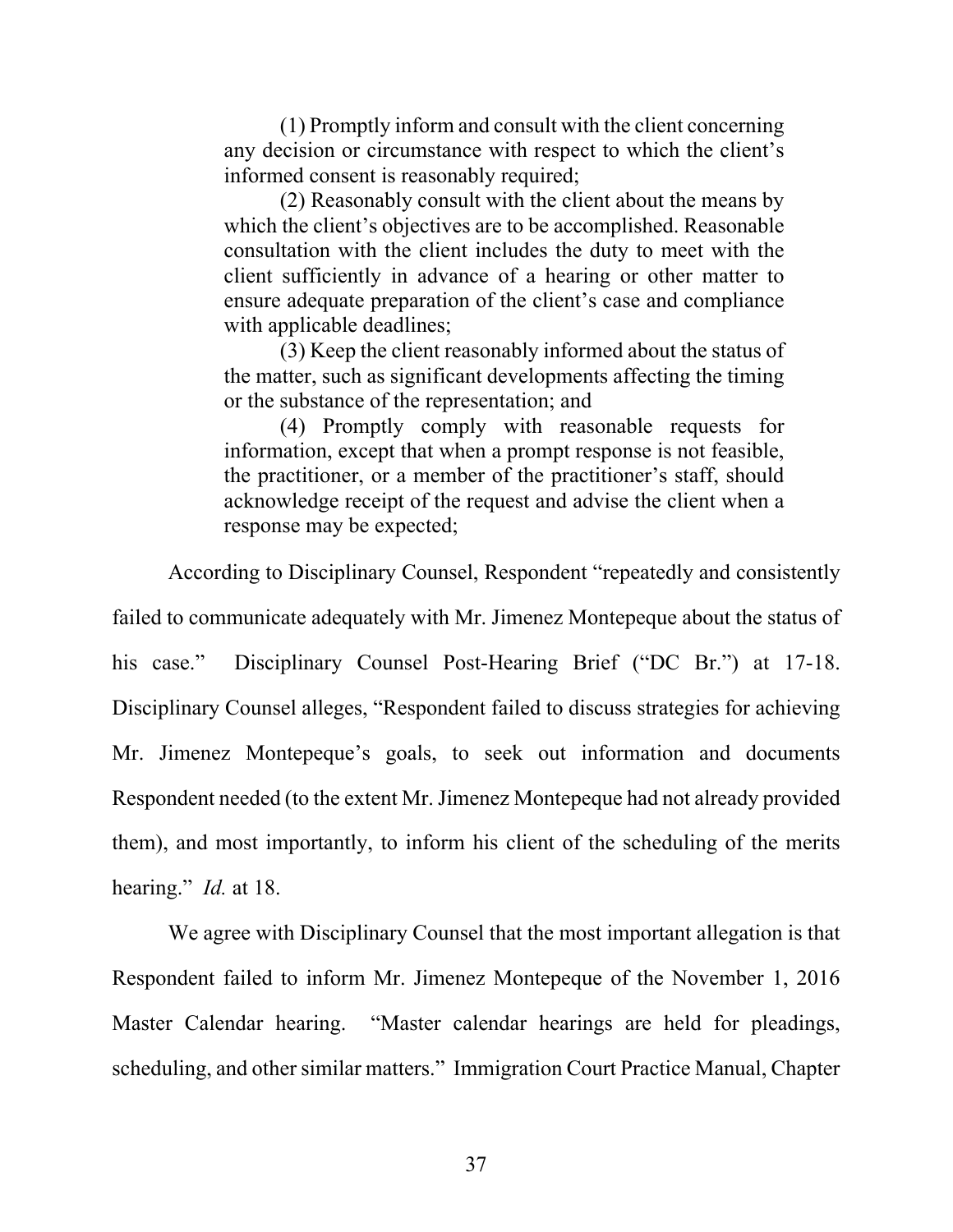4.15(a) (Aug. 2, 2018).<sup>5</sup> Although this was not a "merits hearing," Mr. Jimenez Montepeque could be subject to an order of deportation if he failed to appear. *See* FOF 33. But we do not find by clear and convincing evidence that Respondent failed to notify Mr. Jimenez Montepeque of the hearing. On the contrary, we conclude that Mr. Jimenez Montepeque's claim that he did not receive notice of the hearing is not credible because it is inconsistent with his own testimony. FOFs 37-38. At a minimum, he received notice from Ms. Ortega that he chose to ignore. *Id.*

Respondent also sent a letter on or about September 20, 2016 to Mr. Jimenez Montepeque enclosing the notice of the November 1, 2016 hearing. One copy of the letter the was sent to "Erwin Montepeque Jimenez" with the correct street address but the wrong apartment number. FOF 35. The incorrect apartment number was the result of a clerical error made by an unidentified employee of the Legal Clinic during the client intake process. FOF 9. Because the September 20, 2016 letter was not returned to Respondent by the Postal Service, Respondent was not alerted to the error with respect to the apartment number. FOF 40.

<sup>&</sup>lt;sup>5</sup> DX 17 includes pages 1-3 and 17-36 of the August 2, 2018 Immigration Court Practice Manual. It does not include Chapter 4.15, but the Committee may take judicial notice of the quoted text from the Manual. *See* Fed. R. Evid. 201(b)(2). The August 2, 2018 Immigration Court Practice Manual is available at https://www.justice.gov/eoir/page/file/1084851/download. Although this version of the Immigration Court Practice Manual was issued after the facts underlying this disciplinary proceeding, the quoted portion is identical to prior versions of the Manual. *See, e.g.*, Immigration Court Practice Manual, Chapter 4.15(a) (June 10, 2013), https://www.justice.gov/eoir/pages/attachments/2015/02/02/practice\_manual\_review.pdf. Additionally, Respondent did not object to DX 17, and cited it in his brief. *See* Tr. 315-18, 382; Resp. Br. at 20.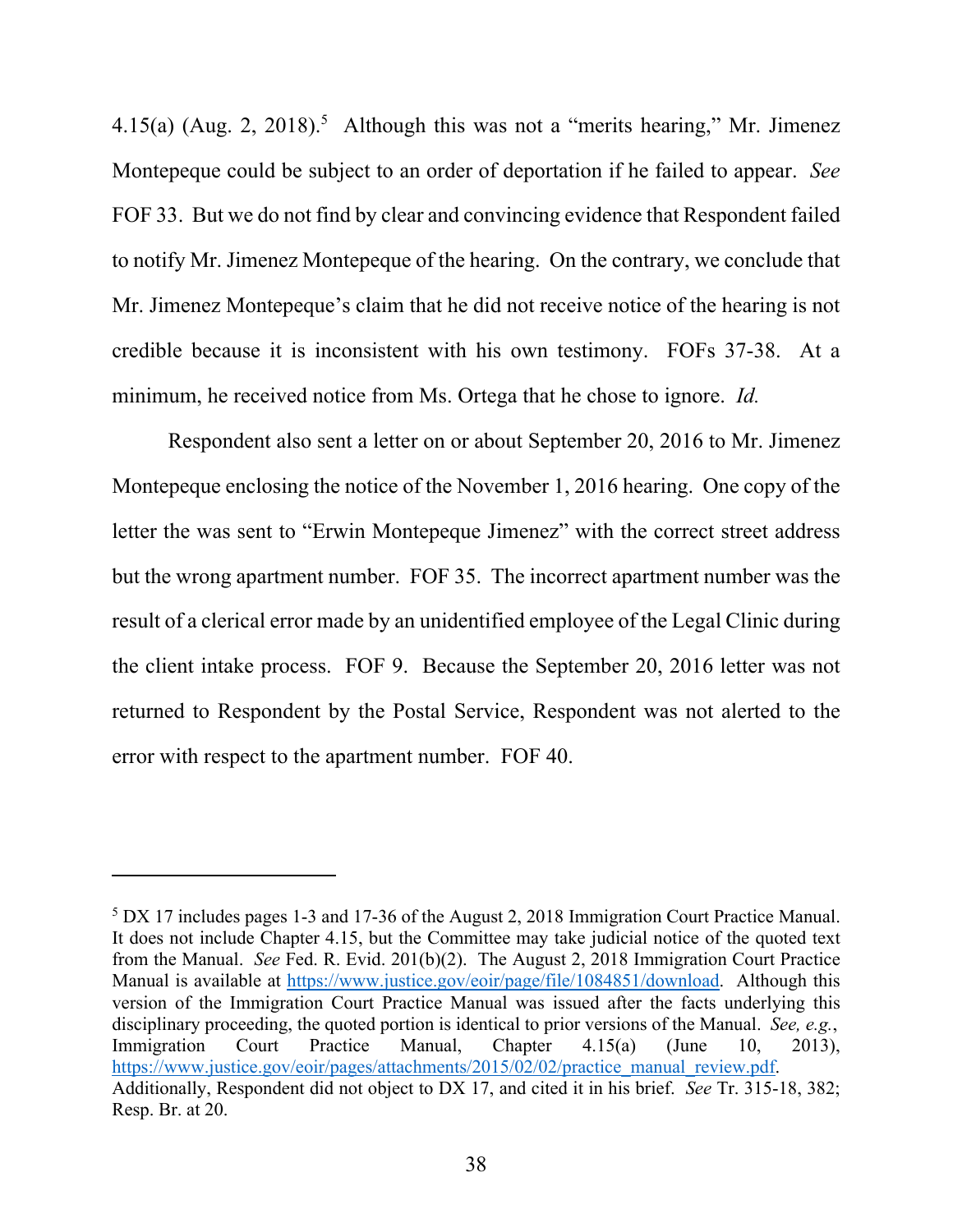The second copy of the September 20, 2016 letter was sent to the Columbus Avenue address on Mr. Jimenez Montepeque's driver's license. FOF 35. He no longer resided at that address, and he had so informed Respondent. FOF 14. Nevertheless, he had used the Columbus Avenue address as his mailing address for the driver's license even though he no longer lived there when he applied for the license. FOF 15. Because Mr. Jimenez Montepeque's friend still resided at the Columbus Avenue address in 2016 and would have given him notice of any mail he received, *id.*, it is likely that Mr. Jimenez Montepeque's friend would have notified him of receipt of the September 20, 2016 letter.

As Respondent's attempts to communicate with his client about the scheduling of the November 1, 2016 hearing were directed at the "addresses [and] phone numbers known to the practitioner," 8 C.F.R. § 1003.102(r), we do not find that Respondent failed to maintain communication in this regard. Although 8 C.F.R. § 1003.102(r) also requires a practitioner to communicate with the client in a language the client understands, and the Respondent sent communications to Mr. Jimenez Montepeque in English rather than Spanish, we do not find clear and convincing evidence of a communications violation on this ground alone, as there is no evidence Mr. Jimenez Montepeque received but could not understand the communications sent to him; the record also reflects that Mr. Jimenez Montepeque had access to people who could assist him with translation if needed. *See* FOF 22. Disciplinary Counsel also alleges generally that Respondent failed to communicate adequately with Mr. Jimenez Montepeque about the status of his case. Disciplinary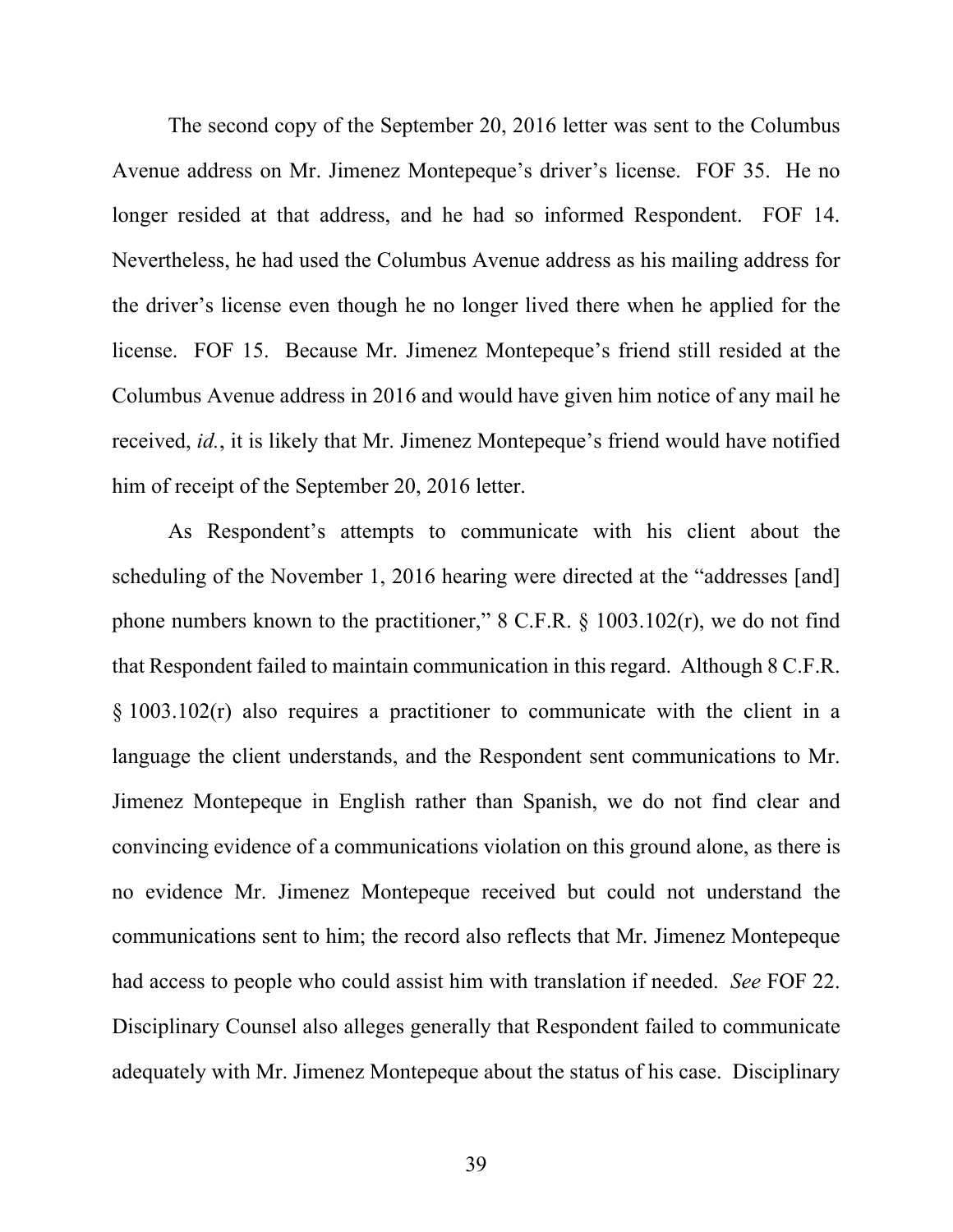Counsel has identified two significant developments in the Immigration Court proceeding in the eight-month period during which Respondent represented Mr. Jimenez Montepeque. Those include Respondent's receipt of the hearing notice, which we have just discussed, and Respondent's filing of his Motion to Withdraw which, as discussed below in Section III.C.4, we conclude was sufficiently timely and appropriately addressed. Other than those matters, Disciplinary Counsel has not identified any specific significant development in the Immigration Court proceeding about which Mr. Jimenez Montepeque was not informed. *See* DC Br. at 18-20. The Immigration Court case was essentially in limbo, awaiting the scheduling of the master calendar hearing, until August of 2016 when the Immigration Court issued the notice of the November 1, 2016 hearing.

Thus, Disciplinary Counsel has not established by clear and convincing evidence that Respondent failed to inform Mr. Jimenez Montepeque of significant developments in the case.

Disciplinary Counsel emphasizes that Respondent had only several brief discussions with Mr. Jimenez Montepeque during the eight-month representation, and otherwise communicated with him through Ms. Ortega. DC Br. at 18. Disciplinary Counsel also alleges that "Respondent failed to discuss strategies for achieving Mr. Jimenez Montepeque's goals." *Id.* It is true that Respondent had only limited communication with Mr. Jimenez Montepeque during the eight-month representation. FOFs 12, 16, 19. The reasons for this, however, are in dispute. Respondent testified that he needed, and asked for, information and documents from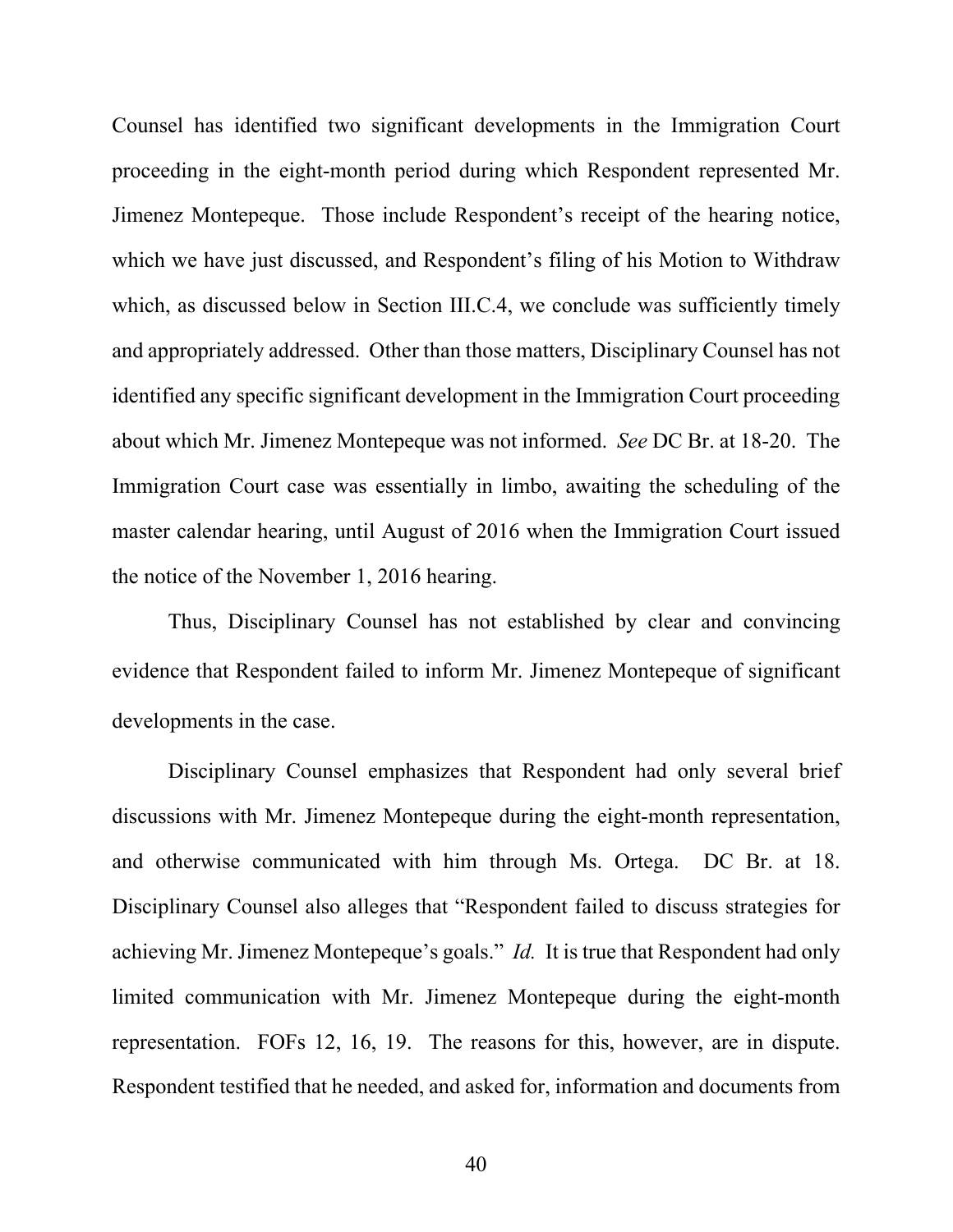Mr. Jimenez Montepeque in order to evaluate his case. In particular, Respondent needed more information from Mr. Jimenez Montepeque to determine whether he could make a claim for asylum, given his failure to raise such a claim within the mandatory one-year period following his entry into the United States. FOFs 12, 20. Respondent could not have obtained the necessary information without the cooperation of Mr. Jimenez Montepeque. According to Respondent, Mr. Jimenez Montepeque's failure to comply with the requests for information made it difficult for Respondent to evaluate his case properly. Resp. Br. at 17. Mr. Jimenez Montepeque, however, testified that neither Respondent nor Ms. Ortega asked him for any documents or a declaration. FOF 12. Based on Ms. Ortega's credible testimony, we have accepted Respondent's testimony on this issue. *Id.* We therefore find that the charge of failing to discuss strategies for achieving Mr. Jimenez Montepeque's goals has not been established by clear and convincing evidence.

Disciplinary Counsel further charges that Respondent failed "to seek out information and documents Respondent needed (to the extent Mr. Jimenez Montepeque had not already provided them)." DC Br. at 18. Such misconduct, however, would constitute a failure to provide competent representation to a client, not a failure to communicate.<sup>6</sup> No violation of Respondent's duty to provide

 $<sup>6</sup>$  An Immigration Court practitioner is subject to discipline if he or she</sup>

<sup>(</sup>o) Fails to provide competent representation to a client. Competent representation requires the legal knowledge, skill, thoroughness, and preparation reasonably necessary for the representation. Competent handling of a particular matter includes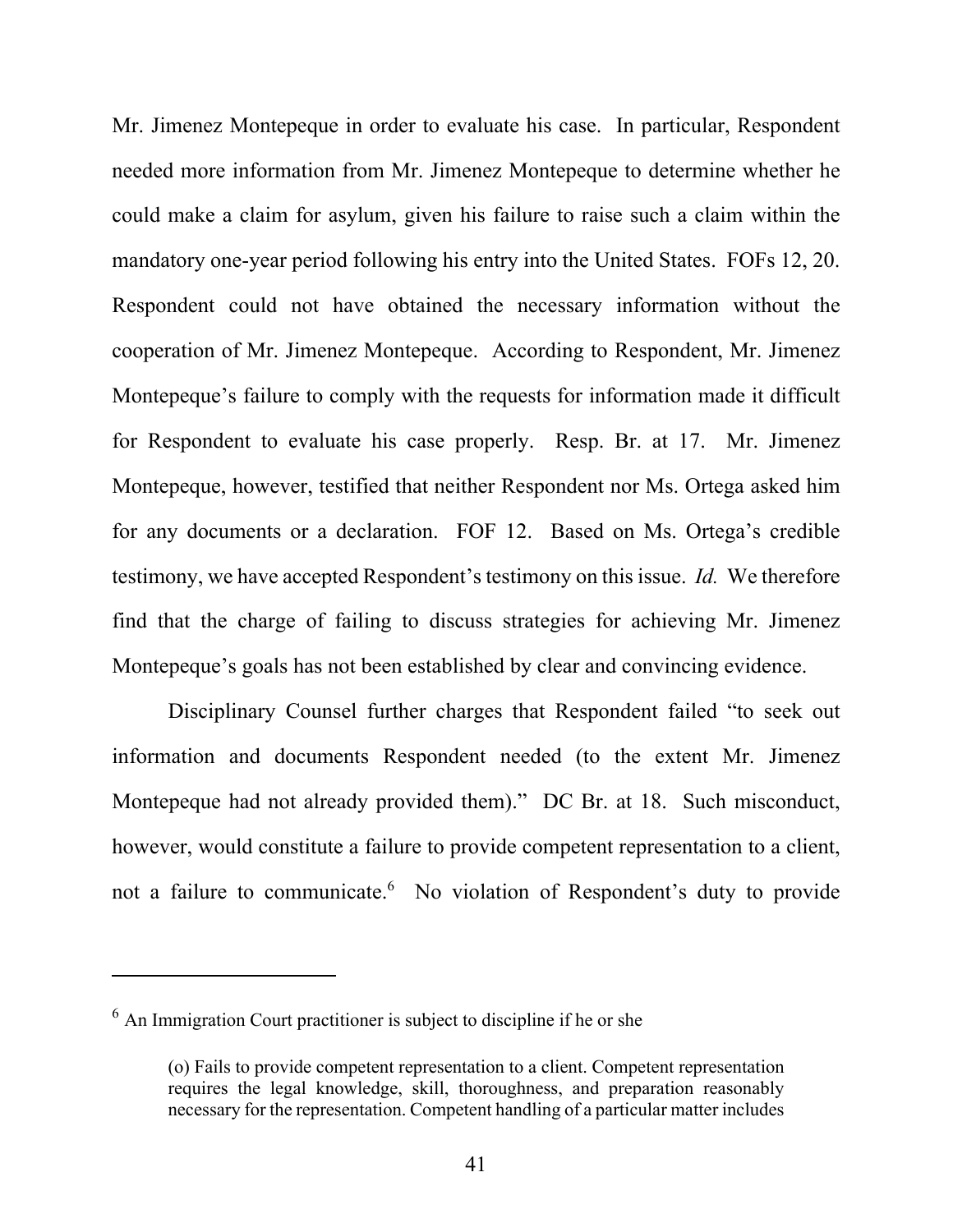competent representation was alleged in the Specification, so we may not consider such a claim. *See In re Slattery*, 767 A.2d 203, 209 (D.C. 2001).

In any event, even if Section 1003.102(r) applies, Disciplinary Counsel has not identified specific documents or information that Respondent allegedly should have obtained to support Mr. Jimenez Montepeque's claim for asylum. Disciplinary Counsel did not provide expert testimony or any other competent evidence to explain the actions that Respondent should have taken to fulfill his duty to obtain such documents or other information. Disciplinary Counsel has therefore not provided clear and convincing evidence of a violation of Section 1003.102(r).

# 2. CONFIDENTIAL INFORMATION OF A CLIENT (D.C. RULE  $1.6(a)$

Disciplinary Counsel alleges Respondent violated California Rule 3-100 in that Respondent disclosed secrets of his client and violated his duty of loyalty to the client. DC Br. at 15. Although we have concluded that the D.C. Rule applies to this charge, the D.C. Rule imposes sufficiently similar requirements as California law

inquiry into and analysis of the factual and legal elements of the problem, and use of methods and procedures meeting the standards of competent practitioners.

<sup>8</sup> C.F.R. § 1003.102(o).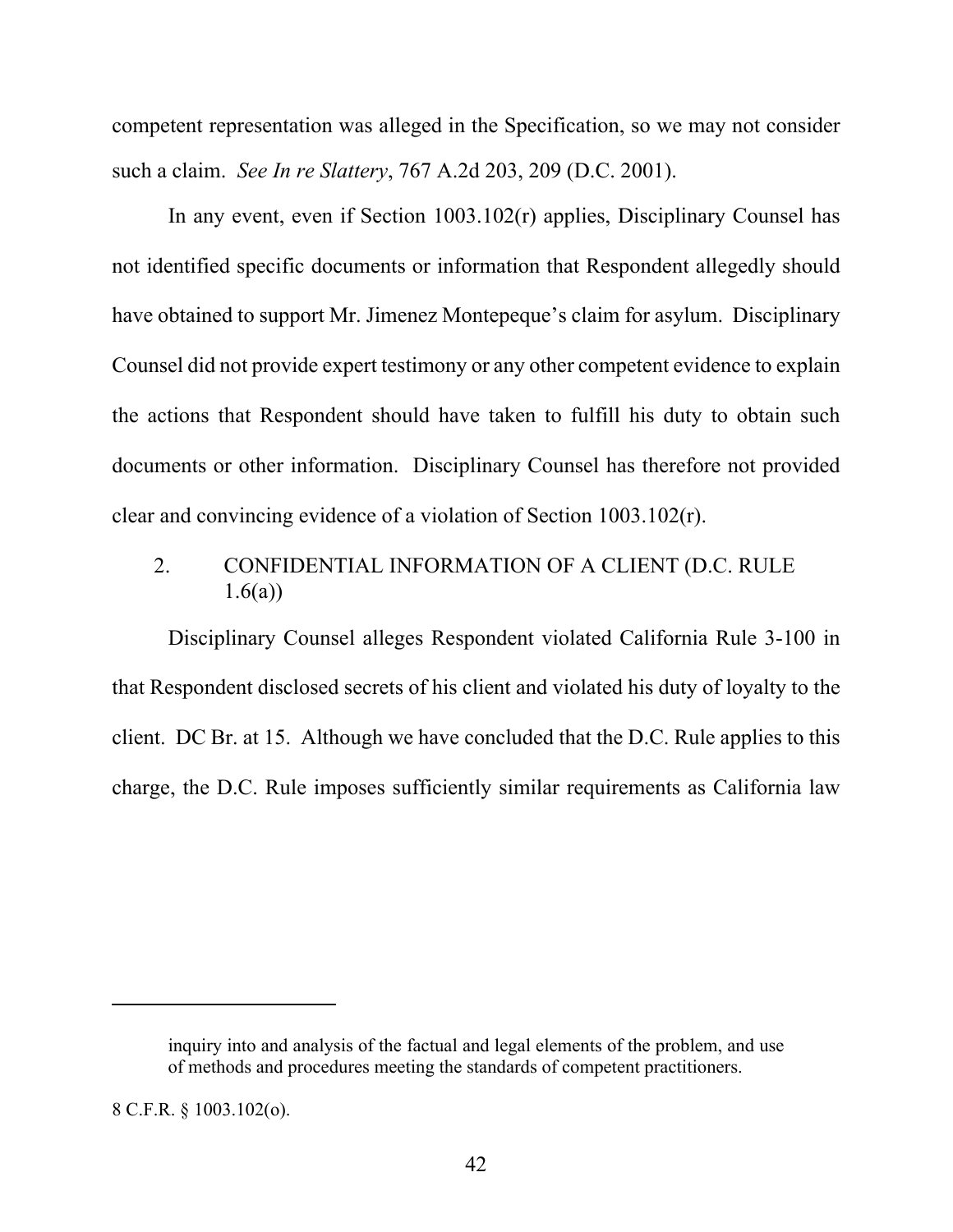regarding disclosure of secrets. *Compare* D.C. Rule 1.6, *with* California Rule 3-100,

*and* BPC § 6068(e). D.C. Rule 1.6(a) provides:

Except when permitted under paragraph (c), (d), or (e), a lawyer shall not knowingly:

(1) reveal a confidence or secret of the lawyer's client; (2) use a confidence or secret of the lawyer's client to the disadvantage of the client; (3) use a confidence or secret of the lawyer's client for the advantage of the lawyer or of a third person.

D.C. Rule 1.6(b) defines a "secret" as "other information gained in the professional relationship that the client has requested be held inviolate, or the disclosure of which would be embarrassing, or would be likely to be detrimental to the client."

Respondent disclosed detrimental or embarrassing information about Mr. Jimenez Montepeque in the Motion to Withdraw and the attached Declaration he filed with the Immigration Court. FOFs 29-30. Respondent claimed that Mr. Jimenez Montepeque had failed to cooperate with him or comply with his requests. He also characterized Mr. Jimenez Montepeque's behavior as rude, abusive, and disruptive to his office. *Id.* When Respondent moved to withdraw from the case and included detailed, derogatory information about the client, the attorney was disclosing "secrets" of the client in violation of Rule 1.6(a). *See In re Gonzalez*, 773 A.2d 1026, 1030 (D.C. 2001).

Respondent argues that his disclosures were not a violation of D.C. Rule 1.6 because the disclosed information "was the truth" and "stated . . . as diplomatically as possible," and because Mr. Jimenez Montepeque did not immediately object when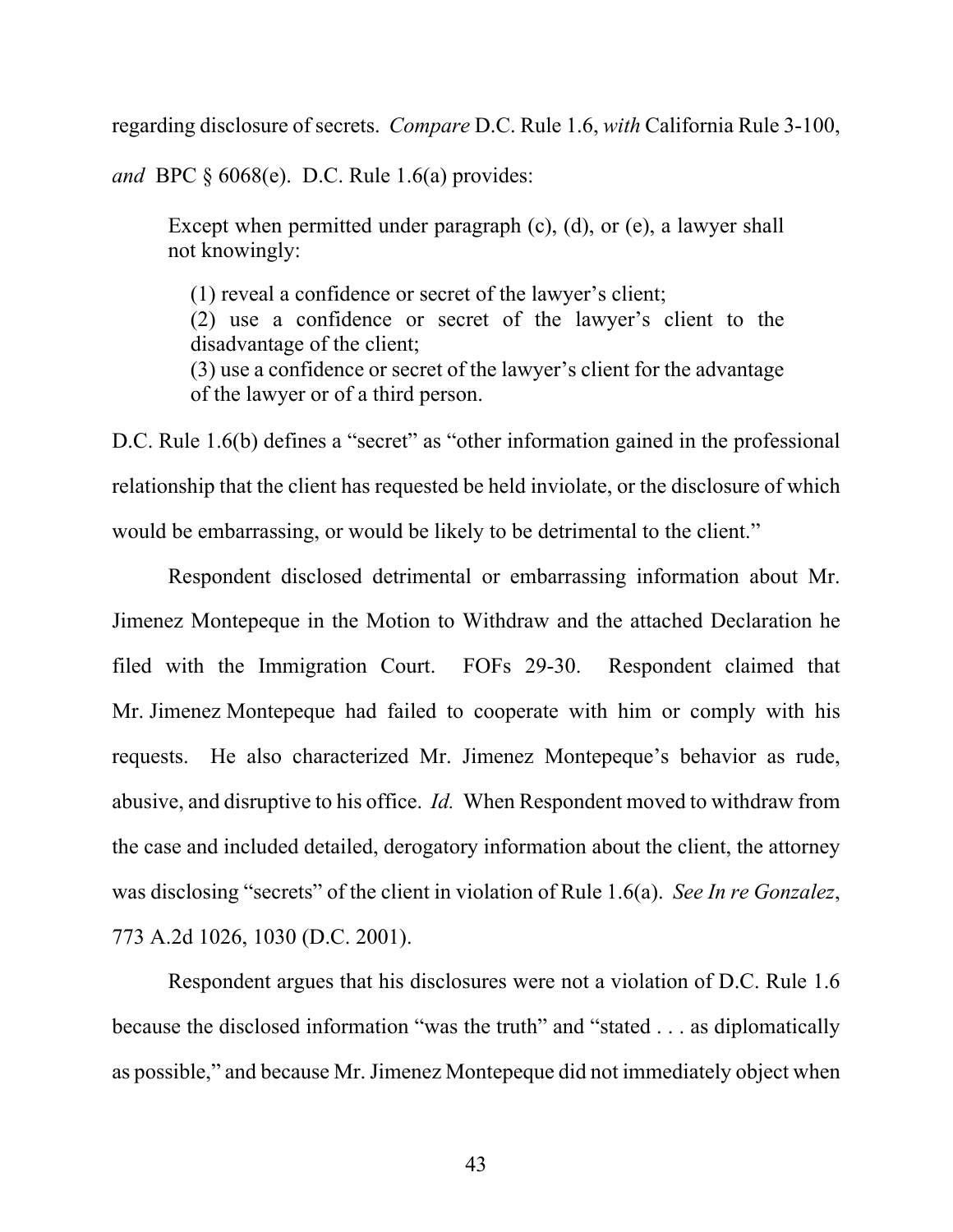sent a copy of Respondent's draft filing. FOF 31. As to the first point, Rule 1.6 does not, without more, permit disclosures of client secrets merely because those disclosures are truthful or diplomatic. As to the second point, Respondent had neither informed consent nor a reasonable belief of implied authorization to make the disclosures. *See* D.C. Rule 1.6(e)(1) and (4).

Respondent also did not have a valid ground to reveal client secrets under D.C. Rule 1.6(e)(3), which permits the use and disclosure of client secrets "to the extent reasonably necessary to establish a defense to a criminal charge, disciplinary charge, or civil claim, formally instituted against the lawyer, based upon conduct in which the client was involved, or to the extent reasonably necessary to respond to specific allegations by the client concerning the lawyer's representation of the client." At the time of Respondent's disclosures, there were no pending formal disciplinary charges or civil claims based on Respondent's conduct regarding Mr. Jimenez Montepeque. Mr. Jimenez Montepeque also had not yet made specific allegations concerning Respondent's representation of him to which Respondent needed to respond. Thus, Respondent's disclosures of client secrets in his Motion to Withdraw and attached Declaration were not reasonably necessary and were not justified under D.C. Rule 1.6(e)(3).

Subsequent to Respondent's filing of his Motion to Withdraw and attached Declaration, Mr. Jimenez Montepeque did include specific allegations concerning Respondent's representation of him in his Motion to Rescind the removal order, which he filed with the assistance of his successor counsel. FOFs 47-49. Despite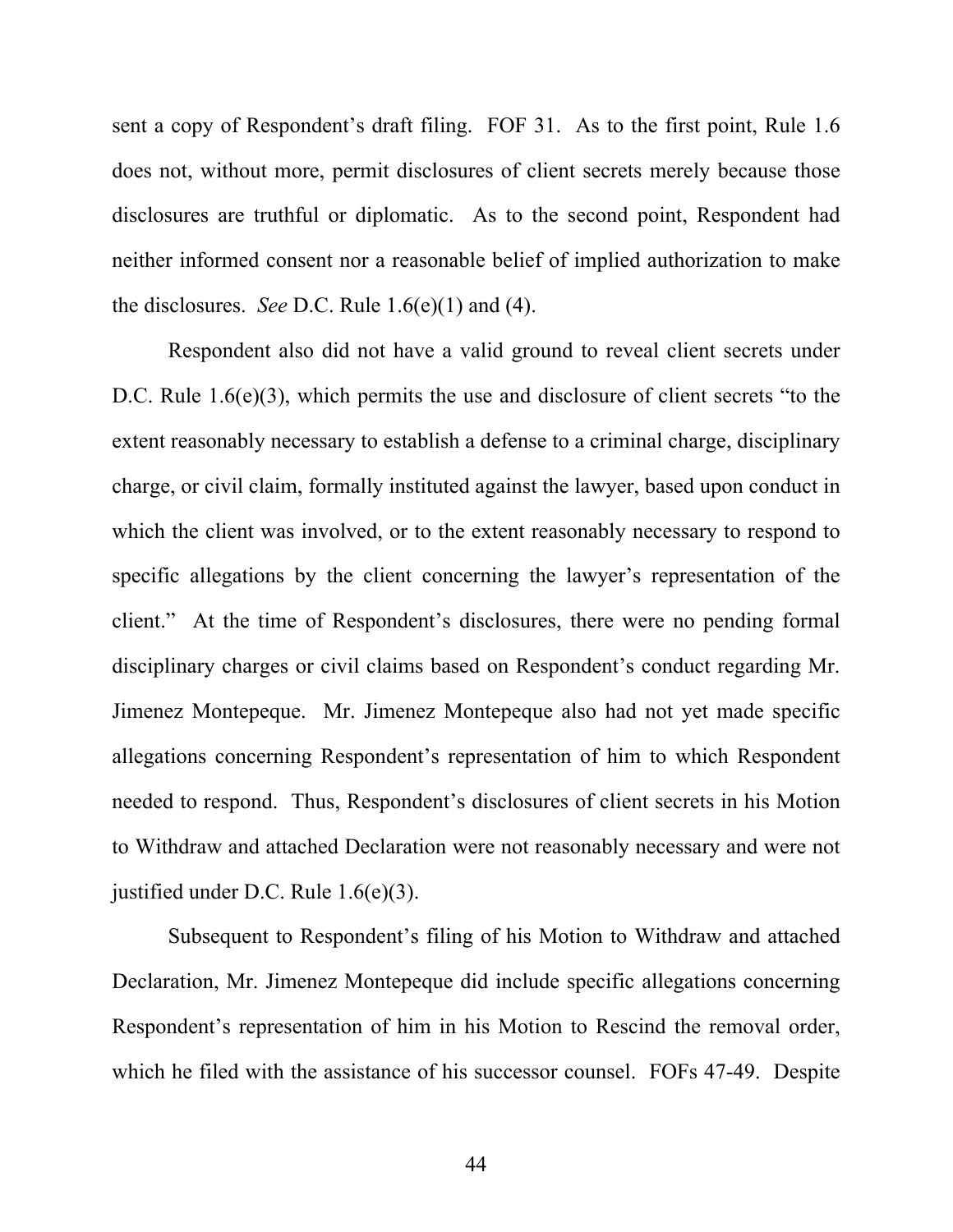no longer having any role in the case, Respondent filed an Opposition or Motion to Reconsider and supporting Declaration which disclosed further information that could be construed as client confidences or secrets, including as to Mr. Jimenez Montepeque's knowledge and intent and what information Respondent had conveyed to him. FOFs 50-52. The Hearing Committee finds it unnecessary to decide, however, whether these disclosures by Respondent were reasonably necessary to rebut the allegations against him, as the Specification only alleges improper disclosures with respect to Respondent's Motion to Withdraw and attached Declaration. *See* DX 2 at 4-7.

In addition to the disclosures addressed above, Disciplinary Counsel further charges that, after the Immigration Court reopened Mr. Jimenez Montepeque's case, Respondent took affirmative steps to harm his former client. DC Br. at 16-17. Specifically, Respondent's Opposition or Motion to Reconsider and attached Declaration alleged that Mr. Jimenez Montepeque had committed immigration fraud and argued that he "must be denied any and all immigration relief." FOFs 50-51. If Respondent's Opposition had prevailed, Disciplinary Counsel maintains that Mr. Jimenez Montepeque would have been deported. DC Br. at 17.

Subsections (2) and (3) of D.C. Rule  $1.6(a)$  prohibit the use of client confidences or secrets to the disadvantage of the client or for the advantage of the lawyer or a third person. In addition, although not expressly provided by the Rule, an attorney licensed in D.C. owes a "fiduciary duty of loyalty, full disclosure and trustworthiness" to a client. *In re Bernstein*, 774 A.2d 309, 315 (D.C. 2001); *see*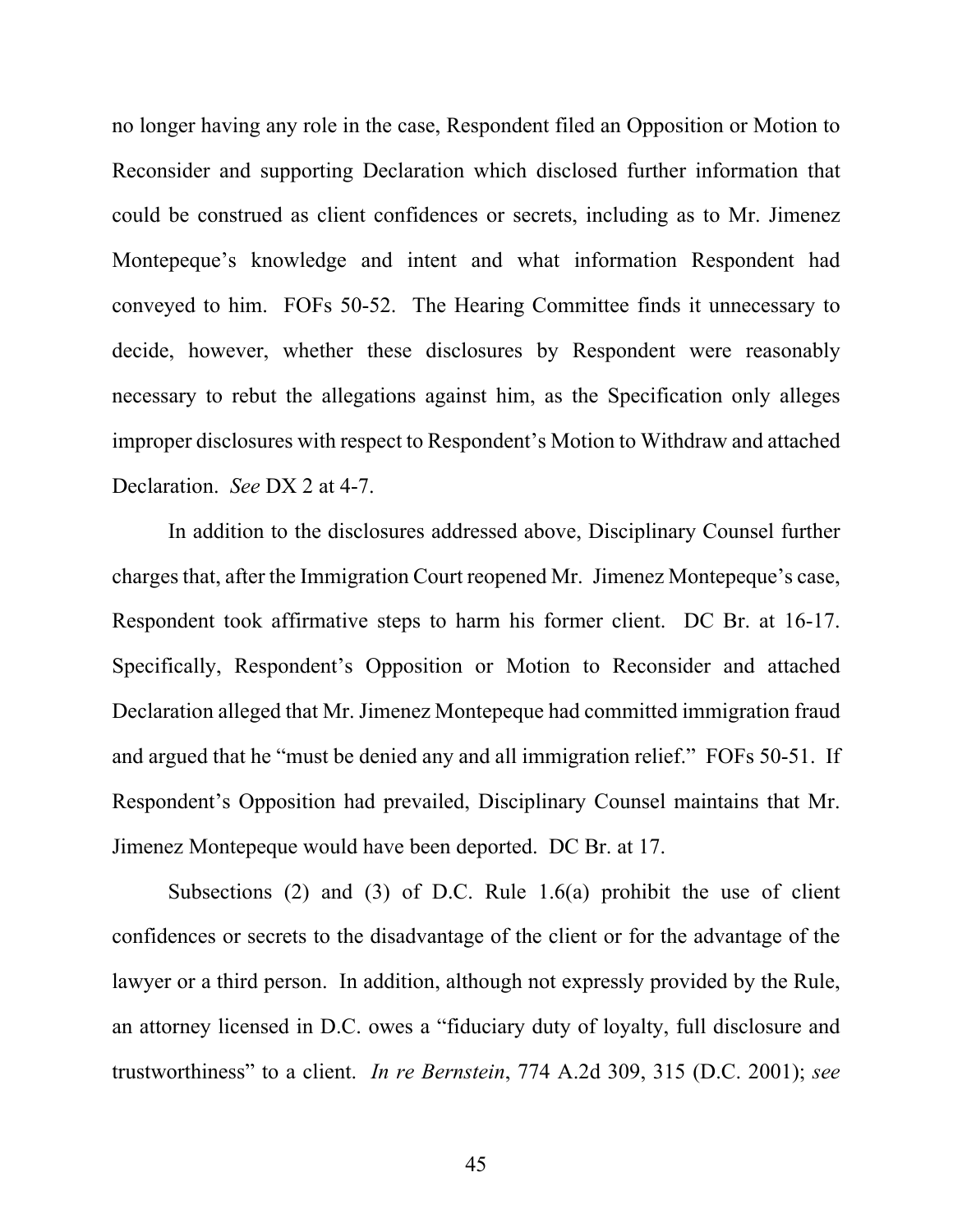*also Herbin v. Hoeffel*, 806 A.2d 186, 197 (D.C. 2002) ("'[T]he attorney owes a fiduciary duty to [her] client and must serve the client's interest with the utmost loyalty and devotion.'") (quoting *In re Gonzalez*, 773 A.2d at 1031). D.C. Rule 1.3(b) also provides that "[a] lawyer shall not intentionally . . . (2) Prejudice or damage a client during the course of the professional relationship."

Nevertheless, "an attorney can be sanctioned only for those disciplinary violations enumerated in formal charges." *In re Slattery*, 767 A.2d at 209 (quoting *In re Smith*, 403 A.2d 296, 300 (D.C. 1979)). Disciplinary Counsel charged only that Respondent violated "California Rule 3-100 and/or D.C. Rule l.6(a), in that Respondent knowingly revealed a secret of his client without authorization," paralleling the language of subsection (1) of Rule 1.6(a). The Specification did not allege a violation of D.C. Rule  $1.6(a)$  (2) or (3), nor does the Specification otherwise provide Respondent with sufficient notice of the alleged violation of his duty of loyalty to his client.

We therefore conclude that Disciplinary Counsel has proven by clear and convincing evidence that Respondent violated D.C. Rule 1.6(a)(1), but we also conclude that the Specification did not allege a violation of Rule 1.6(a)(2), Rule 1.6(a)(3), or Respondent's general duty of loyalty to his client.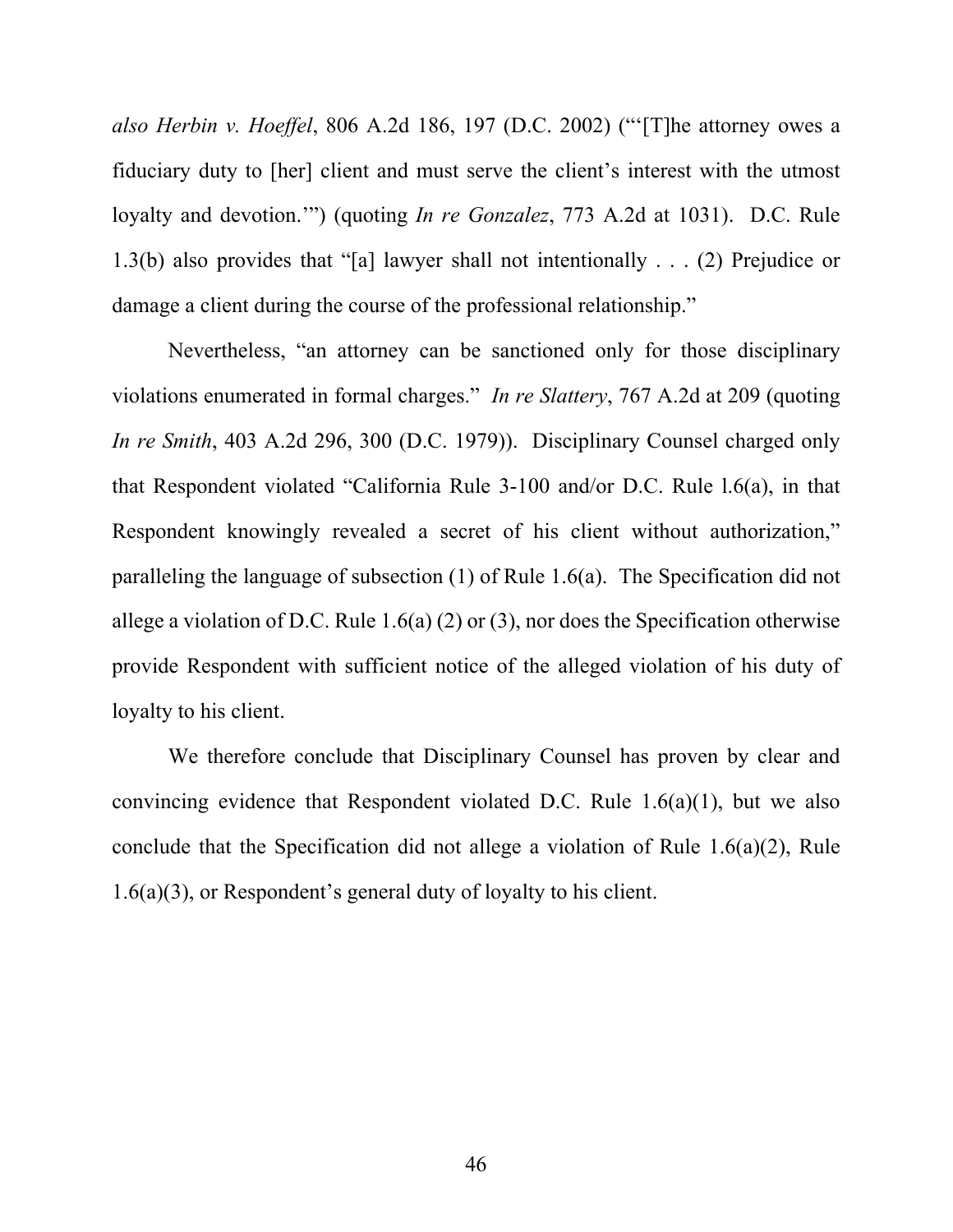# 3. FAILURE TO PROVIDE A RETAINER AGREEMENT (D.C. RULE 1.5(b))

 Disciplinary Counsel charges Respondent with violating D.C. Rule 1.5(b), which provides:

When the lawyer has not regularly represented the client, the basis or rate of the fee, the scope of the lawyer's representation, and the expenses for which the client will be responsible shall be communicated to the client, in writing, before or within a reasonable time after commencing the representation.

Respondent had never represented Mr. Jimenez Montepeque in a matter before the events at issue in this case. At the outset of the representation, the Legal Clinic reached an oral agreement with Mr. Jimenez Montepeque that Respondent would represent him in the immigration matter for \$5,000. FOF 6. However, neither the Legal Clinic nor Respondent provided Mr. Jimenez Montepeque with a written retainer agreement. FOF 10.

Respondent has never produced a copy of the retainer agreement that he contends the Legal Clinic provided Mr. Jimenez Montepeque. Respondent has offered only a sample retainer that the Legal Clinic may have used during the same period of time when Mr. Jimenez Montepeque engaged Respondent. RX 22. Mr. Jimenez Montepeque testified credibly that he requested an agreement more than once, but Respondent did not provide it. FOF 10. We therefore conclude that a violation of D.C. Rule 1.5(b) has been established by clear and convincing evidence.

In his hearing testimony, Respondent explained that he relied on the Legal Clinic to provide the retainer agreement for clients as part of the Legal Clinic's intake function. FOF 9. But his reliance was not reasonable. Even though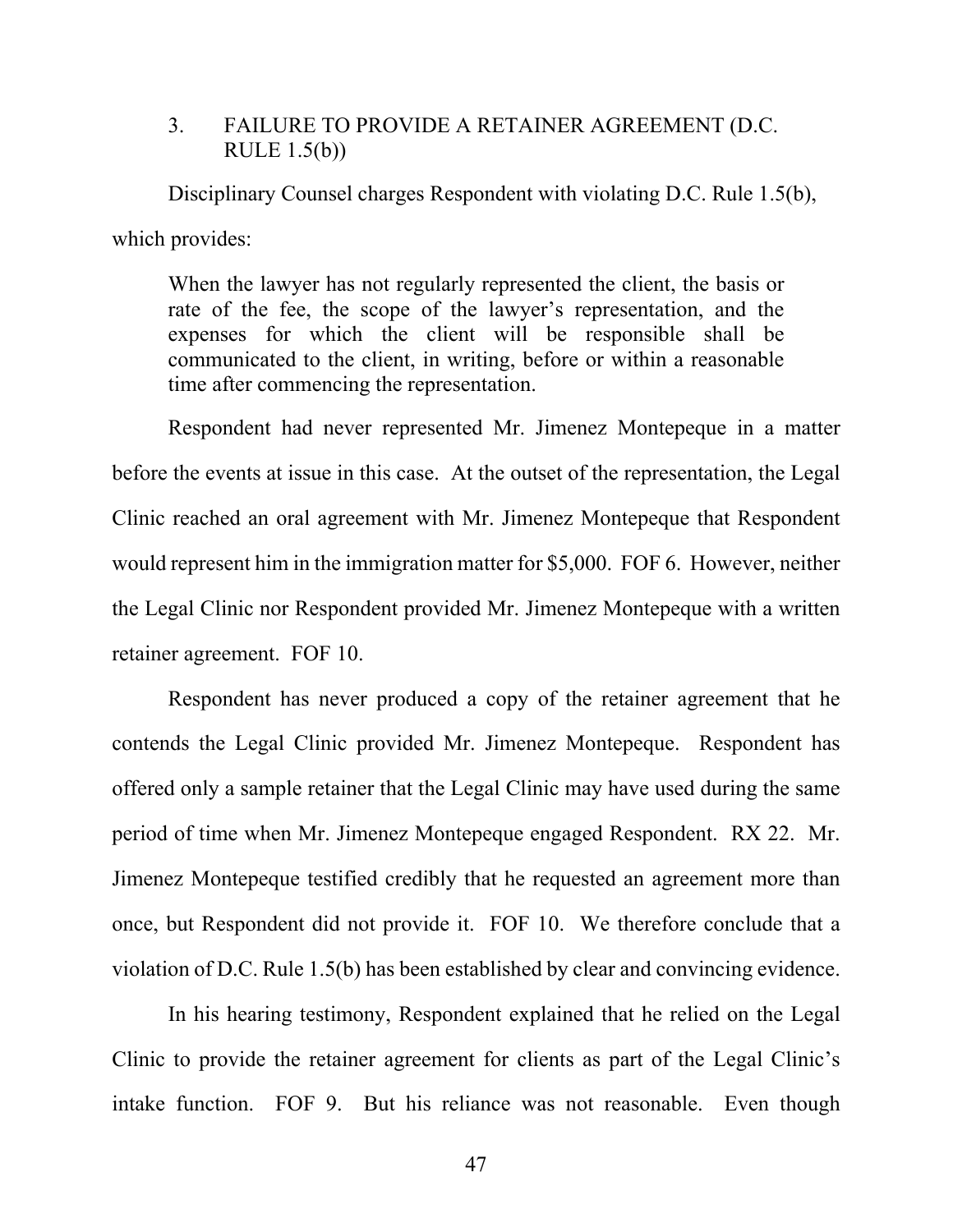Respondent determined the cost of the representation, and was the only lawyer to meet with Mr. Jimenez Montepeque and the only lawyer affiliated with the Legal Clinic to appear as Mr. Jimenez Montepeque's counsel, Respondent did not confirm that the Legal Clinic prepared a retainer agreement for Mr. Jimenez Montepeque. FOFs 9-10. Respondent also did not confirm that his file contained a copy of such retainer agreement, even though he apparently received at least one other intake document from the Legal Clinic for Mr. Jimenez Montepeque's case. *See* FOFs 9, 40. Respondent did not have a written agreement with the Legal Clinic defining their respective responsibilities, nor a course of dealing with the Legal Clinic concerning intake documents upon which he could reasonably rely, as this was only the second client he had received from the Legal Clinic in their then-month-old collaboration. FOFs 2, 11. Respondent also did not ensure that whatever retainer agreement being prepared by the Legal Clinic was sufficient under the D.C. Rules (which apply to Respondent); for example, the purportedly representative sample agreement that Respondent provided to the Hearing Committee—for a different client referred to him by the Legal Clinic around the same time period—was between the Legal Clinic and that client, not between Respondent and the client. FOF 11; RX 22. That sample agreement also stated that the Legal Clinic and "its attorneys" would participate in the representation, but did not disclose that any lawyers outside of the firm (such as Respondent) would be participating in the representation, nor how the responsibilities would be divided between the lawyers, as would have been required by D.C. Rule 1.5(e). *See* FOF 11; RX 22. The Hearing Committee thus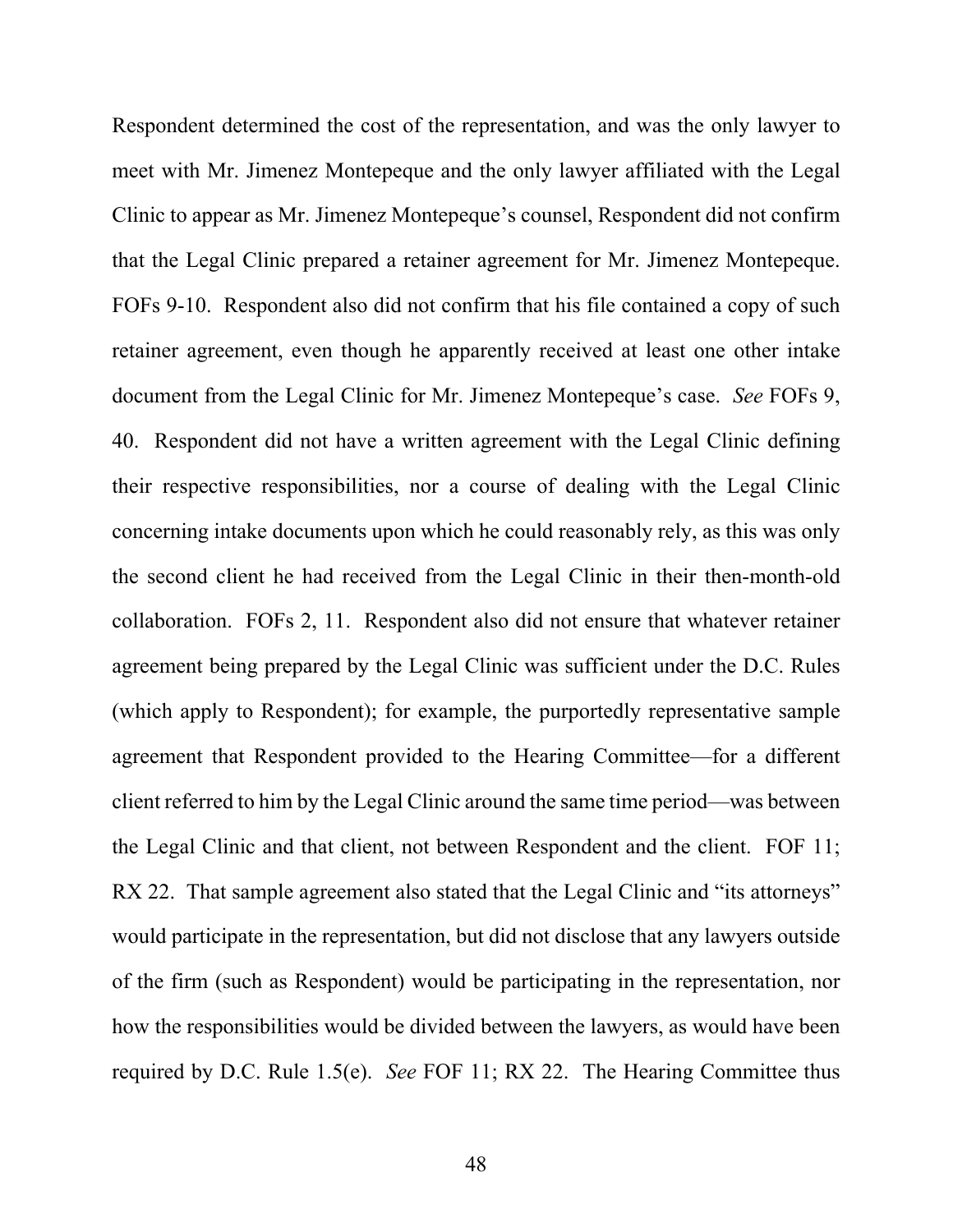concludes that Respondent did not take reasonable steps to ensure that, whether on his own or when utilizing the Legal Clinic's assistance for the intake function of his practice, Respondent complied with his obligations under D.C. Rule 1.5.<sup>7</sup>

Respondent also argues that Mr. Jimenez Montepeque did not retain him but instead retained the Legal Clinic as his attorney. Resp. Br. at 21. We must therefore determine whether an attorney-client relationship existed between Respondent and Mr. Jimenez Montepeque. The existence of an attorney-client relationship is not solely dependent on a written agreement, payment of fees, or the rendering of legal advice. *In re Lieber*, 442 A.2d 153, 156 (D.C. 1982). The D.C. Court of Appeals "consider[s] the totality of the circumstances to determine whether an attorney-client relationship exists." *In re Fay*, 111 A.3d 1025, 1030 (D.C. 2015) (citing *In re Lieber*, 442 A.2d at 156).

Here, the totality of the circumstances confirms that Respondent was the attorney for Mr. Jimenez Montepeque. Although Mr. Jimenez Montepeque's oral agreement was with the Legal Clinic, Ms. Ortega told him that Respondent would represent him in his immigration case, and the client made monthly payments based on that agreement. FOFs 7-8. It had been the Legal Clinic's practice since earlier in 2015, per an oral agreement with Respondent, to refer incoming immigration

<sup>&</sup>lt;sup>7</sup> D.C. Rule 5.1 and 5.3 recognize that lawyers may delegate certain tasks to other lawyers or to non-lawyer employees or contractors. However, these Rules recognizes that lawyers relying on others must make reasonable efforts to ensure that subordinates comply with applicable Rules. Here, there is no evidence that Respondent made any efforts to ensure that Mr. Jimenez Montepeque received a written retainer. To be clear, we are not finding a violation of either D.C. Rule 5.1 or 5.3, neither of which were charged. We refer to these Rules to show only that Respondent's defense of reliance on the Legal Clinic's usual practice was not reasonable.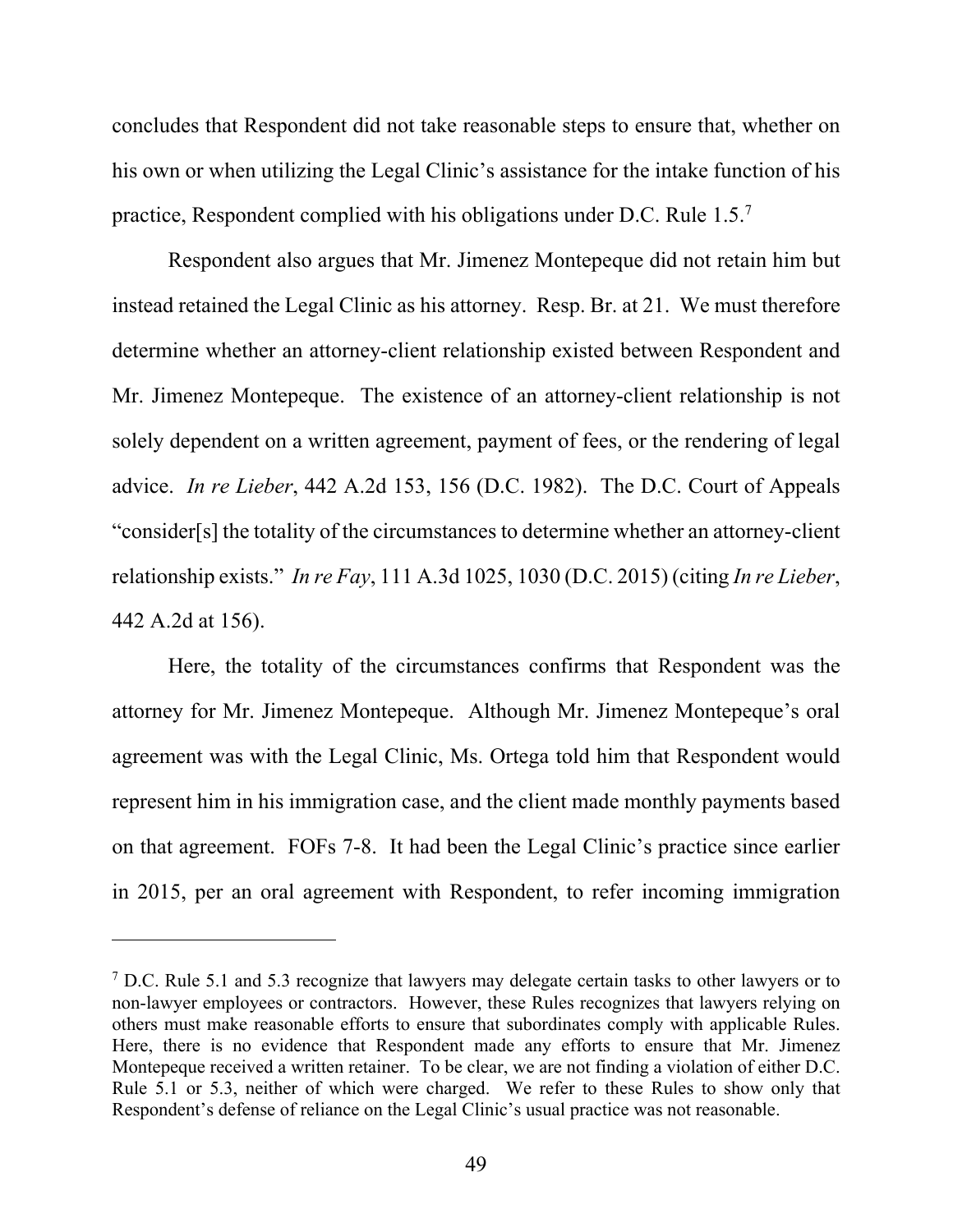matters to Respondent. FOF 2. No evidence was presented to show that any attorney associated with the Legal Clinic other than Respondent met, spoke with, or played any role in representing Mr. Jimenez Montepeque. Mr. Jimenez Montepeque's meetings to discuss his case, although limited, were with Respondent. FOFs 12, 16. Respondent filed his entry of appearance in the case as the attorney for Mr. Jimenez Montepeque, making no mention of the Legal Clinic. FOF 17. Similarly, Respondent's Motion to Withdraw as counsel for Mr. Jimenez Montepeque was filed entirely on his own behalf; it does not mention the Legal Clinic or any other attorney. *See* DX 7 at 8-9. As in *In re Fay*, 111 A.3d at 1031, Respondent "cannot now deny his professional relationship with [Mr. Jimenez Montepeque], which he earlier represented to the court as existing."

During the hearing, Respondent frequently focused on whether he had participated in negotiating the refund to Mr. Jimenez Montepeque or had actually received any money from the Legal Clinic in connection with this representation, in an apparent attempt to minimize his relationship with Mr. Jimenez Montepeque. While Respondent may be correct that the Legal Clinic had not yet disbursed to him his share of Mr. Jimenez Montepeque's payments, the Hearing Committee concluded that Respondent did, in fact, participate in negotiating the refund to Mr. Jimenez Montepeque. FOFs 23-25. This strengthens the conclusion that he was counsel. In any event, neither of the factors cited by Respondent, individually or together, outweigh the other factors described above, which convincingly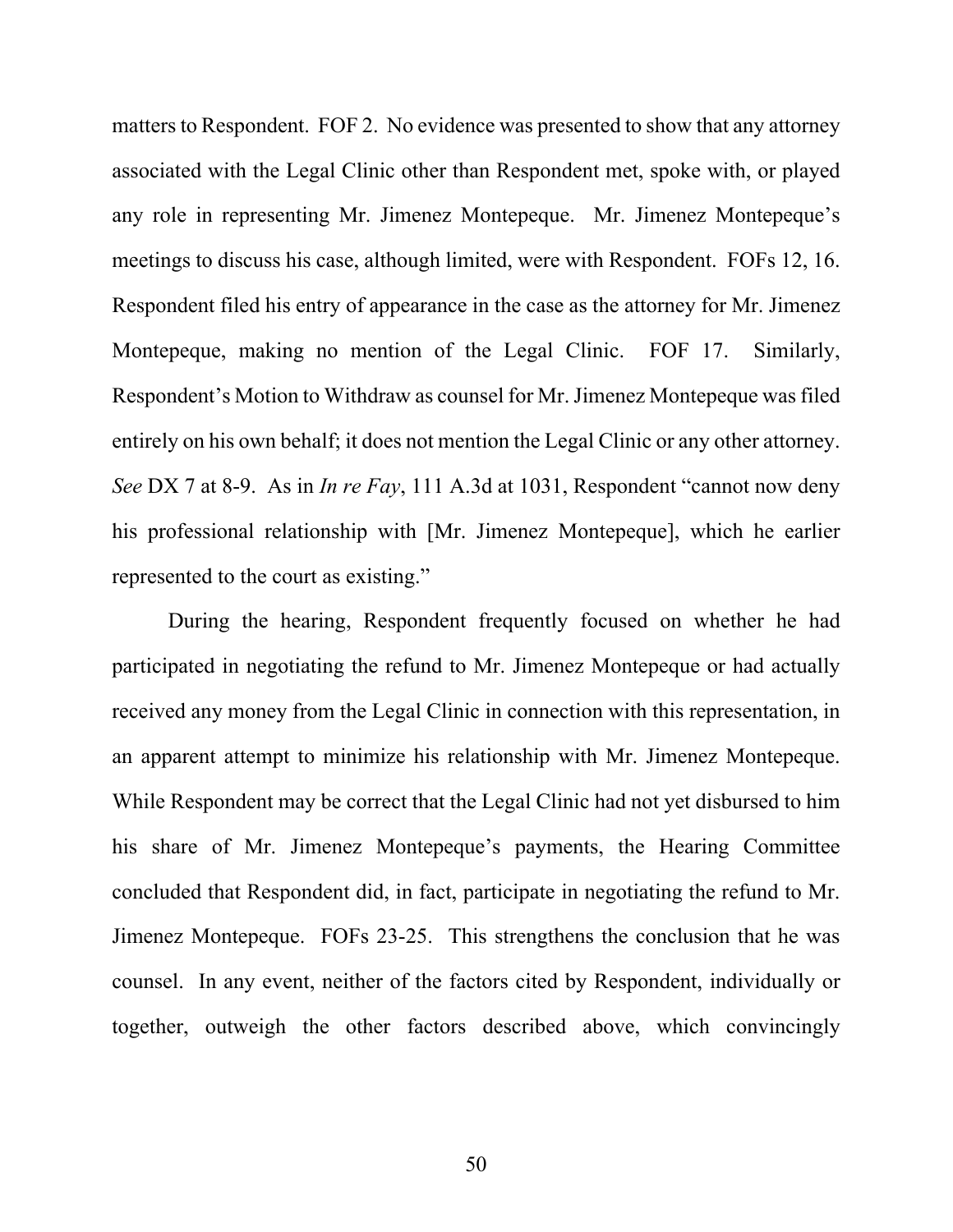demonstrate that an attorney-client relationship existed between Respondent and Mr. Jimenez Montepeque.

It was therefore Respondent's responsibility to create a retainer agreement or cause one to be created and provided to Mr. Jimenez Montepeque. He admittedly never did, and he is therefore responsible for the ethical violation.

### 4. TERMINATION OF REPRESENTATION (D.C. RULE 1.16(d))

Disciplinary Counsel charges Respondent with a number of violations related to the termination of his representation of Mr. Jimenez Montepeque. DC Br. at 18- 20. Although Disciplinary Counsel alleges these violations occurred under California Rule 3-700, we have concluded that D.C. Rule 1.16(d) applies. It provides:

In connection with any termination of representation, a lawyer shall take timely steps to the extent reasonably practicable to protect a client's interests, such as giving reasonable notice to the client, allowing time for employment of other counsel, surrendering papers and property to which the client is entitled, and refunding any advance payment of fee or expense that has not been earned or incurred. The lawyer may retain papers relating to the client to the extent permitted by Rule 1.8(i).

Disciplinary Counsel charges Respondent with failing to return the client's file after he was discharged by Mr. Jimenez Montepeque. However, on July 27, 2016, Mr. Jimenez Montepeque's friend, Ms. Cepeda, visited the Legal Clinic on his behalf to pick up the refund check and signed a document acknowledging receipt of both the \$1,700 refund and "all the documents from my file from the Law Offices of Marc a [sic] Biederman and The Legal Clinic." FOF 25. It is undisputed that Mr.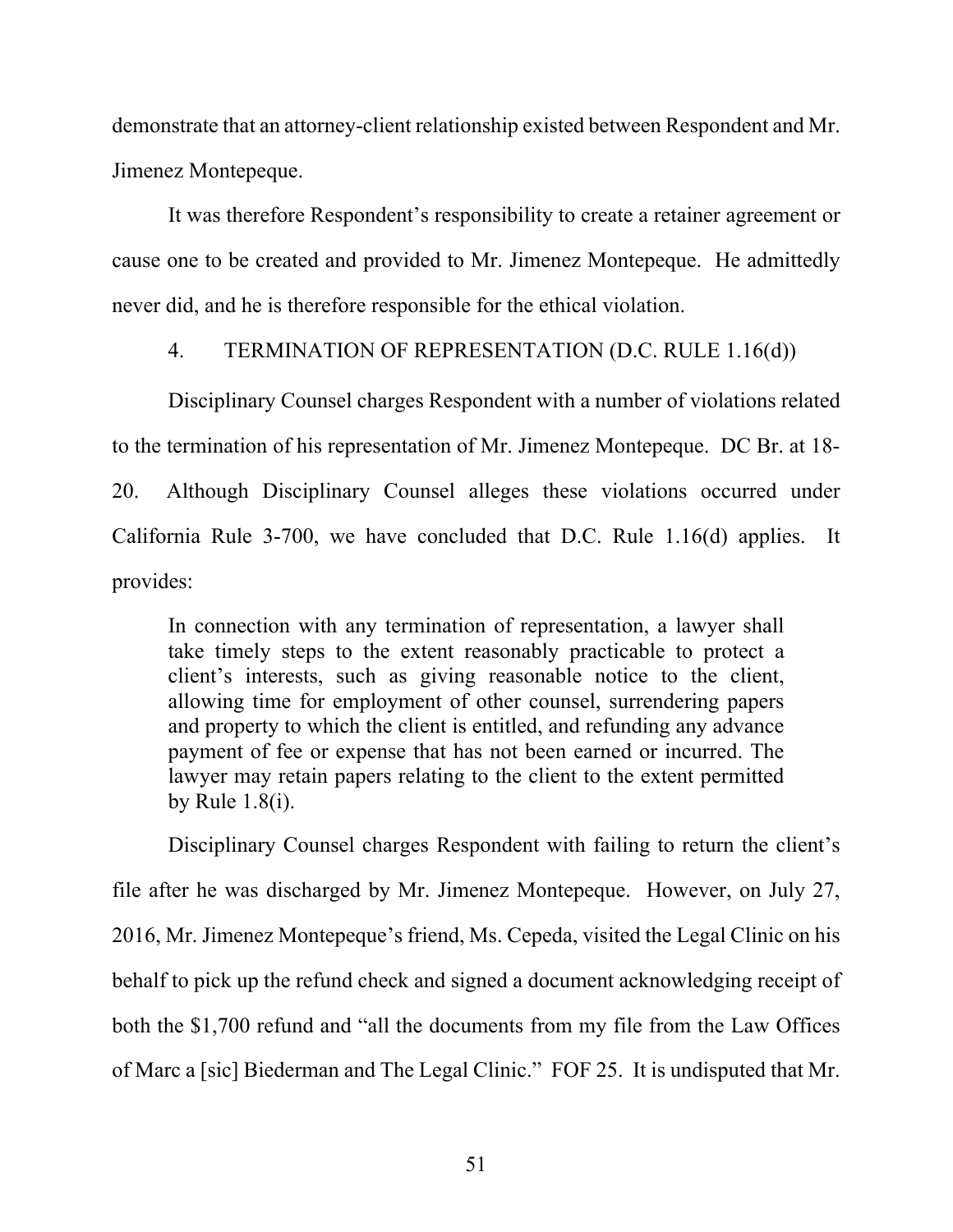Jimenez Montepeque cashed the refund check, which he must have received from Ms. Cepeda, and there is not clear and convincing evidence that Ms. Cepeda gave Mr. Jimenez Montepeque the check but not the documents she received from the Legal Clinic. *Id.* In any event, Disciplinary Counsel has failed to prove by clear and convincing evidence that the Legal Clinic did not provide a copy of the documents in its file to Ms. Cepeda, and Respondent could not be found to have violated D.C. Rule 1.16(d) as to the file maintained by the Legal Clinic even if Ms. Cepeda failed to deliver these documents to Mr. Jimenez Montepeque.

Respondent admitted he did not return his personal file to Mr. Jimenez Montepeque. FOF 25. Respondent testified that he keeps a working file with a copy of documents from the Legal Clinic file, but Disciplinary Counsel did not establish that Respondent's file included documents materially different from those in the Legal Clinic's file. FOFs 9, 25. Other than entering his appearance and calling the Immigration Court, Respondent did not do any additional work on Mr. Jimenez Montepeque's case or generate any notes or work product. FOF 20. When Mr. Jimenez Montepeque and Ms. Cepeda visited Respondent on the day he was terminated, Respondent could only show them a single piece of paper, the subject and contents of which is not reflected in the record, to document his efforts. FOF 22. We therefore conclude that Respondent's duty to return the client's file was satisfied when the Legal Clinic provided a copy of the file it maintained to Ms. Cepeda. By its plain language, D.C. Rule 1.16(d) is directed at a lawyer's duty to protect a client's interests when a representation is terminated, which includes "surrendering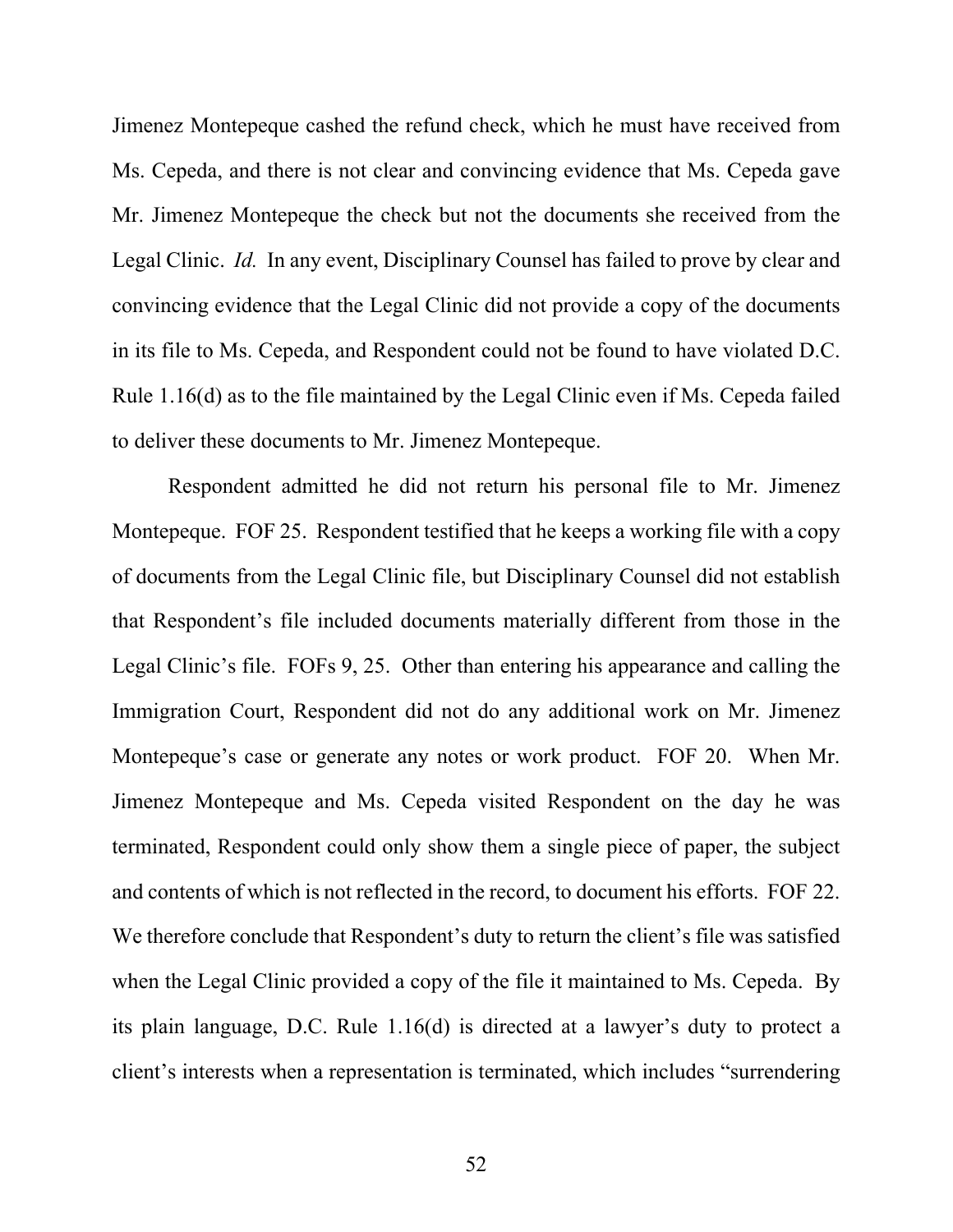papers and property to which the client is entitled." "The Rules of Professional Conduct . . . are rules of reason." D.C. Rules, Scope [1]. We see no reason to find a D.C. Rule 1.16(d) violation solely because Respondent did not provide his copy of the file that the Legal Clinic had already provided to Mr. Jimenez Montepeque.

Moreover, Mr. Jimenez Montepeque expressly refused Ms. Ortega's offer, made shortly before the November 1, 2016 hearing date, to forward copies of the documents in the Legal Clinic file to his new attorney. FOF 38. Thus, although Mr. Jimenez Montepeque denied receiving any documents from his file, we do not find his testimony credible on this issue. He either received the documents from Ms. Cepeda or could have obtained them from Ms. Ortega.

Disciplinary Counsel also alleges that Respondent failed to take reasonable steps to withdraw from the representation promptly and notify his client of the withdrawal. DC Br. at 19. Approximately three weeks elapsed between the July meeting at which Mr. Jimenez Montepeque terminated Respondent's services and the date on which respondent mailed a copy of the unfiled Motion to Withdraw to Mr. Jimenez Montepeque. FOFs 22, 26. Respondent waited another week to file the Motion to Withdraw because in his experience sometimes the client changes his mind. FOF 26. We do not find this conduct inconsistent with Respondent's duty to provide reasonable notice to his client of his intent to withdraw.

Although the unfiled Motion to Withdraw was served on Mr. Jimenez Montepeque at "19344 Wyandotte Street, Apt 27, Reseda, CA 91335," listing the wrong apartment, it was also sent to "8510 Columbus Ave, Apt 212, North Hills,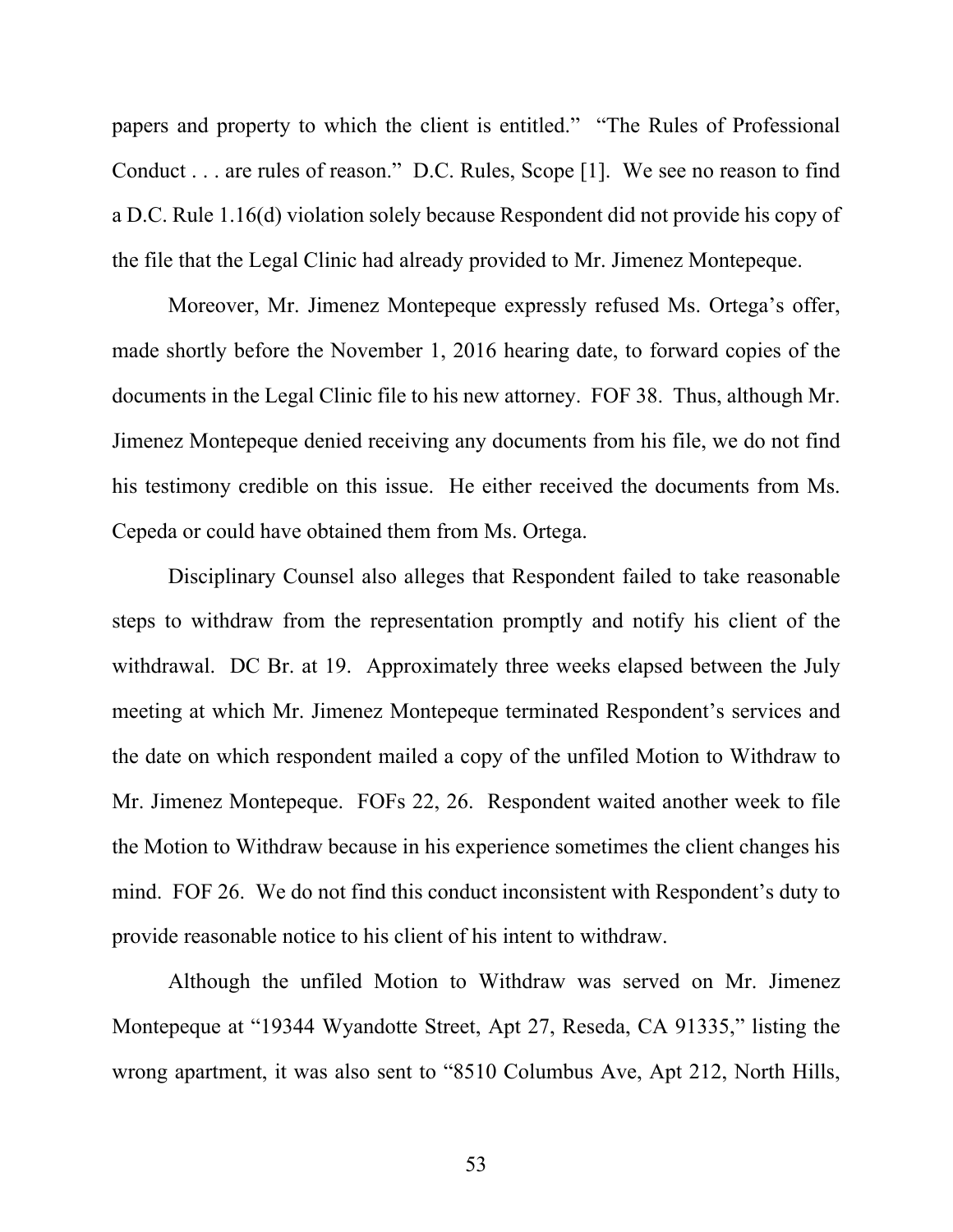CA 91343," listing the address from Mr. Jimenez Montepeque's driver's license at which his friend resided. FOF 27; DX 6 at 15. Because Mr. Jimenez Montepeque's friend still resided at the Columbus Avenue address in 2016 and would have given him notice of any mail he received, FOF 15, it is likely that Mr. Jimenez Montepeque's friend would have notified him of receipt of the unfiled Motion to Withdraw.

Disciplinary Counsel has not shown by clear and convincing evidence that the delay in filing the Motion to Withdraw violated Respondent's duty to protect his client's interests. Mr. Jimenez Montepeque was undoubtedly aware after the July 2016 meeting that he needed to obtain new counsel for his Immigration Court proceeding, given that he had terminated Respondent's services, ceased paying him, and demanded a refund. FOF 23. Although it is true that Respondent continued to receive court notices, including the notice of the November 1, 2016 hearing, that was because the Immigration Court did not rule on the Motion to Withdraw until the November 1, 2016 hearing. FOF 28. Even if Respondent had filed the Motion to Withdraw immediately after the end of July meeting, rather than on August 23, it is at best uncertain whether the Immigration Court would have granted the Motion before the November 1, 2016 hearing.

Also, even if the Immigration Court had granted the Motion to Withdraw at an earlier date, this would not have been helpful to Mr. Jimenez Montepeque. Because he failed to notify the Immigration Court of his various changes of address, the Immigration Court's records show him living at 8024 Zelzah Avenue, Reseda,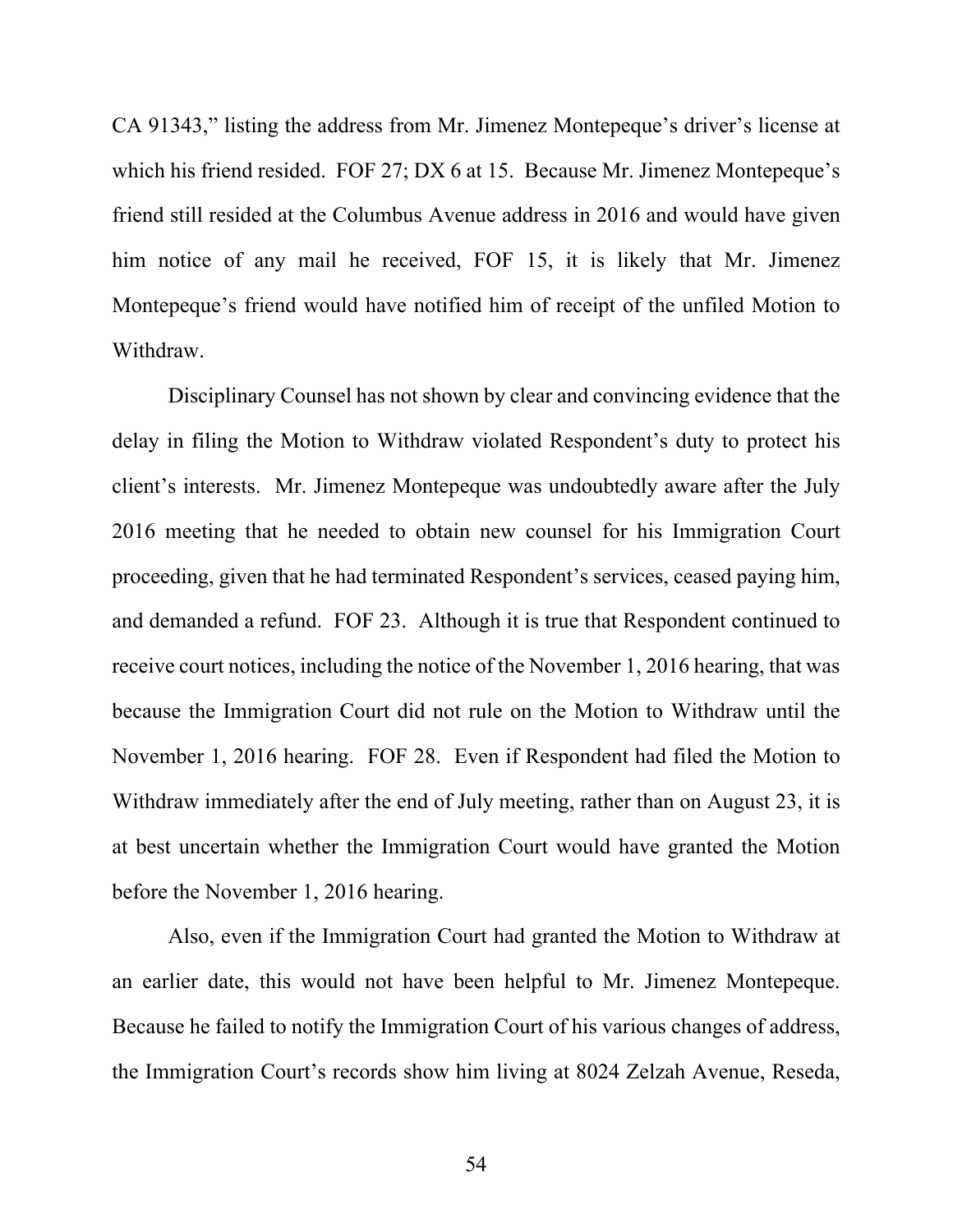California, 91335, until March 8, 2017, even though he actually left that address in or before 2013. FOF 3. As a result, if Respondent's Motion to Withdraw had been granted before the November 1, 2016 hearing, court documents would have been sent to the Zelzah Avenue address where Jimenez Montepeque had not lived for several years.

Respondent received the notice of the November 1, 2016 master calendar hearing on or about August 15, 2016, but he did not send Mr. Jimenez Montepeque the notice until September 20 despite its significance. FOF 32, 35. Respondent justified this delay because the hearing was several months away. FOF 35. As noted, "[m]aster calendar hearings are held for pleadings, scheduling, and other similar matters." Immigration Court Practice Manual, Chapter 4.15(a) (Aug. 2, 2018). Approximately six weeks remained between the date Respondent mailed the notice and the hearing date. *See* FOF 15, 35, 40. Disciplinary Counsel failed to prove that this did not provide Mr. Jimenez Montepeque and his new counsel adequate time to prepare for a procedural hearing. Therefore, although more prompt notice of the hearing date would have been preferable, we cannot say that Respondent's delay amounts to a failure to protect his client's interests.

Disciplinary Counsel alleges that Respondent "did nothing to verify that Mr. Jimenez Montepeque was aware of the merits hearing or to remind him when the hearing date drew closer, such as by calling him a few days before the hearing to ensure he would show up." DC Br. at 20. In fact, at Respondent's request, Ms. Ortega called and texted Mr. Jimenez Montepeque shortly before the Master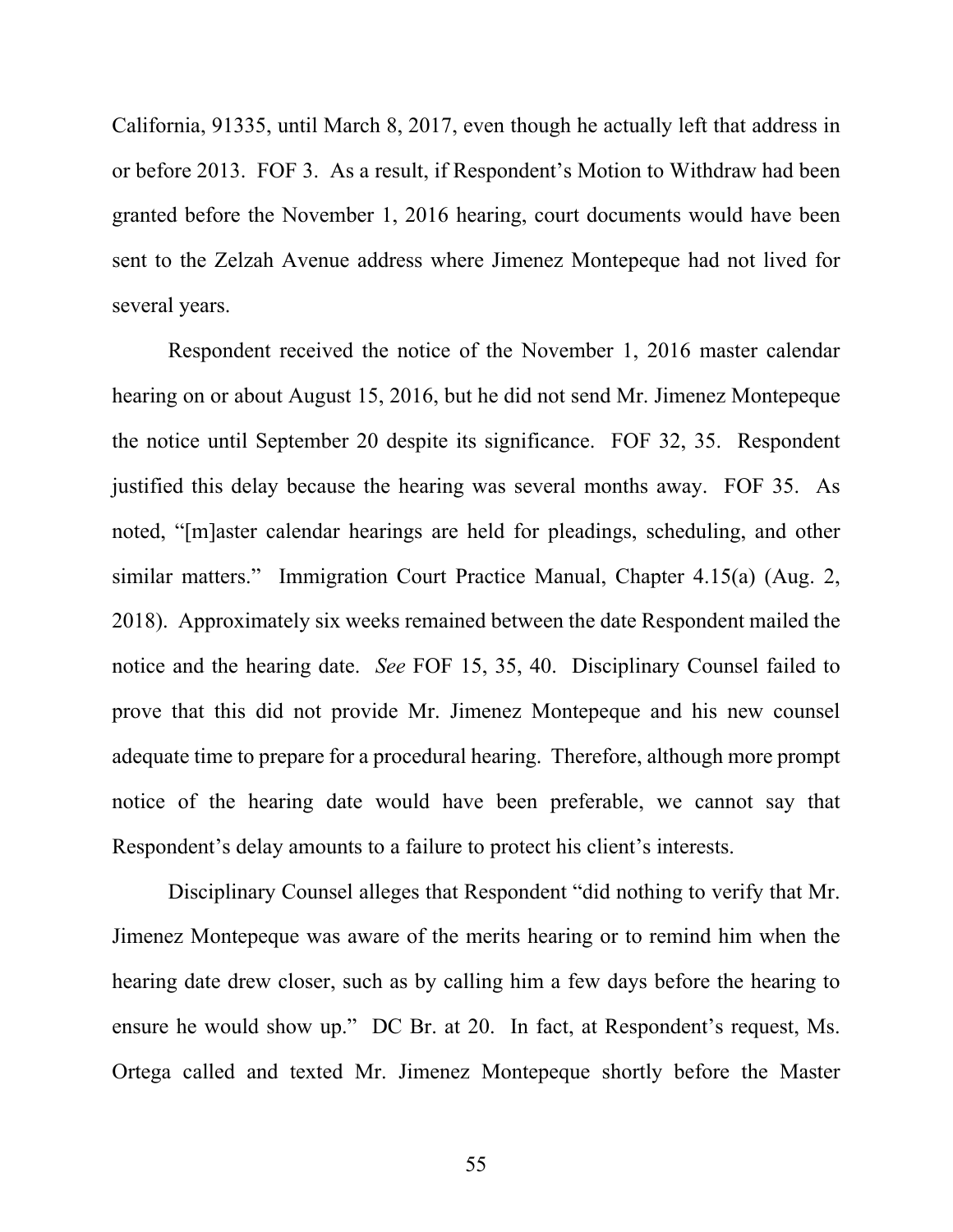Calendar hearing and he disregarded the information she provided. FOFs 37-38. To the extent Mr. Jimenez Montepeque no longer trusted information coming from Ms. Ortega or Respondent, as he so testified, the Hearing Committee does not find that Respondent owed a further duty to remind Mr. Jimenez Montepeque about the hearing, including because Mr. Jimenez Montepeque indicated he was being advised by new counsel whose contact information he declined to provide, and Mr. Jimenez Montepeque also could have contacted the Immigration Court himself to verify whether the hearing had been scheduled for November 1, 2016, as Ms. Ortega had told him. FOFs 37-38.

Disciplinary Counsel further charges that "while Respondent remained counsel of record for Mr. Jimenez Montepeque, he did nothing to ensure that Mr. Jimenez Montepeque was prepared for the merits hearing. . . . He also did not ask for a continuance so that Mr. Jimenez Montepeque could obtain new counsel." DC Br. at 20. Respondent replies that he "could not take any further action in the case once [Mr. Jimenez Montepeque] asked him to cease further activity." Resp. Br. at 23. We agree with Respondent that any substantive action in the case taken by Respondent after July 24, 2016, other than filing the Motion to Withdraw, could have been construed as a violation of EOIR Rules for failure to abide by the decisions and instructions of the client, subjecting Respondent to discipline under 8 C.F.R.  $§ 1003.102(p).$ 

Even if Respondent could have taken some action on behalf of Mr. Jimenez Montepeque, we conclude that the actions demanded by Disciplinary Counsel were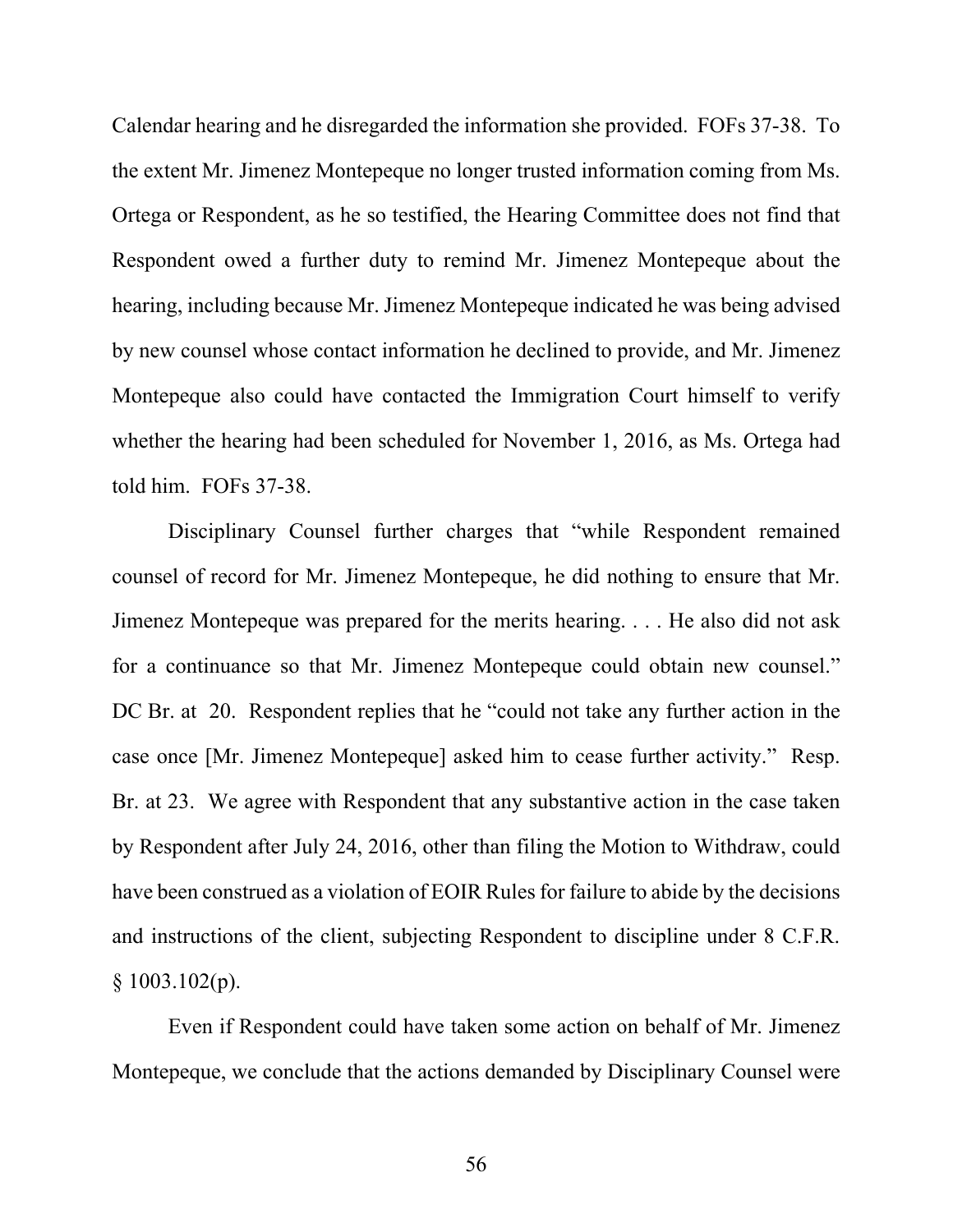not "reasonably practical," as required by D.C. Rule 1.16(d). Prior to the November 1, 2016 hearing, Mr. Jimenez Montepeque informed Ms. Ortega that he had retained new counsel and that he believed the Master Calendar hearing was scheduled for 2017. FOF 38. He had also made it clear that he no longer wanted to have anything further to do with Respondent or the Legal Clinic. FOFs 22-23, 38. Therefore, Mr. Jimenez Montepeque would almost certainly have rejected any attempt by Respondent to prepare him for the November 1, 2016 Master Calendar hearing or to seek a continuance on his behalf. Respondent also could not have sought a continuance from the Immigration Court on the grounds that Mr. Jimenez Montepeque needed more time to obtain new counsel, given that Mr. Jimenez Montepeque had informed Ms. Ortega that he already had new counsel. $8$ 

The Committee therefore finds that Disciplinary Counsel has not established by clear and convincing evidence that Respondent violated D.C. Rule 1.16(d).

# 5. DISHONESTY, DECEIT, OR MISREPRESENTATION (D.C. RULE 8.4(c))

Disciplinary Counsel charges Respondent with a violation of D.C. Rule 8.4(c). DX 2 at 7. Under that Rule, it is professional misconduct for a lawyer to "engage in conduct involving dishonesty, fraud, deceit, or misrepresentation."

<sup>8</sup> *See* 8 C.F.R. § 1003.102(c) (A practitioner is subject to discipline if he "[k]nowingly or with reckless disregard makes a false statement of material fact or law, or willfully misleads, misinforms, threatens, or deceives any person (including a party to a case or an officer or employee of the Department of Justice), concerning any material and relevant matter relating to a case, including knowingly or with reckless disregard offering false evidence.").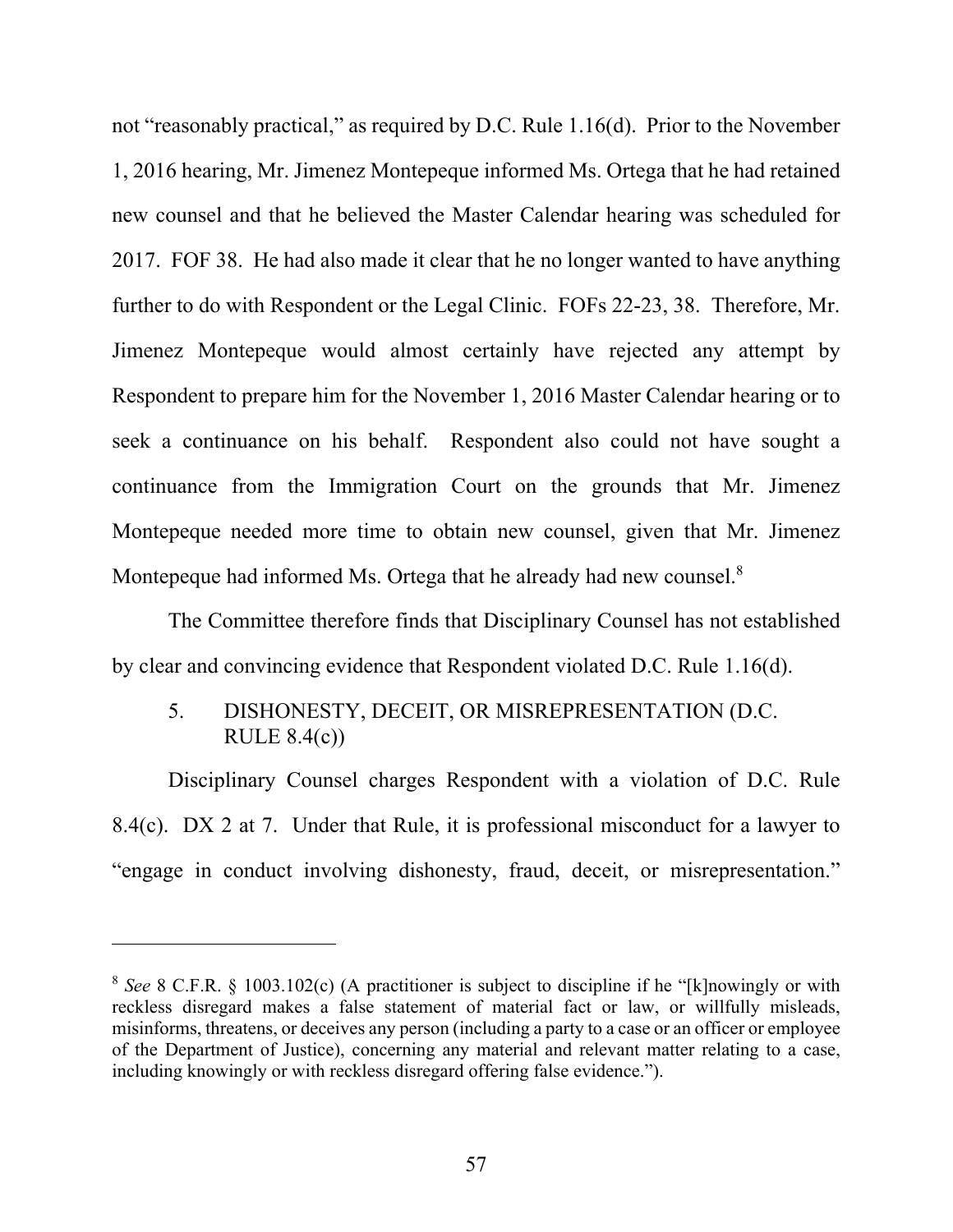Misrepresentations to Disciplinary Counsel made during an investigation constitute a violation of D.C. Rule 8.4(c). *In re Boykins*, 999 A.2d 166, 172, 174, 176 (D.C. 2010); *see In re Chapman*, 962 A.2d 922, 925 (D.C. 2009).

The D.C. Court of Appeals has held that each of these terms encompassed within Rule 8.4(c) "should be understood as separate categories, denoting differences in meaning or degree." *In re Shorter*, 570 A.2d 760, 767 (D.C. 1990) (per curiam). Each category requires proof of different elements. *See In re Romansky*, 825 A.2d 311, 315 (D.C. 2003).

Disciplinary Counsel's Specification alleged that Respondent engaged in conduct involving "dishonesty, deceit, or misrepresentation" during the investigation of the disciplinary complaint. DX 2 at 7. Specifically, he is charged with falsely stating that "he appeared at the November 1, 2016 [hearing] in immigration court, signed in with the clerk, and waited for the case to be called." *Id.* at 5. In its post-hearing brief, Disciplinary Counsel charged that Respondent made these "misrepresentations" in his response to the complaint filed by Mr. Jimenez Montepeque, and that he "made similar false statements in a declaration he filed with the Immigration Court." DC Br. at 22-23. Disciplinary Counsel again referred to Respondent's "misrepresentations" and "false statements" in its Reply. DC Reply Br. at 10-11.

We will therefore analyze the charges under the "misrepresentation" prong of Rule 8.4(c). Misrepresentation is a "statement . . . that a thing is in fact a particular way, when it is not so." *In re Shorter*, 570 A.2d at 767 n.12 (internal quotations and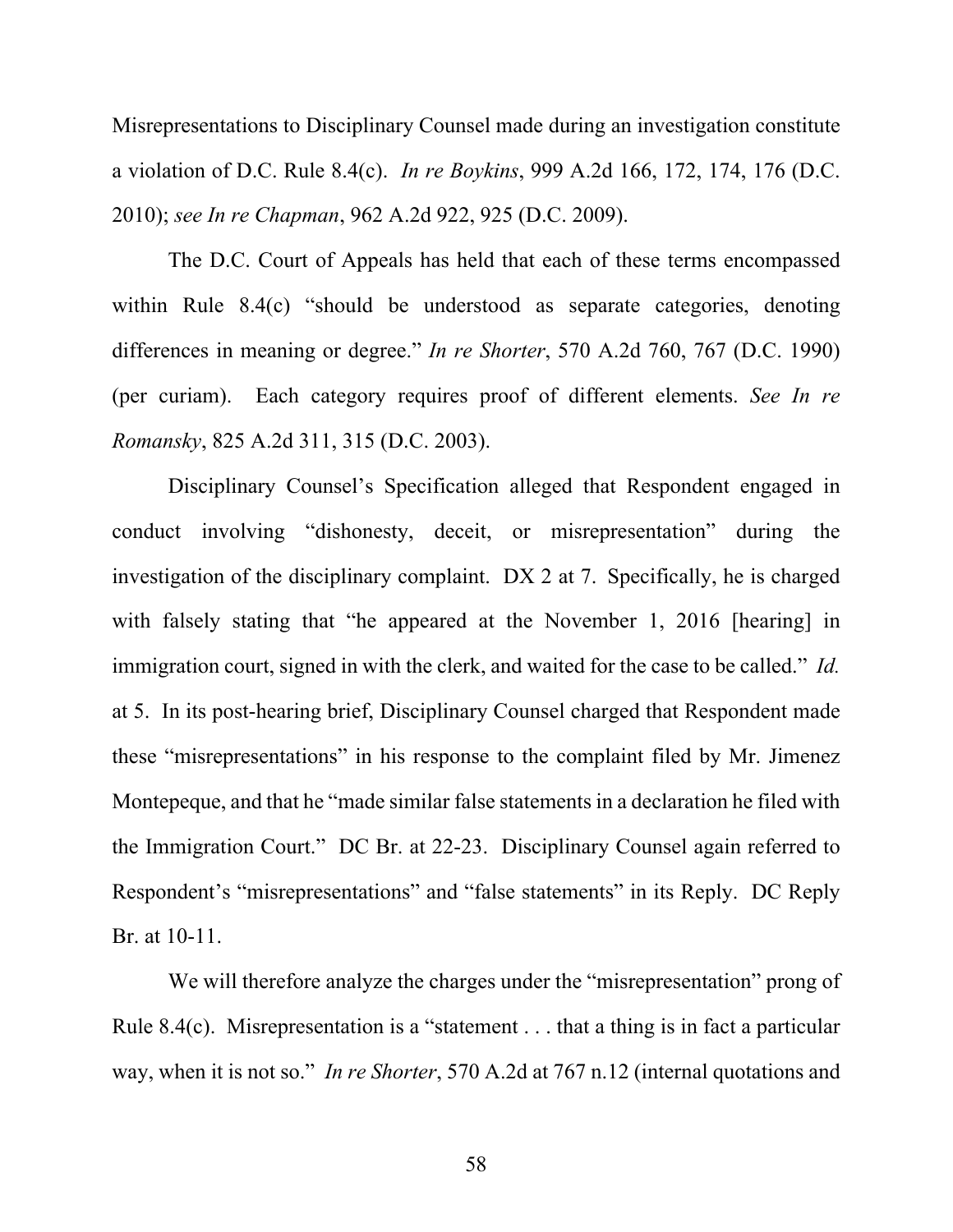citation omitted); *see also In re Schneider*, 553 A.2d 206, 209 n.8 (D.C. 1989) (misrepresentation is element of deceit). Misrepresentation requires active deception or a positive falsehood. *See In re Shorter*, 570 A.2d at 767. The failure to disclose a material fact also constitutes a misrepresentation. *See In re Outlaw*, 917 A.2d 684, 688 (D.C. 2007) (per curiam) ("Concealment or suppression of a material fact is as fraudulent as a positive direct misrepresentation." (internal quotations and citations omitted)); *In re Scanio*, 919 A.2d 1137, 1139-1144 (D.C. 2007) (respondent violated Rule 8.4(c) by failing to disclose that he was salaried employee when he made a claim for lost income to insurance company measured by lost hours multiplied by billing rate); *In re Reback*, 513 A.2d 226, 228-29 (D.C. 1986) (en banc) (finding deceit and misrepresentation where respondents neglected claim, failed to inform client of dismissal of case, forged client's signature onto second complaint, and had complaint falsely notarized).

Disciplinary Counsel need not establish that a respondent acted with "deliberateness" in making a misrepresentation in order to prove a violation of Rule 8.4(c). *In re Rosen*, 570 A.2d 728, 728-30 (D.C. 1989) (per curiam). Rather, proof that the respondent "acted in reckless disregard of the truth" is sufficient to establish a violation of Rule 8.4(c) based on a misrepresentation. *Id.*

The evidence before the Committee clearly and convincingly shows that Respondent did not attend the November 1, 2016 hearing. FOFs 57, 59. At the Committee hearing, Respondent accepted that the immigration hearing transcript shows that he was not present. *Id*. The more difficult question, however, is whether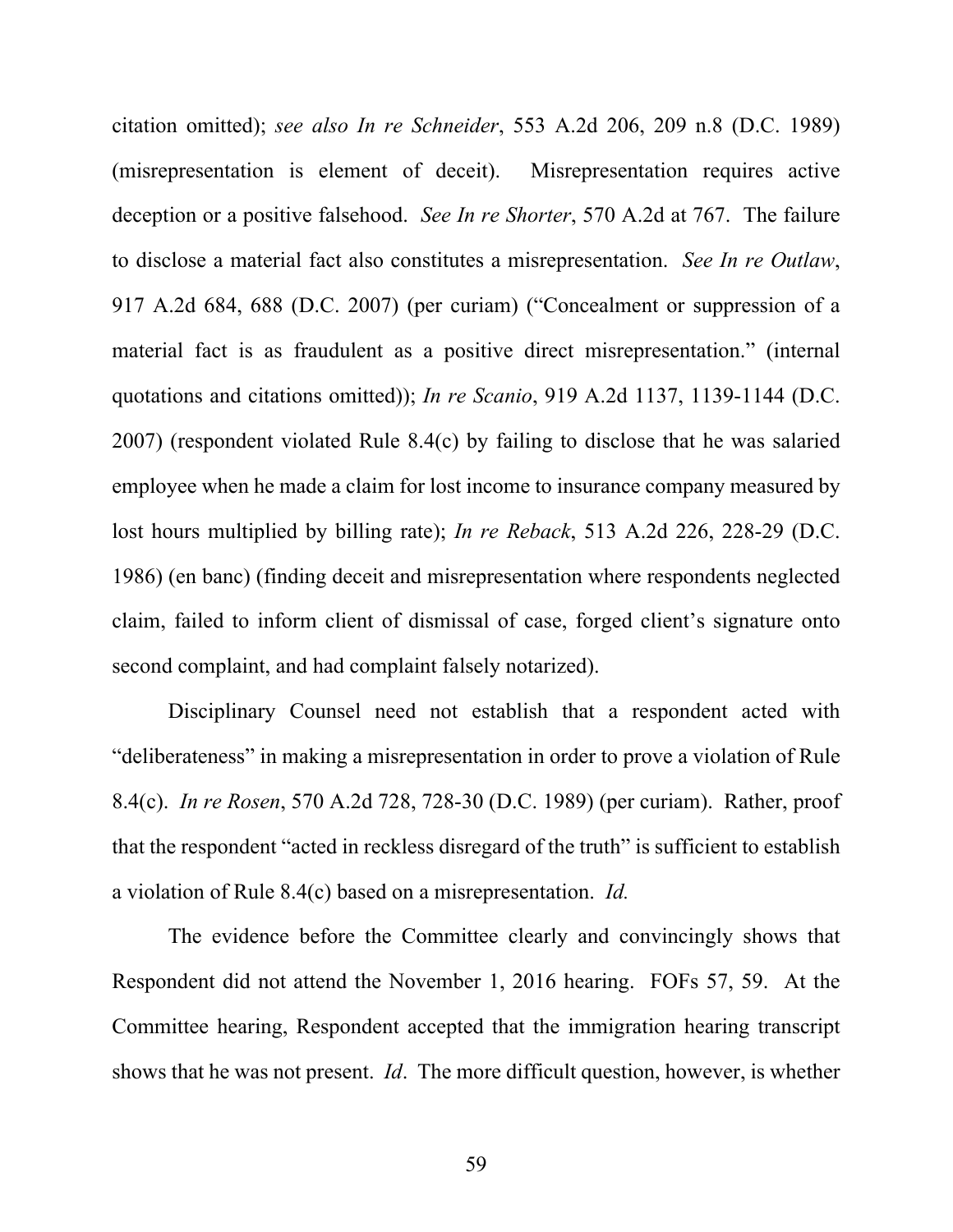Respondent's statements to Disciplinary Counsel and the Immigration Court were made deliberately or with reckless disregard of the truth, or whether his misrepresentations were negligent, as Respondent claims. *See* FOF 59.

Having reviewed the documentary evidence and considered the testimony of Respondent at the Committee hearing, we conclude that his actions were the product of negligence rather than of deliberate or reckless disregard of the truth. *See* FOFs 54-59. Although Respondent did initially claim that he attended the November 1, 2016 hearing, he took appropriate steps to verify his recollection by requesting a copy of the hearing transcript from Disciplinary Counsel and asking the Immigration Court for permission to review its file. FOF 56. Respondent found nothing in the Immigration Court file to contradict his recollection, but when Respondent reviewed the hearing transcript he recognized that he had not in fact been present. FOF 57. He so testified before the Hearing Committee. FOF 59.

Disciplinary Counsel argues that the level of detail Respondent provided in his response to the complaint and in the April 4, 2017 Declaration he filed with the Immigration Court shows that his misstatements were more than merely negligent. DC Br. at 22-23; FOF 52; DX 6 at 3; DX 15 at 6. Such highly detailed information may support a finding that Respondent's misstatements were deliberate rather than accidental. *See In re Bradley*, 70 A.3d 1189, 1194 (D.C. 2013) (per curiam). Respondent explained, however, that he may have confused another case he had around the same time that also had a motion to withdraw, and that he relied upon entries in his 2016 calendar for the details he provided to the Immigration Court and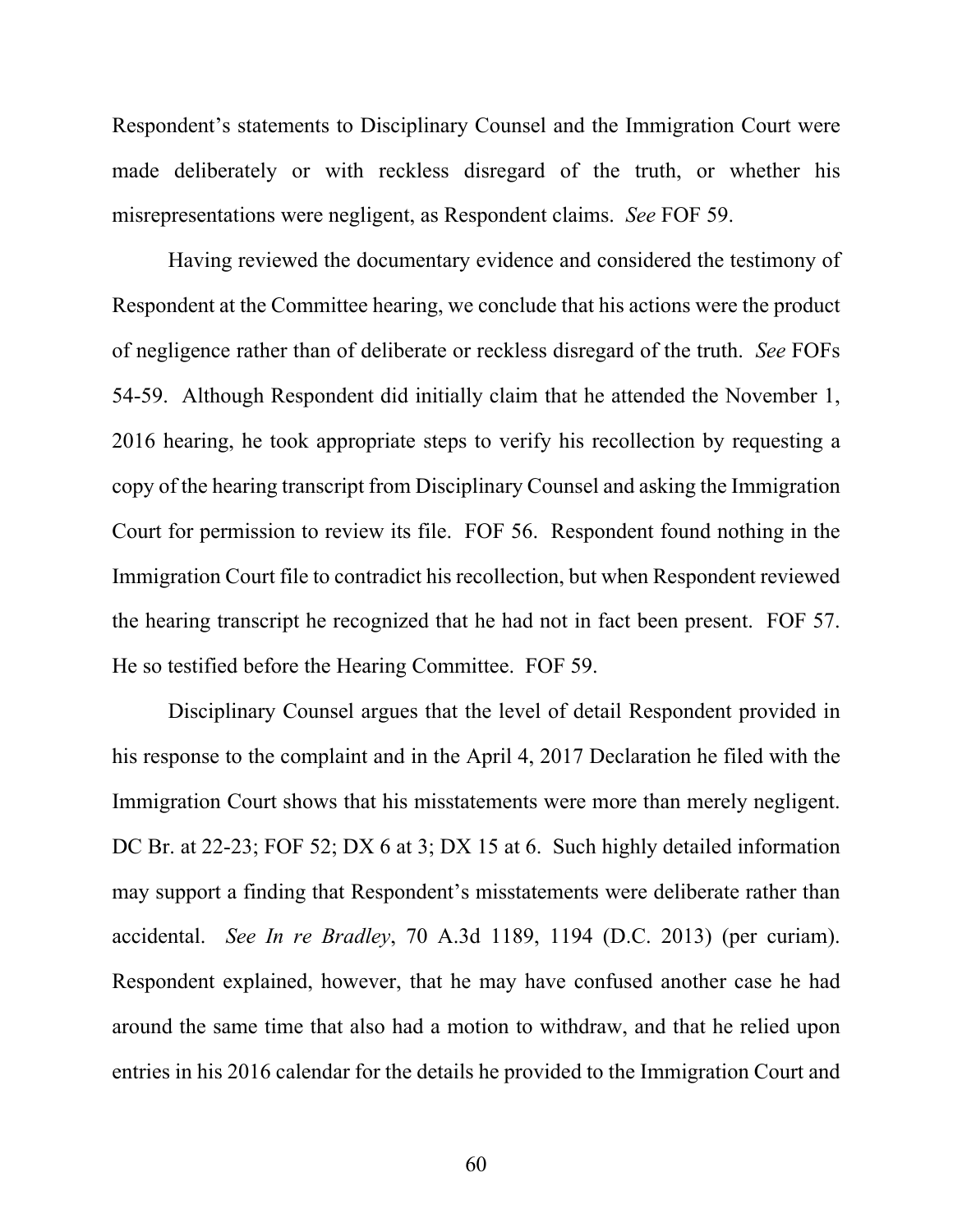subsequently to Disciplinary Counsel. FOF  $59.9$  Moreover, the fact remains that while Respondent did initially provide incorrect information to the Immigration Court and Disciplinary Counsel, he did not stop there but attempted to verify that the information he provided was correct, and subsequently acknowledged his error. This is consistent with his claim that the erroneous details he provided to the Immigration Court and Disciplinary Counsel were the result of mistake or confusion rather than reckless or intentional misconduct.

Disciplinary Counsel also emphasizes that, in his answer to the charges, Respondent did not unequivocally correct his prior incorrect statements, instead referring to his "alleged non-appearance" at the hearing. DC Br. at 23; DX 4 at 3. The most we can conclude from this statement is that, when he answered the charges, Respondent had not unequivocally accepted the evidence from the hearing transcript that he did not attend the November 1, 2016 hearing. At the hearing, however, Respondent repeatedly accepted the hearing transcript as correct. *E.g.*, Tr. 319, 322, 326-27, 331-32, 335-36. Viewed in the context of Respondent's overall conduct, his reference to his "alleged non-appearance" prior to the hearing does not convince us that he acted recklessly or intentionally in providing false information to the Immigration Court and Disciplinary Counsel.

<sup>&</sup>lt;sup>9</sup> In *In re Bradley*, on the other hand, the respondent was unable to point to any related activities that she might have confused with the matter about which she made detailed misstatements of fact. *See* 70 A.3d at 1194.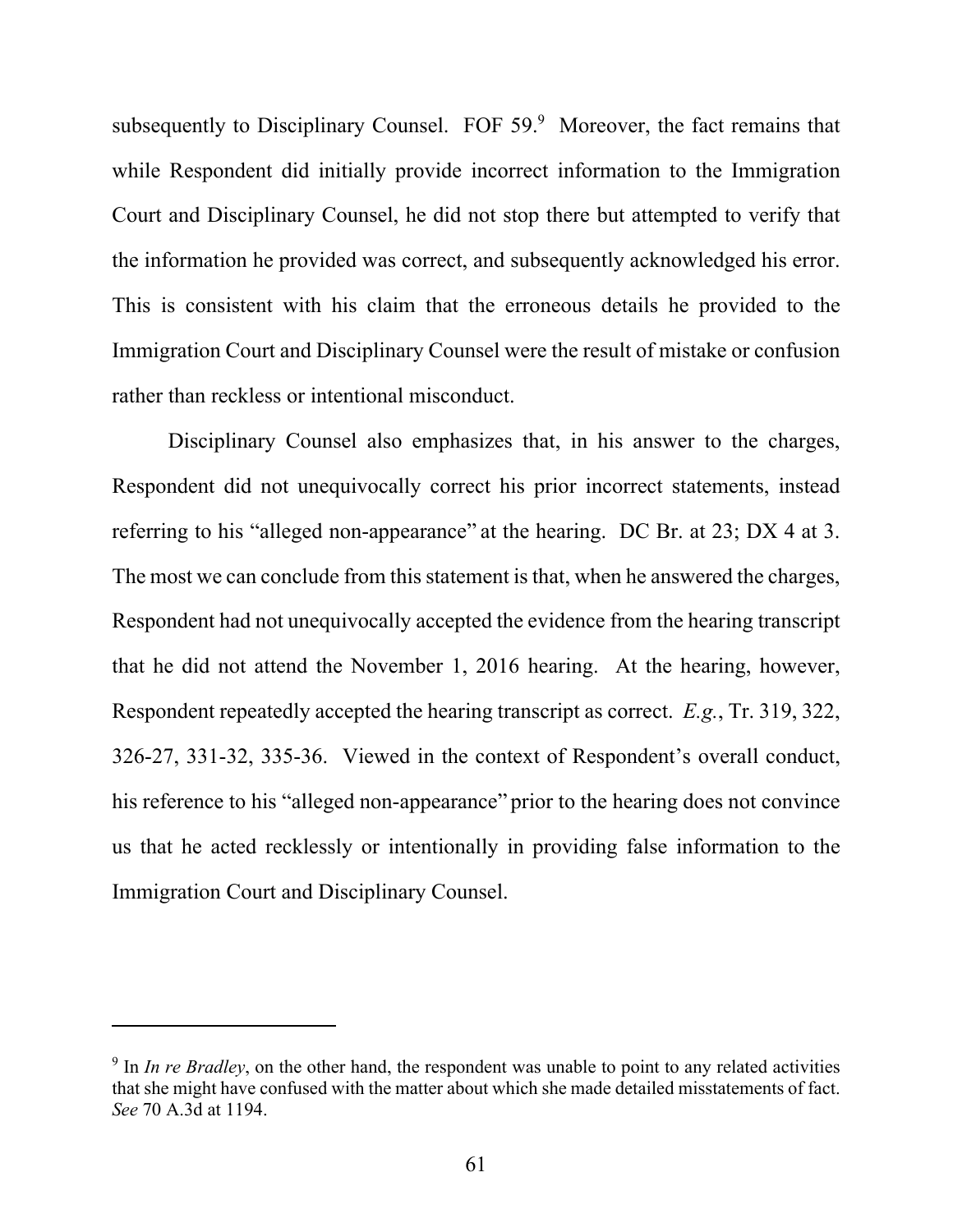Finally, Disciplinary Counsel cites Respondent's testimony that, even though he stated he would rely on the hearing transcript, in his own mind he still believed he attended the hearing. DC Br. at 23; Tr. 335-36, 482 (Respondent) ("I still think that, yes, what I wrote was correct."). Viewed in the context of all his testimony, including his multiple statements that he does not dispute the transcript, Respondent was not suggesting that the Hearing Committee should ignore the transcript and find that he attended the November 1, 2016 hearing. Rather, Respondent was merely stating his own recollection that he was present, while at the same time accepting the transcript as correct. We could only find Respondent's testimony to be dishonest if we were to find clear and convincing evidence that he misrepresented his own recollection, a finding not supported by the record. *See In re Klayman*, 228 A.3d 713, 719 (D.C. 2020) (per curiam) ("We agree with the Board that there was not proof by clear and convincing evidence that Mr. Klayman testified dishonestly as to his belief and recollection.").

In sum, we do not find clear and convincing evidence that Respondent recklessly or intentionally provided false information to Disciplinary Counsel or the Immigration Court. Thus, Disciplinary Counsel did not prove a violation of D.C. Rule 8.4(c).

#### IV. RECOMMENDED SANCTION

Disciplinary Counsel has asked the Hearing Committee to recommend suspension of Respondent's license for six months with a fitness requirement.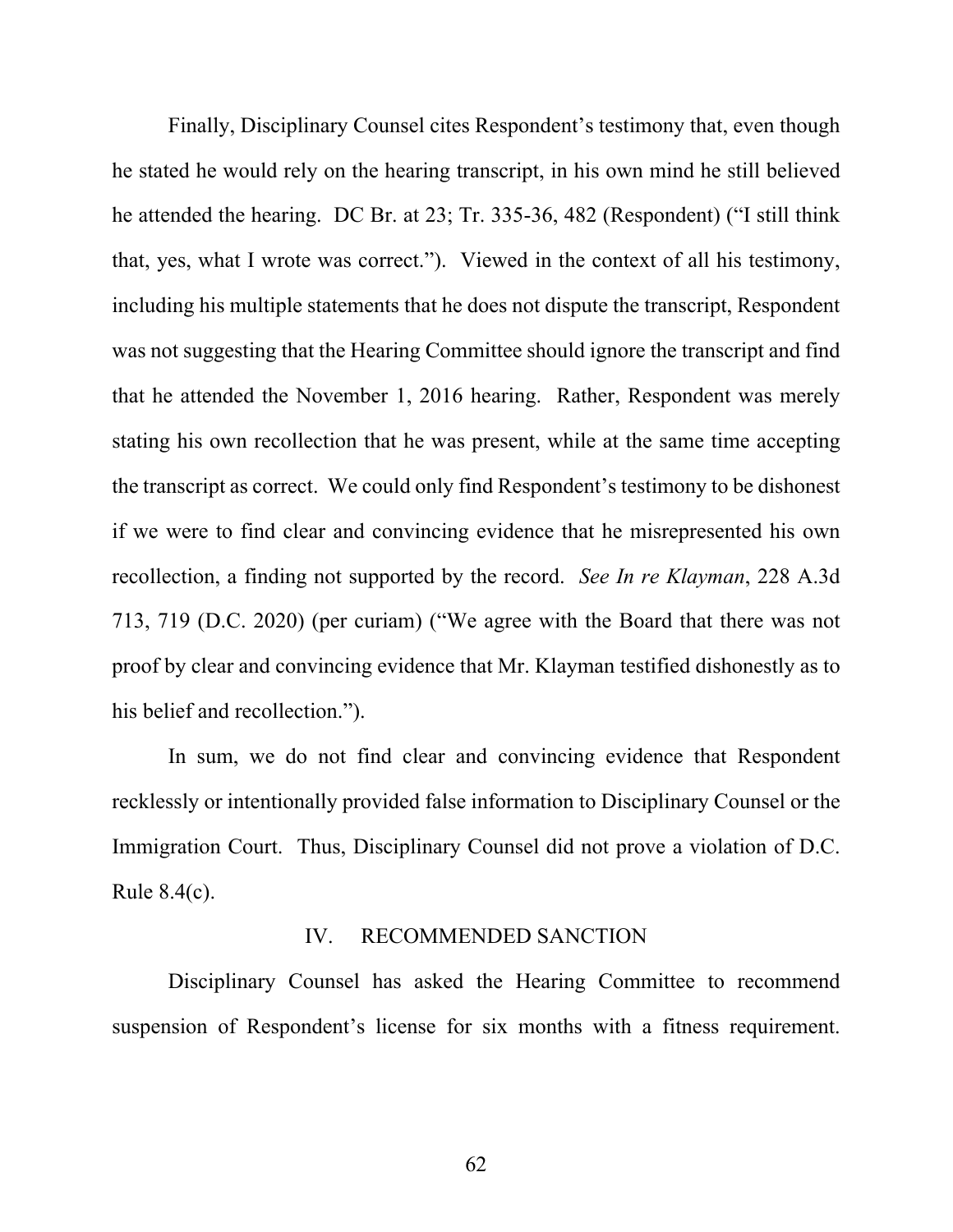Respondent has not addressed the question of the appropriate sanction. For the reasons described below, we recommend the sanction of public censure.

#### A. Standard of Review

The sanction imposed in an attorney disciplinary matter is one that is necessary to protect the public and the courts, maintain the integrity of the legal profession, and deter the respondent and other attorneys from engaging in similar misconduct. *See, e.g.*, *In re Hutchinson*, 534 A.2d 919, 924 (D.C. 1987) (en banc); *In re Martin*, 67 A.3d 1032, 1053 (D.C. 2013); *In re Cater*, 887 A.2d 1, 17 (D.C. 2005). "In all cases, [the] purpose in imposing discipline is to serve the public and professional interests . . . rather than to visit punishment upon an attorney." *In re Reback*, 513 A.2d at 231 (citations omitted); *see also In re Goffe*, 641 A.2d 458, 464 (D.C. 1994) (per curiam).

The sanction also must not "foster a tendency toward inconsistent dispositions for comparable conduct or ... otherwise be unwarranted." D.C. Bar R. XI,  $\S$  9(h)(1); *see, e*.*g.*, *In re Hutchinson*, 534 A.2d at 923-24; *In re Berryman*, 764 A.2d 760, 766 (D.C. 2000). In determining the appropriate sanction, the Court of Appeals considers a number of factors, including: (1) the seriousness of the conduct at issue; (2) the prejudice, if any, to the client which resulted from the conduct; (3) whether the conduct involved dishonesty; (4) the presence or absence of violations of other provisions of the disciplinary rules; (5) whether the attorney has a previous disciplinary history; (6) whether the attorney has acknowledged his wrongful conduct; and (7) circumstances in mitigation or aggravation. *See, e.g.*, *In re Martin*,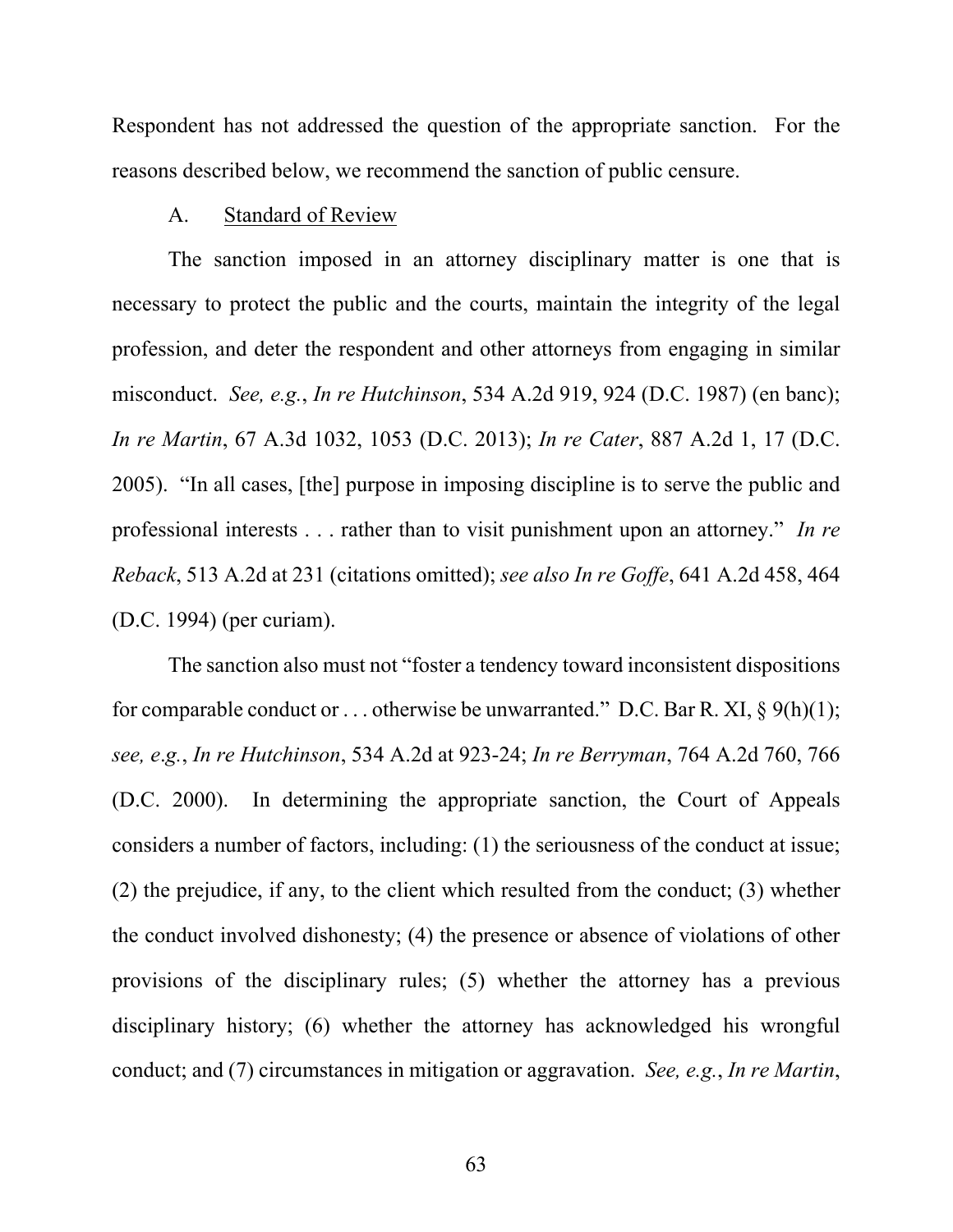67 A.3d at 1053 (citing *In re Elgin*, 918 A.2d 362, 376 (D.C. 2007)). The Court also considers "'the moral fitness of the attorney' and 'the need to protect the public, the courts, and the legal profession . . . .'" *In re Rodriguez-Quesada*, 122 A.3d 913, 921 (D.C. 2015) (per curiam) (quoting *In re Howes*, 52 A.3d 1, 15 (D.C. 2012)).

- B. Application of the Sanction Factors
- 1. SERIOUSNESS OF THE MISCONDUCT

Respondent's misconduct was serious. Respondent disclosed detrimental or embarrassing information about Mr. Jimenez Montepeque in the Motion to Withdraw and the attached Declaration he filed with the Immigration Court. FOFs 29-30. In addition, Respondent's failure to provide a retainer agreement meant that his client lacked a written document explaining "the basis or rate of the fee, the scope of the lawyer's representation, and the expenses for which the client will be responsible." D.C. Rule 1.5(b). Respondent failed to provide the required document even after his client specifically asked him for one. FOF 10.

# 2. PREJUDICE TO THE CLIENT

Although Respondent's violation of D.C. Rule 1.6(a) was serious, the evidence fails to show that it resulted in any significant prejudice to Mr. Jimenez Montepeque. As to the lack of a retainer agreement, it necessarily caused some degree of prejudice to Mr. Jimenez Montepeque, who does not speak English and has only limited familiarity with the American legal system. For example, a written retainer agreement would have clarified that Mr. Jimenez Montepeque would have to pay an additional one thousand dollars if he wanted Respondent to help him obtain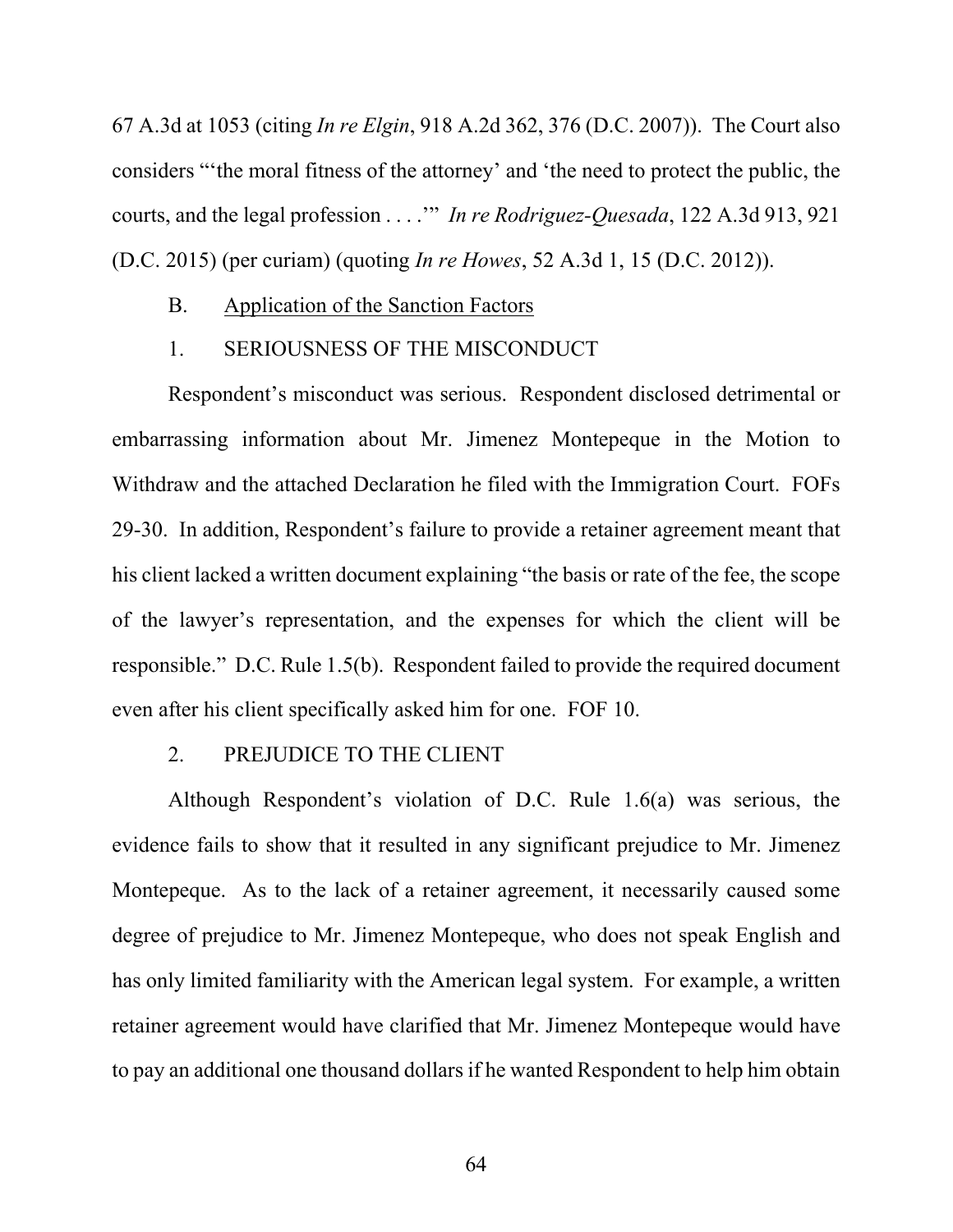a work permit, a requirement that Mr. Jimenez Montepeque only became aware of after he had retained the Legal Clinic. FOF 21. A written retainer agreement also should have explained to Mr. Jimenez Montepeque that he would be represented by outside or associated counsel (Respondent). Nevertheless, although Mr. Jimenez Montepeque's payment obligations were not put in writing, Ms. Ortega explained the payment schedule to him, and his conduct shows that he understood the payments he was required to make to the Legal Clinic for representation in the Immigration Court proceeding. *See* FOFs 6, 8, 16, 18. Although Mr. Jimenez Montepeque eventually decided to terminate the representation, this was not because of a misunderstanding about the terms of the oral agreement for legal services, but rather because Mr. Jimenez Montepeque believed Respondent was not diligently performing his obligations. *See* FOF 23.

#### 3. DISHONESTY

The Committee has concluded that Respondent's statements to Disciplinary Counsel and the Immigration Court concerning his attendance at the Immigration Court hearing did not violate D.C. Rule 8.4(c). *See supra* Section III.C.5. False testimony before the Hearing Committee, however, also may be relevant in determining the appropriate sanction for Respondent's violations of other disciplinary rules. *In re Bradley*, 70 A.3d at 1195.

Disciplinary Counsel alleges several instances of such false testimony. Disciplinary Counsel claims that "Respondent falsely testified that Mr. Jimenez Montepeque was not his client." DC Br. at 26. Disciplinary Counsel bases this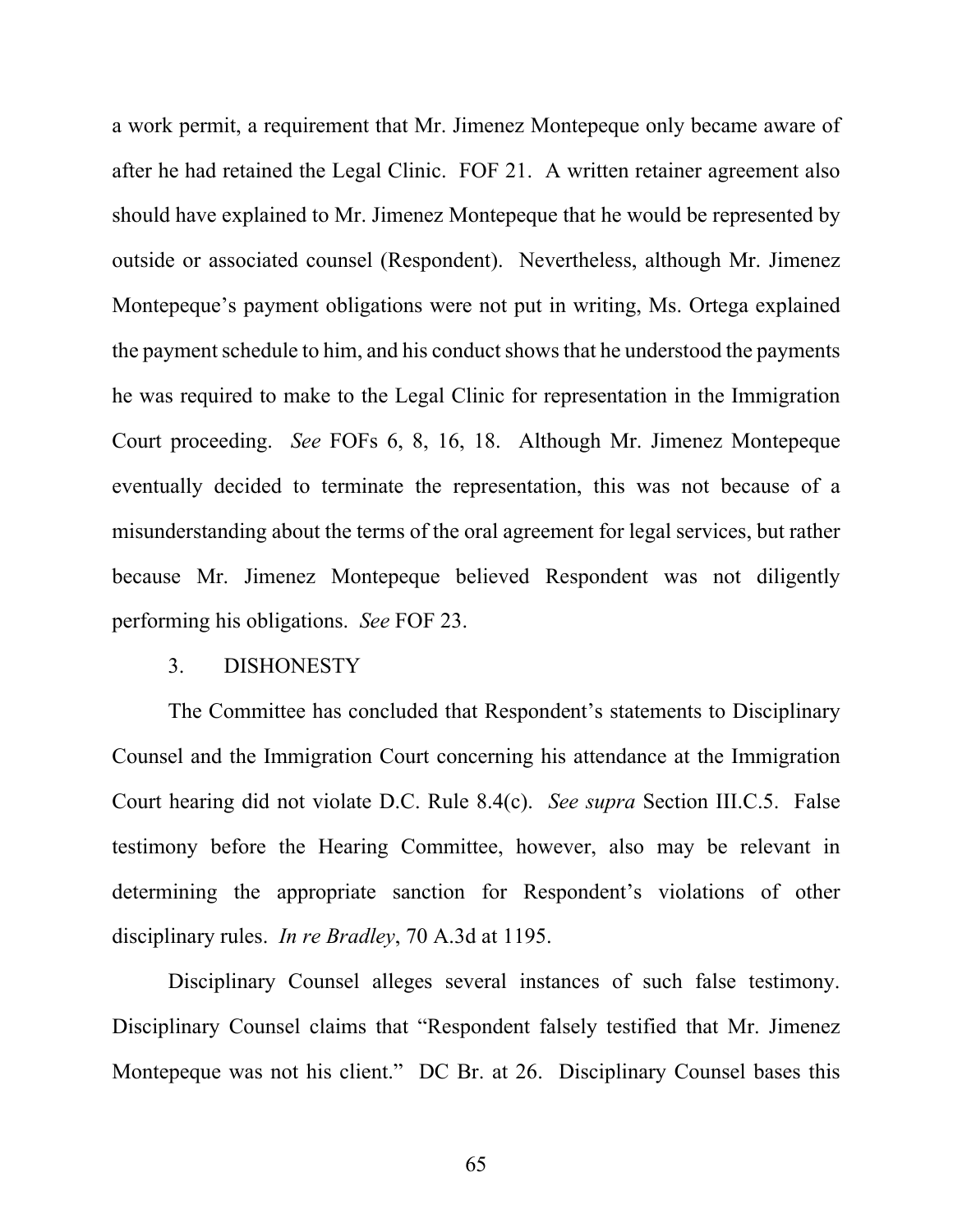claim on Respondent's testimony that "Legal Clinic is the attorney. I am the contractor, working on the case." *Id.* (citing Tr. 237-42 (Respondent)). We regard this statement as a legal argument based on Respondent's interpretation of the evidence rather than dishonest testimony. Respondent's argument was a vigorous, although erroneous, attempt to defend his law license, not false testimony. *See In re Yelverton*, 105 A.3d 413, 430 (D.C. 2014) ("We recognize that an attorney has a right to defend himself and we expect that most lawyers will do so vigorously, to protect their reputation and license to practice law.").

Disciplinary Counsel also alleges that "Respondent testified inconsistently" when asked whether he took any notes during his meetings with Mr. Jimenez Montepeque. DC Br. at 26. Respondent testified that as a general matter he takes notes when he meets with a client or reviews a client's documents, but in Mr. Jimenez Montepeque's case he either took no notes or very few notes because the client provided no documents for him to review. FOF 20. We do not find any significant inconsistency in this testimony, much less evidence that Respondent provided false testimony.

Disciplinary Counsel further alleges that Respondent falsely testified that he played no role in determining the fee the Legal Clinic charged Mr. Jimenez Montepeque. DC Br. at 25. In fact, although Mr. Jimenez Montepeque and Respondent did not directly agree to the fee, Respondent's own witnesses, Ms. Ortega and Mr. Bibiyan, testified that he determined the amount of the fee. FOF 7. Disciplinary Counsel also maintains that Respondent testified falsely when he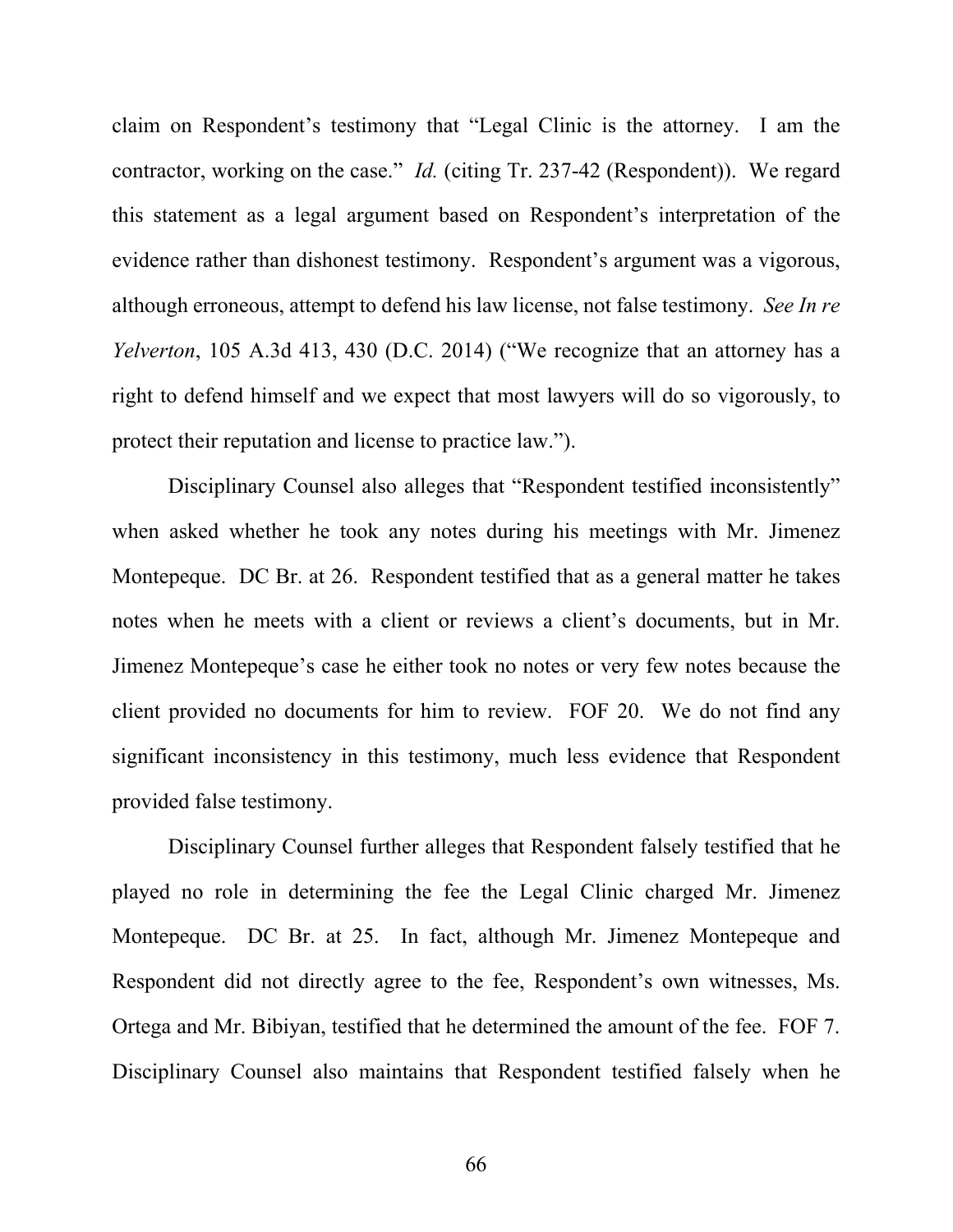claimed that he played no role in negotiating the refund to Mr. Jimenez Montepeque. DC Br. at 27. Here also, Respondent's own witness, Mr. Bibiyan, testified that Respondent negotiated the amount of the refund. FOF 24. We cannot ascribe the conflicts in the testimony on these issues to mere differences of recollection. Rather, Respondent deliberately refused to acknowledge his role in determining the fee and the refund to support his erroneous claim that he merely "worked the file" for the Legal Clinic and had no attorney/client relationship with Mr. Jimenez Montepeque. *See* FOF 2. Thus, on these two specific issues, we agree with Disciplinary Counsel that Respondent intentionally testified falsely.

#### 4. VIOLATIONS OF OTHER DISCIPLINARY RULES

The Committee is not aware of any other violations of disciplinary rules by Respondent other than those identified in this Report.

#### 5. PREVIOUS DISCIPLINARY HISTORY

Respondent has no previous disciplinary history.

### 6. ACKNOWLEDGEMENT OF WRONGFUL CONDUCT

Respondent has not acknowledged either of the disciplinary rule violations identified in this report. He has continued to maintain that the Legal Clinic provided Mr. Jimenez Montepeque with a retainer agreement, although neither he nor the Legal Clinic has been able to provide the Hearing Committee with a copy of such a document. Resp. Br. at 24-25. And, regarding his disclosure of confidential information of his client, Respondent continues to maintain that his actions were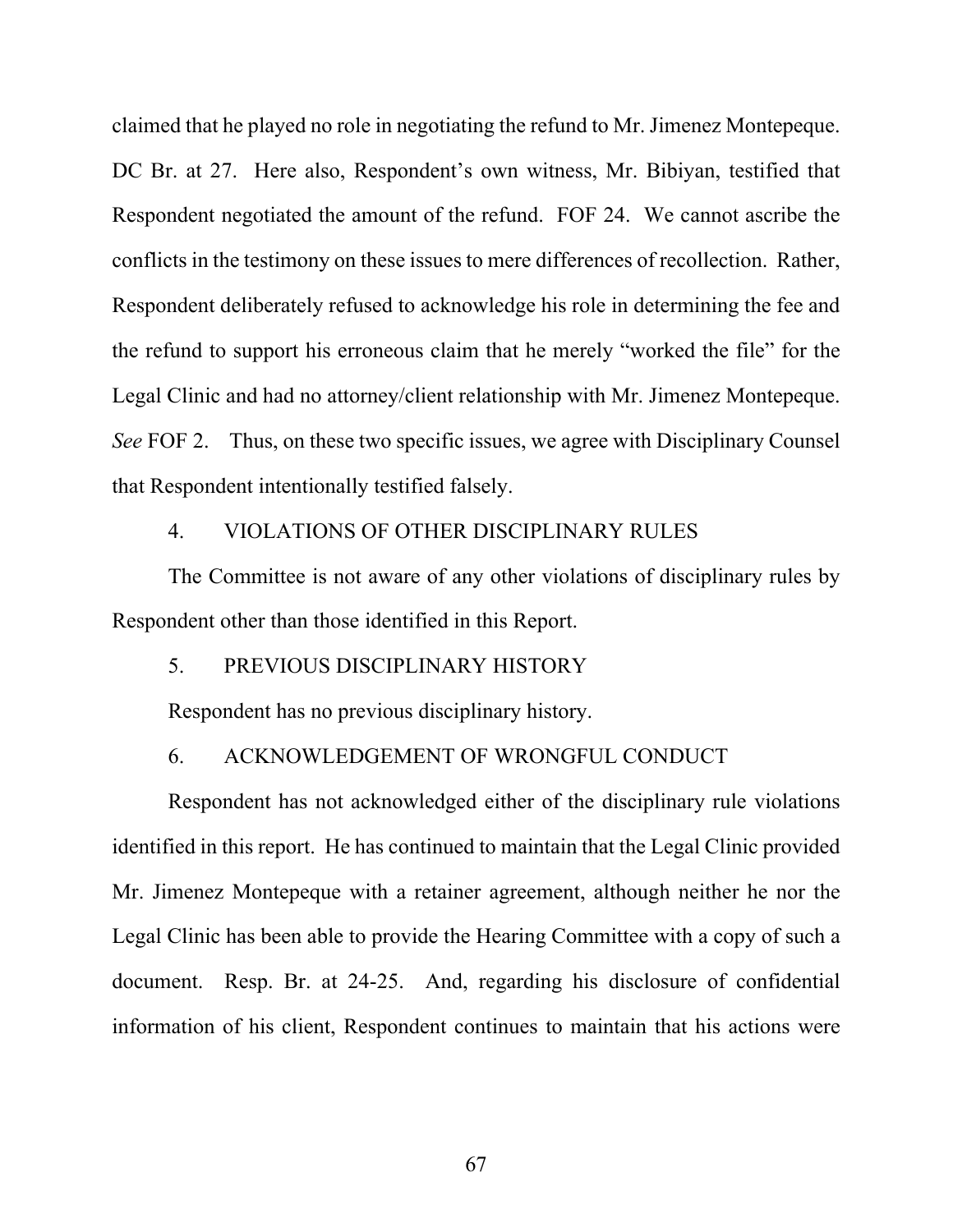consistent with comment [25] to D.C. Rule 1.6 and D.C. Rule 1.6(e)(3). Resp. Br. at 36.

## 7. OTHER CIRCUMSTANCES IN AGGRAVATION AND MITIGATION

 Respondent has not identified any circumstances in mitigation of his violations. We have considered in Section IV.B.3 above the aggravating factors alleged by Disciplinary Counsel (intentionally false testimony) that pertain to the two violations of the Disciplinary Rules the Committee has identified. DC Br. at 24-29.

## C. Sanctions Imposed for Comparable Misconduct

The D.C. Court of Appeals has previously approved an informal admonition where a respondent failed to provide a retainer agreement. *In re Szymkowicz*, 124 A.3d 1078, 1088 (2015) (per curiam); *In re Williams*, 693 A.2d 327, 327 (D.C. 1997). Sanctions for a single violation of Rule 1.6 have included informal admonition and public censure. *See, e.g.*, *In re Ponds*, 876 A.2d 636, 636-37 (D.C. 2005) (per curiam) (public censure for disclosure of confidential information in a motion to withdraw); *In re Gonzalez*, 773 A.2d at 1030-32 (informal admonition for disclosure of client secrets in motion to withdraw).In *In re Koeck*, 178 A.3d 463 (D.C. 2018) (per curiam), the Court of Appeals ordered a sixty-day suspension with a fitness requirement, where an attorney improperly disclosed former employer's confidences and secrets to a newspaper reporter and disclosed separate confidences to various governmental agencies. That case, however, involved four separate violations of D.C. Rule 1.6(a), as the respondent made improper disclosures of her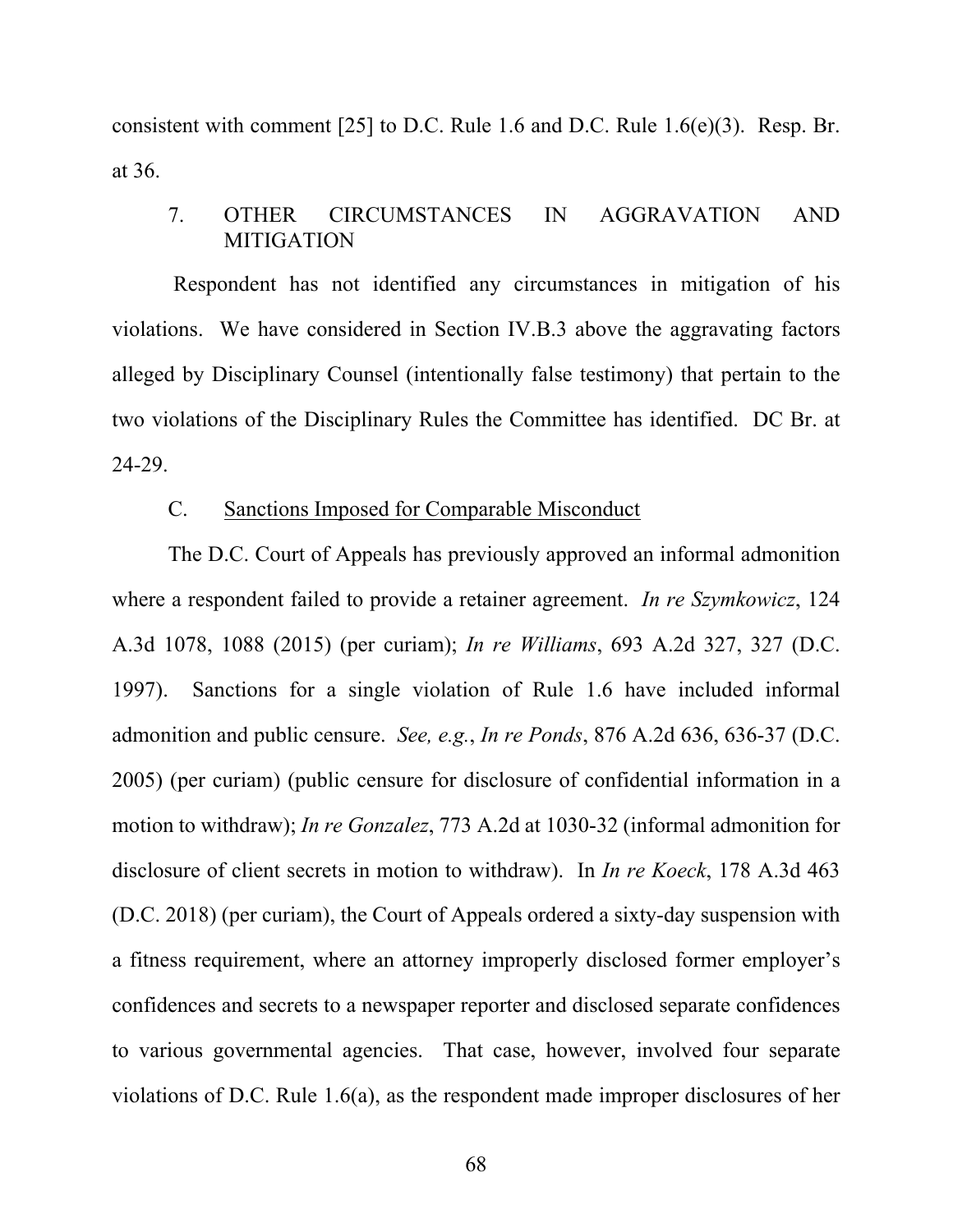client's confidences and secrets to the U.S. Attorney's Office for the Northern District of Illinois, to the press, to Brazilian authorities, and to the Securities and Exchange Commission. *See In re Koeck*, 178 A.3d at 463-64. The disclosures made by Respondent in this case were far less extensive and potentially damaging.

#### D. Hearing Committee Sanction Recommendation

If this case involved only a single violation of either D.C. Rule 1.6 or Rule 1.5(b), and did not involve false testimony, the Committee would recommend an informal admonition. Respondent has no prior disciplinary history and his violations of the Disciplinary Rules did not cause significant prejudice to Mr. Jimenez Montepeque. Because this case involves a violation of both Rules, however, it is appropriate for the sanction to be more severe than it would be for any single violation. In addition, we must consider the aggravating factor of Respondent's dishonesty before the Hearing Committee regarding his role in negotiating the fee and the refund. Weighing all these factors, the Committee concludes that the appropriate sanction for Respondent's misconduct is public censure.<sup>10</sup>

We do not base this decision on the fact that Respondent has not acknowledged either of his disciplinary rule violations. As explained above, Respondent has the right to defend himself vigorously to protect his reputation and

 $10$  We recognize that Respondent's false testimony is a significant aggravating factor in the sanction analysis. *See In re Cleaver-Bascombe*, 892 A.2d 396, 411-13 (D.C. 2006). However, our finding that Respondent gave intentionally false testimony does not dictate that we recommend that he be suspended. *See In re Wilson*, 241 A.3d 309, 313 (D.C. 2020) (rejecting the respondent's argument that the Board had adopted a categorical rule requiring the suspension of any respondent who testified falsely at a disciplinary hearing).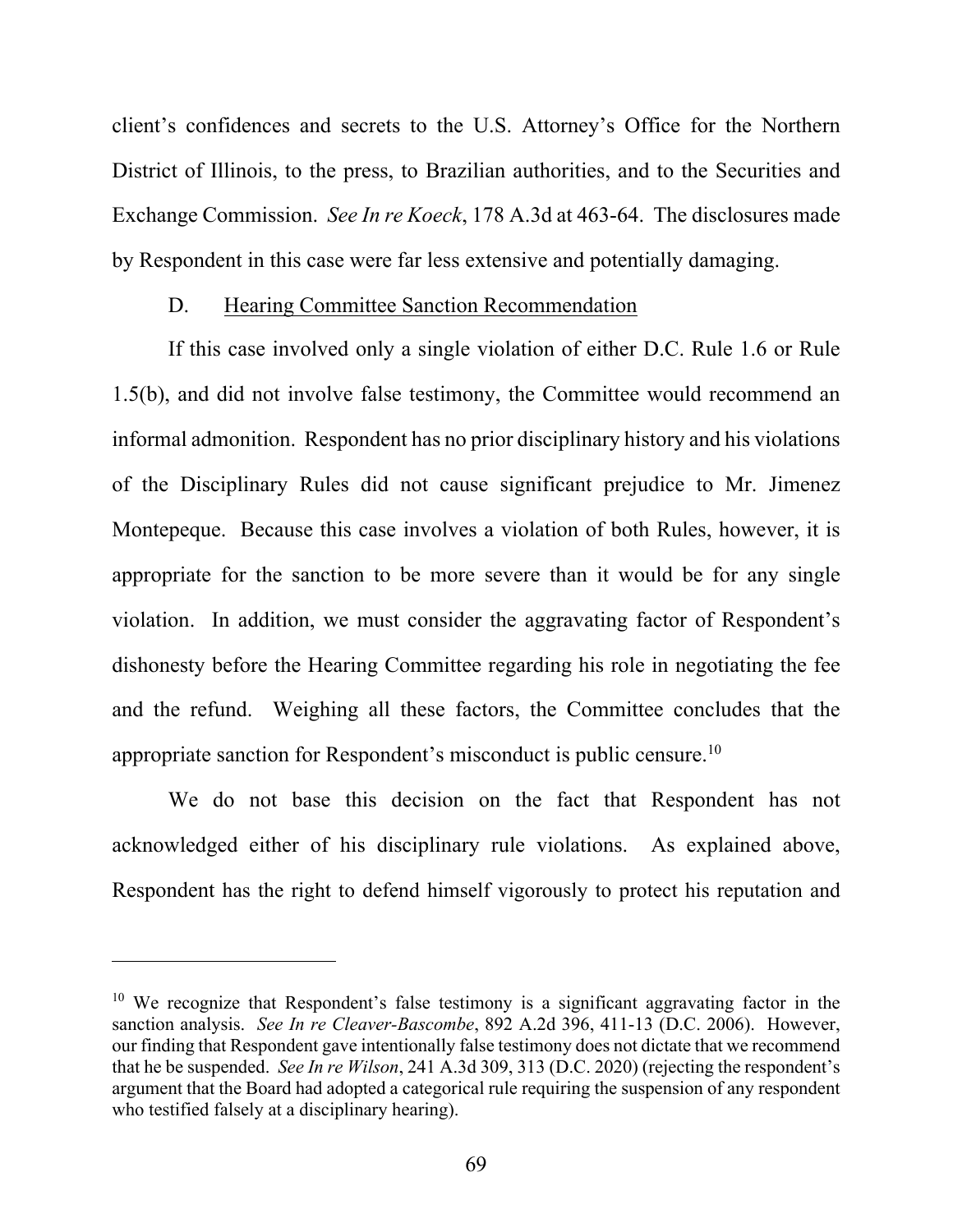license to practice law. *See In re Yelverton*, 105 A.3d at 430. As the Board stated in *In re Shannon*, Board Docket No. 09-BD-094, at 34 (BPR Nov. 27, 2012), *recommendation approved on other grounds*, 70 A.3d 1212 (D,C, 2013) (per curiam), "there would be a chilling effect, if we were to find a reason to increase a sanction either because a respondent presents a good faith defense or based on the degree, vigor or duration of the defense that the respondent presents." Although we have rejected Respondent's claim that the Legal Clinic provided Mr. Jimenez Montepeque with a retainer agreement, Respondent's argument is consistent with the testimony of the Legal Clinic's office manager, Mr. Bibiyan, who stated that the Legal Clinic typically provides its clients with a retainer. FOF 10. Similarly, although we have rejected Respondent's argument that he was justified in disclosing confidential information regarding his client, he was entitled to argue that his actions were consistent with comment [25] to D.C. Rule 1.6 and D.C. Rule 1.6(e)(3).

Because the Committee does not recommend a suspension of Respondent's license, we have not considered whether a fitness requirement should be imposed. *See* D.C. Bar R. XI, § 3(a)(2) (a fitness requirement may only be imposed following a suspensory sanction).